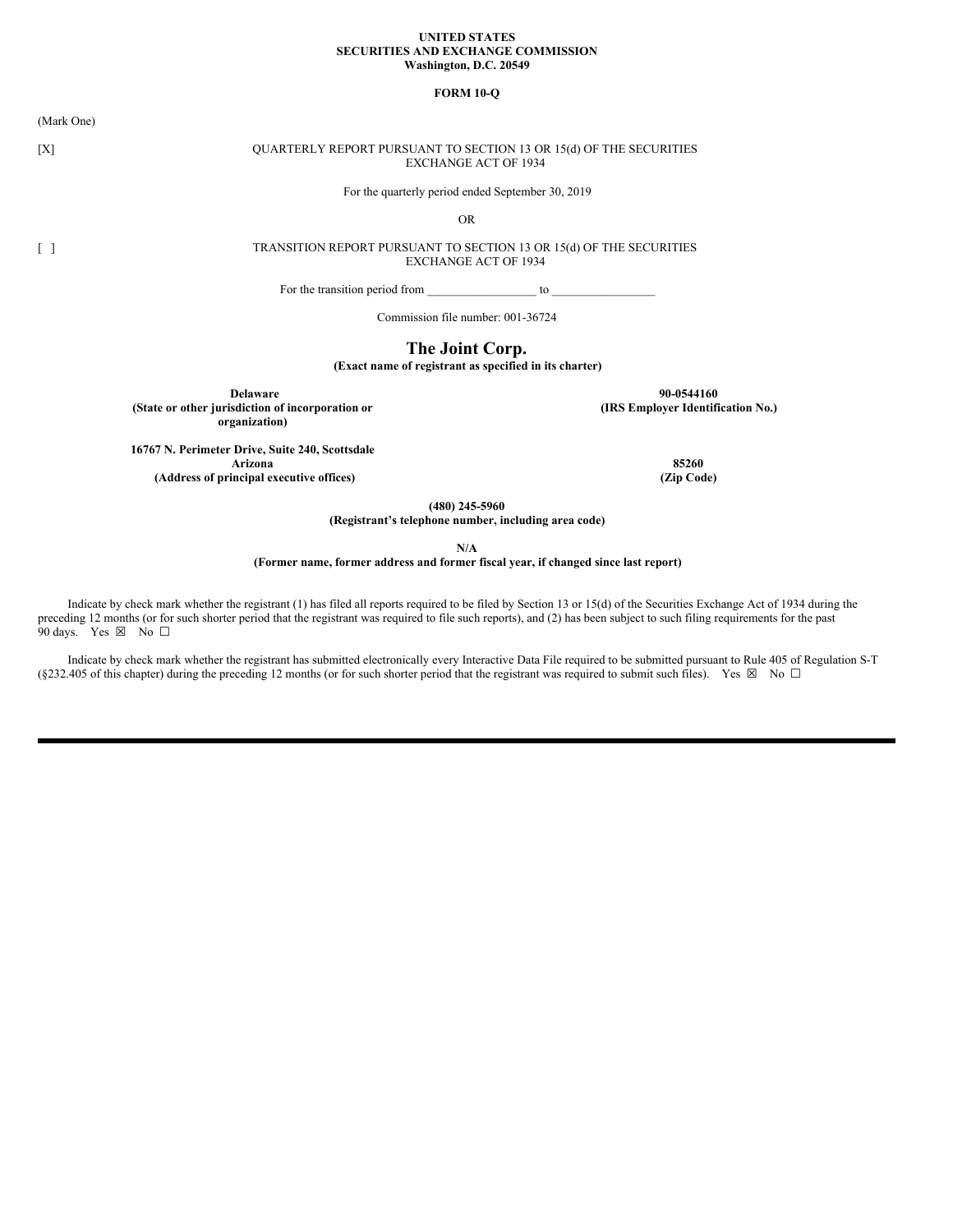Indicate by check mark whether the registrant is a large accelerated filer, an accelerated filer, a non-accelerated filer, a smaller reporting company, or an emerging growth company. See the definitions of "large accelerated filer," "accelerated filer", "smaller reporting company" and "emerging growth company" in Rule 12b-2 of the Exchange Act:

| Large accelerated filer | Accelerated filer         | X |
|-------------------------|---------------------------|---|
| Non-accelerated filer   | Smaller reporting company | 図 |
|                         | Emerging growth company   | X |

If an emerging growth company, indicate by check mark if the registrant has elected not to use the extended transition period for complying with any new or revised financial accounting standards provided pursuant to Section 13(a) of the Exchange Act.  $\boxtimes$ 

Indicate by check mark whether the registrant is a shell Company (as defined in Rule 12b-2 of the Act). Yes  $\square$  No  $\boxtimes$ 

| $\sim$<br><sup>1</sup> tle<br>class<br>. $\triangle$<br><b>Cacu</b>                                | i rading<br>vmbolt s | Name<br>on which registered<br>$\alpha$<br>. exchange<br>cacii |
|----------------------------------------------------------------------------------------------------|----------------------|----------------------------------------------------------------|
| $\sim$<br><b>D</b> oi<br><b>Do</b><br>Share<br>∴ommon Stock.<br>$\sqrt{a}$ lu $\epsilon$<br>$\sim$ | <b>IXAM</b>          | Market<br>. ne<br>anıta<br>- 317<br><b>LL</b>                  |

As of November 5, 2019, the registrant had 13,863,085 shares of Common Stock (\$0.001 par value) outstanding.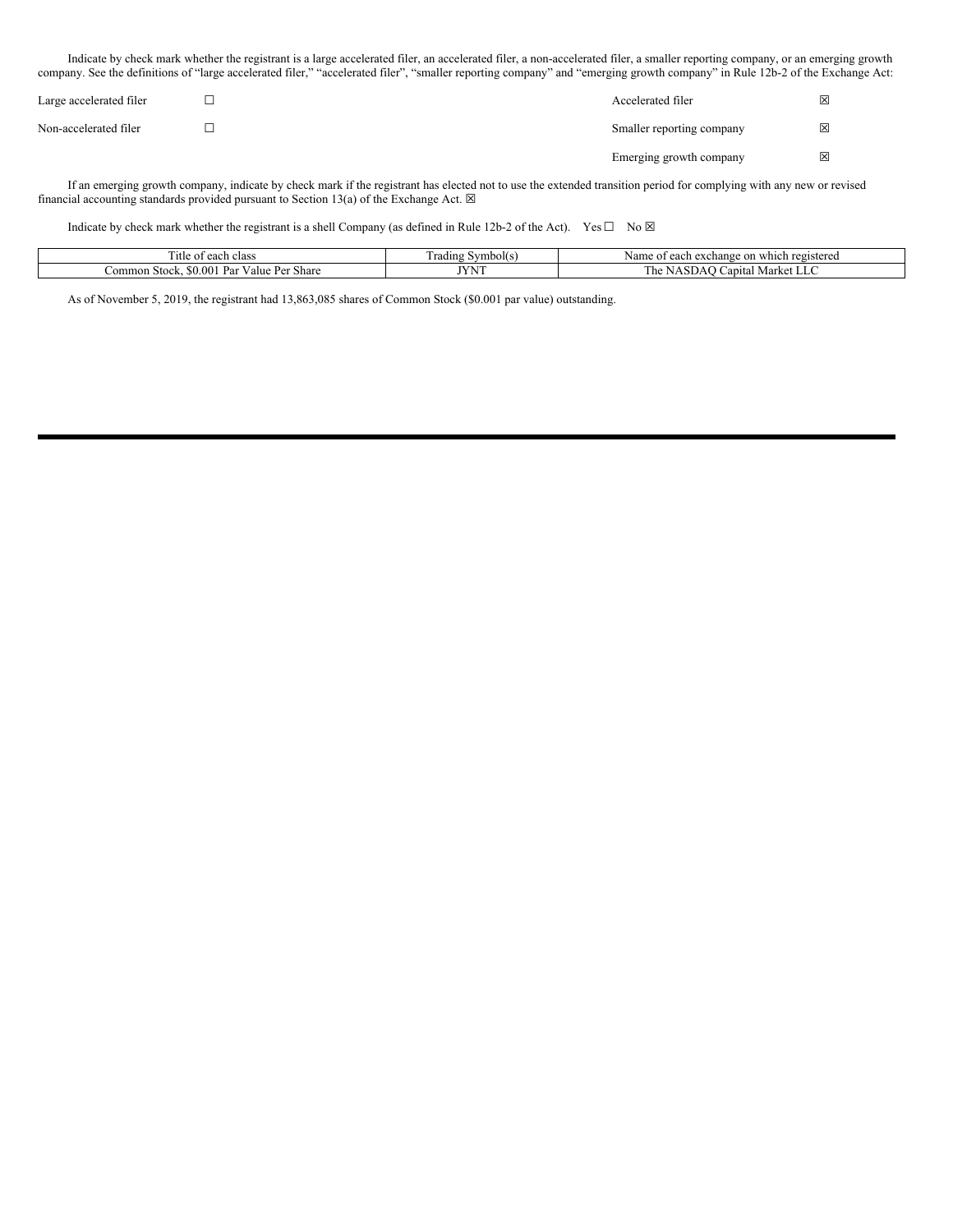# **THE JOINT CORP. FORM 10-Q**

# **TABLE OF CONTENTS**

# PART I FINANCIAL [INFORMATION](#page-3-0)

PAGE NO.

| Item 1.              | <b>Financial Statements:</b><br>Condensed Consolidated Balance Sheets as of September 30, 2019 (unaudited) and December 31, 2018<br>Condensed Consolidated Statements of Operations for the Three and Nine Months Ended September 30, 2019 and 2018 (unaudited)<br>Condensed Consolidated Statements of Changes in Stockholders' Equity for the Nine Months Ended September 30, 2019 and 2018 (unaudited)<br>Condensed Consolidated Statements of Cash Flows for the Nine Months Ended September 30, 2019 and 2018 (unaudited)<br><b>Notes to Unaudited Condensed Consolidated Financial Statements</b> | $\frac{1}{2}$ $\frac{2}{3}$ $\frac{4}{6}$ |
|----------------------|---------------------------------------------------------------------------------------------------------------------------------------------------------------------------------------------------------------------------------------------------------------------------------------------------------------------------------------------------------------------------------------------------------------------------------------------------------------------------------------------------------------------------------------------------------------------------------------------------------|-------------------------------------------|
| Item 2.              | Management's Discussion and Analysis of Financial Condition and Results of Operations                                                                                                                                                                                                                                                                                                                                                                                                                                                                                                                   | 29                                        |
| Item 4.              | <b>Controls and Procedures</b>                                                                                                                                                                                                                                                                                                                                                                                                                                                                                                                                                                          | 37                                        |
|                      | Part I, Item $3 - Not$ applicable                                                                                                                                                                                                                                                                                                                                                                                                                                                                                                                                                                       |                                           |
|                      | PART II OTHER INFORMATION                                                                                                                                                                                                                                                                                                                                                                                                                                                                                                                                                                               |                                           |
| Item 1.              | <b>Legal Proceedings</b>                                                                                                                                                                                                                                                                                                                                                                                                                                                                                                                                                                                | <u>38</u>                                 |
| Item 1A.             | <b>Risk Factors</b>                                                                                                                                                                                                                                                                                                                                                                                                                                                                                                                                                                                     | <u>38</u>                                 |
| Item 2.              | Unregistered Sales of Equity Securities and Use of Proceeds                                                                                                                                                                                                                                                                                                                                                                                                                                                                                                                                             | 39                                        |
| Item 6.              | <b>Exhibits</b>                                                                                                                                                                                                                                                                                                                                                                                                                                                                                                                                                                                         | <u>39</u>                                 |
| <b>SIGNATURES</b>    |                                                                                                                                                                                                                                                                                                                                                                                                                                                                                                                                                                                                         | 39                                        |
| <b>EXHIBIT INDEX</b> |                                                                                                                                                                                                                                                                                                                                                                                                                                                                                                                                                                                                         | 40                                        |
|                      | Part II, Items 3, 4, and 5 - Not applicable                                                                                                                                                                                                                                                                                                                                                                                                                                                                                                                                                             |                                           |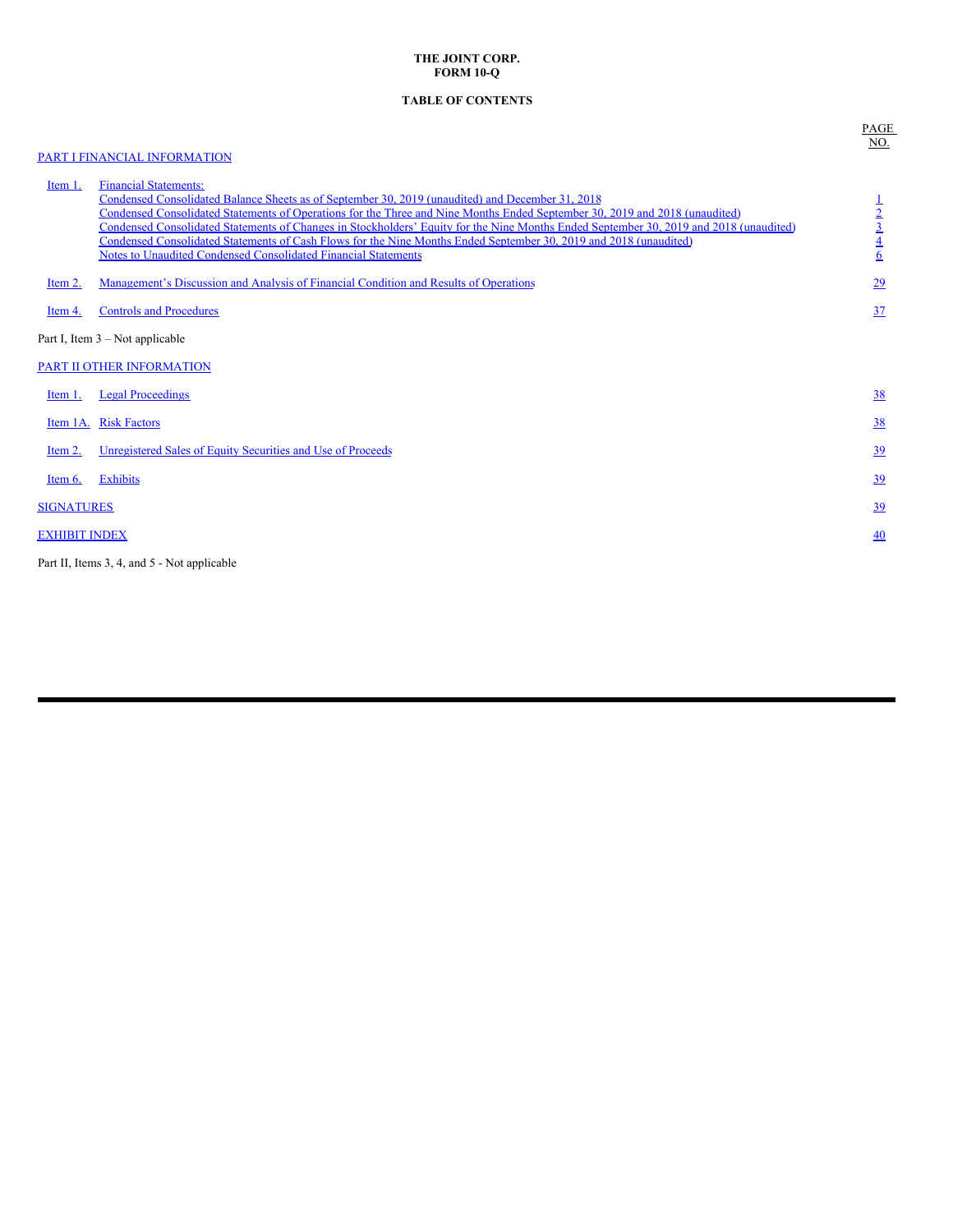# <span id="page-3-1"></span><span id="page-3-0"></span>**ITEM 1. UNAUDITED FINANCIAL STATEMENTS**

# <span id="page-3-2"></span>**THE JOINT CORP. AND SUBSIDIARY AND AFFILIATES CONDENSED CONSOLIDATED BALANCE SHEETS**

| <b>ASSETS</b><br>(as adjusted)<br>(unaudited)<br>Current assets:<br>\$<br>7,826,949<br><sup>\$</sup><br>8,716,874<br>Cash and cash equivalents<br>Restricted cash<br>169,044<br>138,078<br>Accounts receivable, net<br>1,339,499<br>806,350<br>Income taxes receivable<br>149,349<br>Notes receivable - current portion<br>164,640<br>Deferred franchise costs - current portion<br>738,341<br>611,047<br>Prepaid expenses and other current assets<br>882,290<br>1,055,135<br>11,293,608<br>11,303,988<br>Total current assets<br>Property and equipment, net<br>5,698,143<br>3,658,007<br>Operating lease right-of-use asset<br>13,149,467<br>Notes receivable, net of current portion and reserve<br>128,723<br>2,827<br>Deferred franchise costs, net of current portion<br>2,878,163<br>3,618,751<br>Intangible assets, net<br>1,634,060<br>3,566,105<br>Goodwill<br>3,225,145<br>4,123,176<br>Deposits and other assets<br>326,633<br>599,627<br><b>Total</b> assets<br>41,778,710<br>$\mathbb{S}$<br>$\mathbb{S}$<br>23,427,713<br><b>LIABILITIES AND STOCKHOLDERS' EQUITY</b><br>Current liabilities:<br>$\mathbb{S}$<br>Accounts payable<br>1.682.685<br>1,253,274<br>-S<br>Accrued expenses<br>320,821<br>266,322<br>Co-op funds liability<br>169,044<br>104,057<br>Payroll liabilities<br>1,960,536<br>2,035,658<br>Notes payable - current portion<br>1,100,000<br>1,000,000<br>Deferred rent - current portion<br>136,550<br>Operating lease liability - current portion<br>2,195,852<br>Finance lease liability - current portion<br>23,656<br>Deferred franchise and regional developer fee revenue - current portion<br>2,750,944<br>2,370,241 | September 30,<br>2019 |  |  | December 31,<br>2018 |
|----------------------------------------------------------------------------------------------------------------------------------------------------------------------------------------------------------------------------------------------------------------------------------------------------------------------------------------------------------------------------------------------------------------------------------------------------------------------------------------------------------------------------------------------------------------------------------------------------------------------------------------------------------------------------------------------------------------------------------------------------------------------------------------------------------------------------------------------------------------------------------------------------------------------------------------------------------------------------------------------------------------------------------------------------------------------------------------------------------------------------------------------------------------------------------------------------------------------------------------------------------------------------------------------------------------------------------------------------------------------------------------------------------------------------------------------------------------------------------------------------------------------------------------------------------------------------------------------------------------------------------------------------------------|-----------------------|--|--|----------------------|
|                                                                                                                                                                                                                                                                                                                                                                                                                                                                                                                                                                                                                                                                                                                                                                                                                                                                                                                                                                                                                                                                                                                                                                                                                                                                                                                                                                                                                                                                                                                                                                                                                                                                |                       |  |  |                      |
|                                                                                                                                                                                                                                                                                                                                                                                                                                                                                                                                                                                                                                                                                                                                                                                                                                                                                                                                                                                                                                                                                                                                                                                                                                                                                                                                                                                                                                                                                                                                                                                                                                                                |                       |  |  |                      |
|                                                                                                                                                                                                                                                                                                                                                                                                                                                                                                                                                                                                                                                                                                                                                                                                                                                                                                                                                                                                                                                                                                                                                                                                                                                                                                                                                                                                                                                                                                                                                                                                                                                                |                       |  |  |                      |
|                                                                                                                                                                                                                                                                                                                                                                                                                                                                                                                                                                                                                                                                                                                                                                                                                                                                                                                                                                                                                                                                                                                                                                                                                                                                                                                                                                                                                                                                                                                                                                                                                                                                |                       |  |  |                      |
|                                                                                                                                                                                                                                                                                                                                                                                                                                                                                                                                                                                                                                                                                                                                                                                                                                                                                                                                                                                                                                                                                                                                                                                                                                                                                                                                                                                                                                                                                                                                                                                                                                                                |                       |  |  |                      |
|                                                                                                                                                                                                                                                                                                                                                                                                                                                                                                                                                                                                                                                                                                                                                                                                                                                                                                                                                                                                                                                                                                                                                                                                                                                                                                                                                                                                                                                                                                                                                                                                                                                                |                       |  |  |                      |
|                                                                                                                                                                                                                                                                                                                                                                                                                                                                                                                                                                                                                                                                                                                                                                                                                                                                                                                                                                                                                                                                                                                                                                                                                                                                                                                                                                                                                                                                                                                                                                                                                                                                |                       |  |  |                      |
|                                                                                                                                                                                                                                                                                                                                                                                                                                                                                                                                                                                                                                                                                                                                                                                                                                                                                                                                                                                                                                                                                                                                                                                                                                                                                                                                                                                                                                                                                                                                                                                                                                                                |                       |  |  |                      |
|                                                                                                                                                                                                                                                                                                                                                                                                                                                                                                                                                                                                                                                                                                                                                                                                                                                                                                                                                                                                                                                                                                                                                                                                                                                                                                                                                                                                                                                                                                                                                                                                                                                                |                       |  |  |                      |
|                                                                                                                                                                                                                                                                                                                                                                                                                                                                                                                                                                                                                                                                                                                                                                                                                                                                                                                                                                                                                                                                                                                                                                                                                                                                                                                                                                                                                                                                                                                                                                                                                                                                |                       |  |  |                      |
|                                                                                                                                                                                                                                                                                                                                                                                                                                                                                                                                                                                                                                                                                                                                                                                                                                                                                                                                                                                                                                                                                                                                                                                                                                                                                                                                                                                                                                                                                                                                                                                                                                                                |                       |  |  |                      |
|                                                                                                                                                                                                                                                                                                                                                                                                                                                                                                                                                                                                                                                                                                                                                                                                                                                                                                                                                                                                                                                                                                                                                                                                                                                                                                                                                                                                                                                                                                                                                                                                                                                                |                       |  |  |                      |
|                                                                                                                                                                                                                                                                                                                                                                                                                                                                                                                                                                                                                                                                                                                                                                                                                                                                                                                                                                                                                                                                                                                                                                                                                                                                                                                                                                                                                                                                                                                                                                                                                                                                |                       |  |  |                      |
|                                                                                                                                                                                                                                                                                                                                                                                                                                                                                                                                                                                                                                                                                                                                                                                                                                                                                                                                                                                                                                                                                                                                                                                                                                                                                                                                                                                                                                                                                                                                                                                                                                                                |                       |  |  |                      |
|                                                                                                                                                                                                                                                                                                                                                                                                                                                                                                                                                                                                                                                                                                                                                                                                                                                                                                                                                                                                                                                                                                                                                                                                                                                                                                                                                                                                                                                                                                                                                                                                                                                                |                       |  |  |                      |
|                                                                                                                                                                                                                                                                                                                                                                                                                                                                                                                                                                                                                                                                                                                                                                                                                                                                                                                                                                                                                                                                                                                                                                                                                                                                                                                                                                                                                                                                                                                                                                                                                                                                |                       |  |  |                      |
|                                                                                                                                                                                                                                                                                                                                                                                                                                                                                                                                                                                                                                                                                                                                                                                                                                                                                                                                                                                                                                                                                                                                                                                                                                                                                                                                                                                                                                                                                                                                                                                                                                                                |                       |  |  |                      |
|                                                                                                                                                                                                                                                                                                                                                                                                                                                                                                                                                                                                                                                                                                                                                                                                                                                                                                                                                                                                                                                                                                                                                                                                                                                                                                                                                                                                                                                                                                                                                                                                                                                                |                       |  |  |                      |
|                                                                                                                                                                                                                                                                                                                                                                                                                                                                                                                                                                                                                                                                                                                                                                                                                                                                                                                                                                                                                                                                                                                                                                                                                                                                                                                                                                                                                                                                                                                                                                                                                                                                |                       |  |  |                      |
|                                                                                                                                                                                                                                                                                                                                                                                                                                                                                                                                                                                                                                                                                                                                                                                                                                                                                                                                                                                                                                                                                                                                                                                                                                                                                                                                                                                                                                                                                                                                                                                                                                                                |                       |  |  |                      |
|                                                                                                                                                                                                                                                                                                                                                                                                                                                                                                                                                                                                                                                                                                                                                                                                                                                                                                                                                                                                                                                                                                                                                                                                                                                                                                                                                                                                                                                                                                                                                                                                                                                                |                       |  |  |                      |
|                                                                                                                                                                                                                                                                                                                                                                                                                                                                                                                                                                                                                                                                                                                                                                                                                                                                                                                                                                                                                                                                                                                                                                                                                                                                                                                                                                                                                                                                                                                                                                                                                                                                |                       |  |  |                      |
|                                                                                                                                                                                                                                                                                                                                                                                                                                                                                                                                                                                                                                                                                                                                                                                                                                                                                                                                                                                                                                                                                                                                                                                                                                                                                                                                                                                                                                                                                                                                                                                                                                                                |                       |  |  |                      |
|                                                                                                                                                                                                                                                                                                                                                                                                                                                                                                                                                                                                                                                                                                                                                                                                                                                                                                                                                                                                                                                                                                                                                                                                                                                                                                                                                                                                                                                                                                                                                                                                                                                                |                       |  |  |                      |
|                                                                                                                                                                                                                                                                                                                                                                                                                                                                                                                                                                                                                                                                                                                                                                                                                                                                                                                                                                                                                                                                                                                                                                                                                                                                                                                                                                                                                                                                                                                                                                                                                                                                |                       |  |  |                      |
|                                                                                                                                                                                                                                                                                                                                                                                                                                                                                                                                                                                                                                                                                                                                                                                                                                                                                                                                                                                                                                                                                                                                                                                                                                                                                                                                                                                                                                                                                                                                                                                                                                                                |                       |  |  |                      |
|                                                                                                                                                                                                                                                                                                                                                                                                                                                                                                                                                                                                                                                                                                                                                                                                                                                                                                                                                                                                                                                                                                                                                                                                                                                                                                                                                                                                                                                                                                                                                                                                                                                                |                       |  |  |                      |
|                                                                                                                                                                                                                                                                                                                                                                                                                                                                                                                                                                                                                                                                                                                                                                                                                                                                                                                                                                                                                                                                                                                                                                                                                                                                                                                                                                                                                                                                                                                                                                                                                                                                |                       |  |  |                      |
|                                                                                                                                                                                                                                                                                                                                                                                                                                                                                                                                                                                                                                                                                                                                                                                                                                                                                                                                                                                                                                                                                                                                                                                                                                                                                                                                                                                                                                                                                                                                                                                                                                                                |                       |  |  |                      |
| Deferred revenue from company clinics<br>2,818,320<br>2,529,497                                                                                                                                                                                                                                                                                                                                                                                                                                                                                                                                                                                                                                                                                                                                                                                                                                                                                                                                                                                                                                                                                                                                                                                                                                                                                                                                                                                                                                                                                                                                                                                                |                       |  |  |                      |
| Other current liabilities<br>446,277<br>477,528                                                                                                                                                                                                                                                                                                                                                                                                                                                                                                                                                                                                                                                                                                                                                                                                                                                                                                                                                                                                                                                                                                                                                                                                                                                                                                                                                                                                                                                                                                                                                                                                                |                       |  |  |                      |
| Total current liabilities<br>10,273,127<br>13,368,135                                                                                                                                                                                                                                                                                                                                                                                                                                                                                                                                                                                                                                                                                                                                                                                                                                                                                                                                                                                                                                                                                                                                                                                                                                                                                                                                                                                                                                                                                                                                                                                                          |                       |  |  |                      |
| Notes payable, net of current portion                                                                                                                                                                                                                                                                                                                                                                                                                                                                                                                                                                                                                                                                                                                                                                                                                                                                                                                                                                                                                                                                                                                                                                                                                                                                                                                                                                                                                                                                                                                                                                                                                          |                       |  |  |                      |
| Deferred rent, net of current portion<br>721,730                                                                                                                                                                                                                                                                                                                                                                                                                                                                                                                                                                                                                                                                                                                                                                                                                                                                                                                                                                                                                                                                                                                                                                                                                                                                                                                                                                                                                                                                                                                                                                                                               |                       |  |  |                      |
| Operating lease liability - net of current portion<br>11,798,120                                                                                                                                                                                                                                                                                                                                                                                                                                                                                                                                                                                                                                                                                                                                                                                                                                                                                                                                                                                                                                                                                                                                                                                                                                                                                                                                                                                                                                                                                                                                                                                               |                       |  |  |                      |
| Finance lease liability - net of current portion                                                                                                                                                                                                                                                                                                                                                                                                                                                                                                                                                                                                                                                                                                                                                                                                                                                                                                                                                                                                                                                                                                                                                                                                                                                                                                                                                                                                                                                                                                                                                                                                               |                       |  |  |                      |
| 40,689                                                                                                                                                                                                                                                                                                                                                                                                                                                                                                                                                                                                                                                                                                                                                                                                                                                                                                                                                                                                                                                                                                                                                                                                                                                                                                                                                                                                                                                                                                                                                                                                                                                         |                       |  |  |                      |
| Deferred franchise and regional developer fee revenue, net of current portion<br>12,654,095<br>11,239,221                                                                                                                                                                                                                                                                                                                                                                                                                                                                                                                                                                                                                                                                                                                                                                                                                                                                                                                                                                                                                                                                                                                                                                                                                                                                                                                                                                                                                                                                                                                                                      |                       |  |  |                      |
| Deferred tax liability<br>86,633<br>76,672                                                                                                                                                                                                                                                                                                                                                                                                                                                                                                                                                                                                                                                                                                                                                                                                                                                                                                                                                                                                                                                                                                                                                                                                                                                                                                                                                                                                                                                                                                                                                                                                                     |                       |  |  |                      |
| Other liabilities<br>27,230<br>389,362                                                                                                                                                                                                                                                                                                                                                                                                                                                                                                                                                                                                                                                                                                                                                                                                                                                                                                                                                                                                                                                                                                                                                                                                                                                                                                                                                                                                                                                                                                                                                                                                                         |                       |  |  |                      |
| <b>Total liabilities</b><br>37,974,902<br>22,700,112                                                                                                                                                                                                                                                                                                                                                                                                                                                                                                                                                                                                                                                                                                                                                                                                                                                                                                                                                                                                                                                                                                                                                                                                                                                                                                                                                                                                                                                                                                                                                                                                           |                       |  |  |                      |
| Commitments and contingencies                                                                                                                                                                                                                                                                                                                                                                                                                                                                                                                                                                                                                                                                                                                                                                                                                                                                                                                                                                                                                                                                                                                                                                                                                                                                                                                                                                                                                                                                                                                                                                                                                                  |                       |  |  |                      |
| Stockholders' equity:                                                                                                                                                                                                                                                                                                                                                                                                                                                                                                                                                                                                                                                                                                                                                                                                                                                                                                                                                                                                                                                                                                                                                                                                                                                                                                                                                                                                                                                                                                                                                                                                                                          |                       |  |  |                      |
| Series A preferred stock, \$0.001 par value; 50,000 shares authorized, 0 issued and outstanding, as of September 30, 2019<br>and December 31, 2018                                                                                                                                                                                                                                                                                                                                                                                                                                                                                                                                                                                                                                                                                                                                                                                                                                                                                                                                                                                                                                                                                                                                                                                                                                                                                                                                                                                                                                                                                                             |                       |  |  |                      |
| Common stock, \$0.001 par value; 20,000,000 shares authorized, 13,894,621 shares issued and 13,878,859 shares<br>outstanding as of September 30, 2019 and 13,757,200 shares issued and 13,742,530 outstanding as of December 31,                                                                                                                                                                                                                                                                                                                                                                                                                                                                                                                                                                                                                                                                                                                                                                                                                                                                                                                                                                                                                                                                                                                                                                                                                                                                                                                                                                                                                               |                       |  |  |                      |
| 13,895<br>2018<br>13,757                                                                                                                                                                                                                                                                                                                                                                                                                                                                                                                                                                                                                                                                                                                                                                                                                                                                                                                                                                                                                                                                                                                                                                                                                                                                                                                                                                                                                                                                                                                                                                                                                                       |                       |  |  |                      |
| Additional paid-in capital<br>39,253,617<br>38,189,251                                                                                                                                                                                                                                                                                                                                                                                                                                                                                                                                                                                                                                                                                                                                                                                                                                                                                                                                                                                                                                                                                                                                                                                                                                                                                                                                                                                                                                                                                                                                                                                                         |                       |  |  |                      |
| Treasury stock 15,762 shares as of September 30, 2019 and 14,670 shares as of December 31, 2018, at cost<br>(111,040)<br>(90, 856)                                                                                                                                                                                                                                                                                                                                                                                                                                                                                                                                                                                                                                                                                                                                                                                                                                                                                                                                                                                                                                                                                                                                                                                                                                                                                                                                                                                                                                                                                                                             |                       |  |  |                      |
| Accumulated deficit<br>(35, 352, 764)<br>(37, 384, 651)                                                                                                                                                                                                                                                                                                                                                                                                                                                                                                                                                                                                                                                                                                                                                                                                                                                                                                                                                                                                                                                                                                                                                                                                                                                                                                                                                                                                                                                                                                                                                                                                        |                       |  |  |                      |
| Total The Joint Corp. stockholders' equity<br>727,501<br>3,803,708                                                                                                                                                                                                                                                                                                                                                                                                                                                                                                                                                                                                                                                                                                                                                                                                                                                                                                                                                                                                                                                                                                                                                                                                                                                                                                                                                                                                                                                                                                                                                                                             |                       |  |  |                      |
| Non-controlling Interest<br>100<br>100                                                                                                                                                                                                                                                                                                                                                                                                                                                                                                                                                                                                                                                                                                                                                                                                                                                                                                                                                                                                                                                                                                                                                                                                                                                                                                                                                                                                                                                                                                                                                                                                                         |                       |  |  |                      |
| Total equity<br>3,803,808<br>727,601                                                                                                                                                                                                                                                                                                                                                                                                                                                                                                                                                                                                                                                                                                                                                                                                                                                                                                                                                                                                                                                                                                                                                                                                                                                                                                                                                                                                                                                                                                                                                                                                                           |                       |  |  |                      |
| Total liabilities and stockholders' equity<br>$\mathbb{S}$<br>41,778,710<br>$\mathbb{S}$<br>23,427,713                                                                                                                                                                                                                                                                                                                                                                                                                                                                                                                                                                                                                                                                                                                                                                                                                                                                                                                                                                                                                                                                                                                                                                                                                                                                                                                                                                                                                                                                                                                                                         |                       |  |  |                      |

Note: The Condensed Consolidated Balance Sheet as of December 31, 2018 has been derived from the audited consolidated financial statements, restated to reflect the consolidation of variable interest entities. See Note 1 of "Notes to Condensed Consolidated Financial Statements" under the heading "*Prior Period Financial Statement Correction of Immaterial Error*" for more details. The accompanying notes are an integral part of these condensed consolidated financial statements.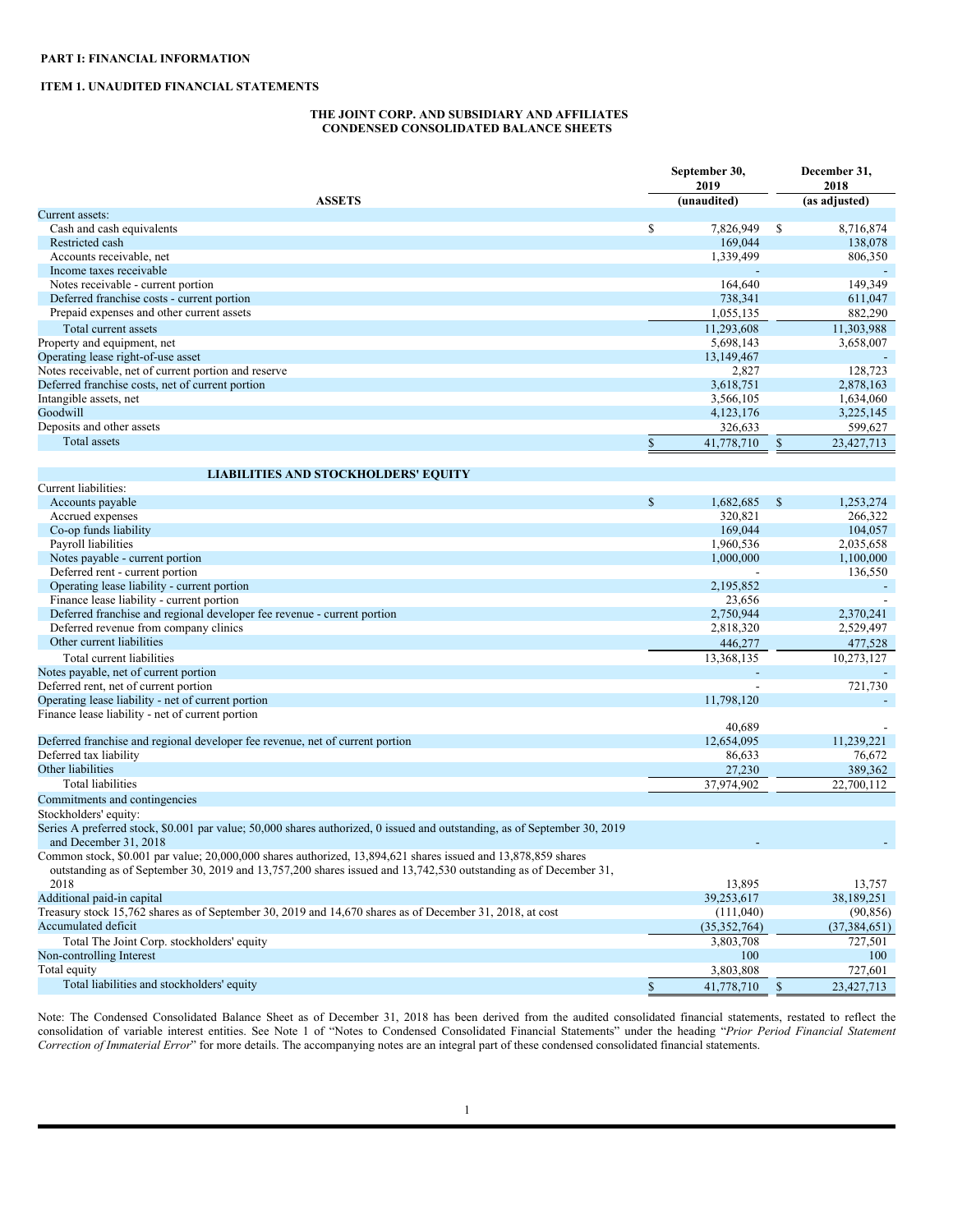# <span id="page-4-0"></span>**THE JOINT CORP. AND SUBSIDIARY AND AFFILIATES CONDENSED CONSOLIDATED STATEMENTS OF OPERATIONS (unaudited)**

|                                                                  |              | <b>Three Months Ended</b><br>September 30. |               | <b>Nine Months Ended</b><br>September 30. |              |                |    |               |
|------------------------------------------------------------------|--------------|--------------------------------------------|---------------|-------------------------------------------|--------------|----------------|----|---------------|
|                                                                  |              | 2019                                       |               | 2018                                      |              | 2019           |    | 2018          |
|                                                                  |              |                                            |               | (as adjusted)                             |              |                |    | (as adjusted) |
| Revenues:                                                        |              |                                            |               |                                           |              |                |    |               |
| Revenues from company-owned or managed clinics                   | \$           | 6,829,576                                  | \$            | 4,853,841                                 | S            | 18,245,940     | \$ | 14,328,152    |
| Royalty fees                                                     |              | 3,447,270                                  |               | 2,588,666                                 |              | 9,737,616      |    | 7,283,839     |
| Franchise fees                                                   |              | 541,339                                    |               | 457,516                                   |              | 1,405,678      |    | 1,254,997     |
| Advertising fund revenue                                         |              | 978,209                                    |               | 736,987                                   |              | 2,797,576      |    | 2,083,769     |
| Software fees                                                    |              | 514,350                                    |               | 324,250                                   |              | 1,256,711      |    | 947,635       |
| Regional developer fees                                          |              | 210,233                                    |               | 142,651                                   |              | 594,615        |    | 410,075       |
| Other revenues                                                   |              | 205,400                                    |               | 137,776                                   |              | 537,596        |    | 384,970       |
| Total revenues                                                   |              | 12,726,377                                 |               | 9,241,687                                 |              | 34,575,732     |    | 26,693,437    |
| Cost of revenues:                                                |              |                                            |               |                                           |              |                |    |               |
| Franchise cost of revenues                                       |              | 1,318,966                                  |               | 1,005,162                                 |              | 3,634,397      |    | 2,855,712     |
| IT cost of revenues                                              |              | 107,903                                    |               | 79,545                                    |              | 297,561        |    | 252,911       |
| Total cost of revenues                                           |              | 1,426,869                                  |               | 1,084,707                                 |              | 3,931,958      |    | 3,108,623     |
| Selling and marketing expenses                                   |              | 1,793,229                                  |               | 1,194,595                                 |              | 5,068,585      |    | 3,590,562     |
| Depreciation and amortization                                    |              | 538,372                                    |               | 389,269                                   |              | 1,308,515      |    | 1,181,661     |
| General and administrative expenses                              |              | 8,297,680                                  |               | 6,476,903                                 |              | 22,078,244     |    | 18,613,101    |
| Total selling, general and administrative expenses               |              | 10,629,281                                 |               | 8,060,767                                 |              | 28,455,344     |    | 23,385,324    |
| Net loss on disposition or impairment                            |              | 29.848                                     |               | 343,255                                   |              | 116,775        |    | 594.934       |
| Income (loss) from operations                                    |              | 640,379                                    |               | (247, 042)                                |              | 2,071,655      |    | (395, 444)    |
|                                                                  |              |                                            |               |                                           |              |                |    |               |
| Other income (expense):                                          |              |                                            |               |                                           |              |                |    |               |
| Bargain purchase gain                                            |              |                                            |               |                                           |              | 19,298         |    | 30,455        |
| Other expense, net                                               |              | (16,697)                                   |               | (10,672)                                  |              | (43, 469)      |    | (32, 582)     |
| Total other expense                                              |              | (16,697)                                   |               | (10,672)                                  |              | (24, 171)      |    | (2,127)       |
|                                                                  |              |                                            |               |                                           |              |                |    |               |
| Income (loss) before income tax (expense) benefit                |              | 623,682                                    |               | (257, 714)                                |              | 2,047,484      |    | (397, 571)    |
|                                                                  |              |                                            |               |                                           |              |                |    |               |
| Income tax (expense) benefit                                     |              | (6,702)                                    |               | 50,171                                    |              | (15, 597)      |    | 107,575       |
|                                                                  |              |                                            |               |                                           |              |                |    |               |
| Net income (loss) and comprehensive income (loss)                | \$           | 616,980                                    | \$            | $(207,543)$ \$                            |              | 2,031,887      | \$ | (289,996)     |
| Less: income (loss) attributable to the non-controlling interest | \$           | $\blacksquare$                             | \$            | $\overline{\phantom{a}}$                  | S.           | $\blacksquare$ | \$ |               |
|                                                                  |              |                                            |               |                                           |              |                |    |               |
| Net income (loss) attributable to The Joint Corp. stockholders   | $\mathbb{S}$ | 616,980                                    | \$            | (207, 543)                                | $\mathbb{S}$ | 2,031,887      | \$ | (289.996)     |
|                                                                  |              |                                            |               |                                           |              |                |    |               |
| Earnings (loss) per share:                                       |              |                                            |               |                                           |              |                |    |               |
| Basic earnings (loss) per share                                  | $\mathbb{S}$ | 0.04                                       | $\mathbb{S}$  | (0.02)                                    | $^{\circ}$   | 0.15           | \$ | (0.02)        |
| Diluted earnings (loss) per share                                | S            | 0.04                                       | <sup>\$</sup> | $(0.02)$ \$                               |              | 0.14           | \$ | (0.02)        |
|                                                                  |              |                                            |               |                                           |              |                |    |               |
| Basic weighted average shares                                    |              | 13,846,045                                 |               | 13,727,712                                |              | 13,798,593     |    | 13,646,599    |
| Diluted weighted average shares                                  |              | 14,526,538                                 |               | 13,727,712                                |              | 14,442,203     |    | 13,646,599    |

Note: The Condensed Consolidated Statement of Operations for the three and nine months ended September 30, 2018 are unaudited and have been restated to reflect the consolidation of variable interest entities. See Note 1 of "Notes to Condensed Consolidated Financial Statements" under the heading "*Prior Period Financial Statement Correction of Immaterial Error*" for more details. The accompanying notes are an integral part of these condensed consolidated financial statements.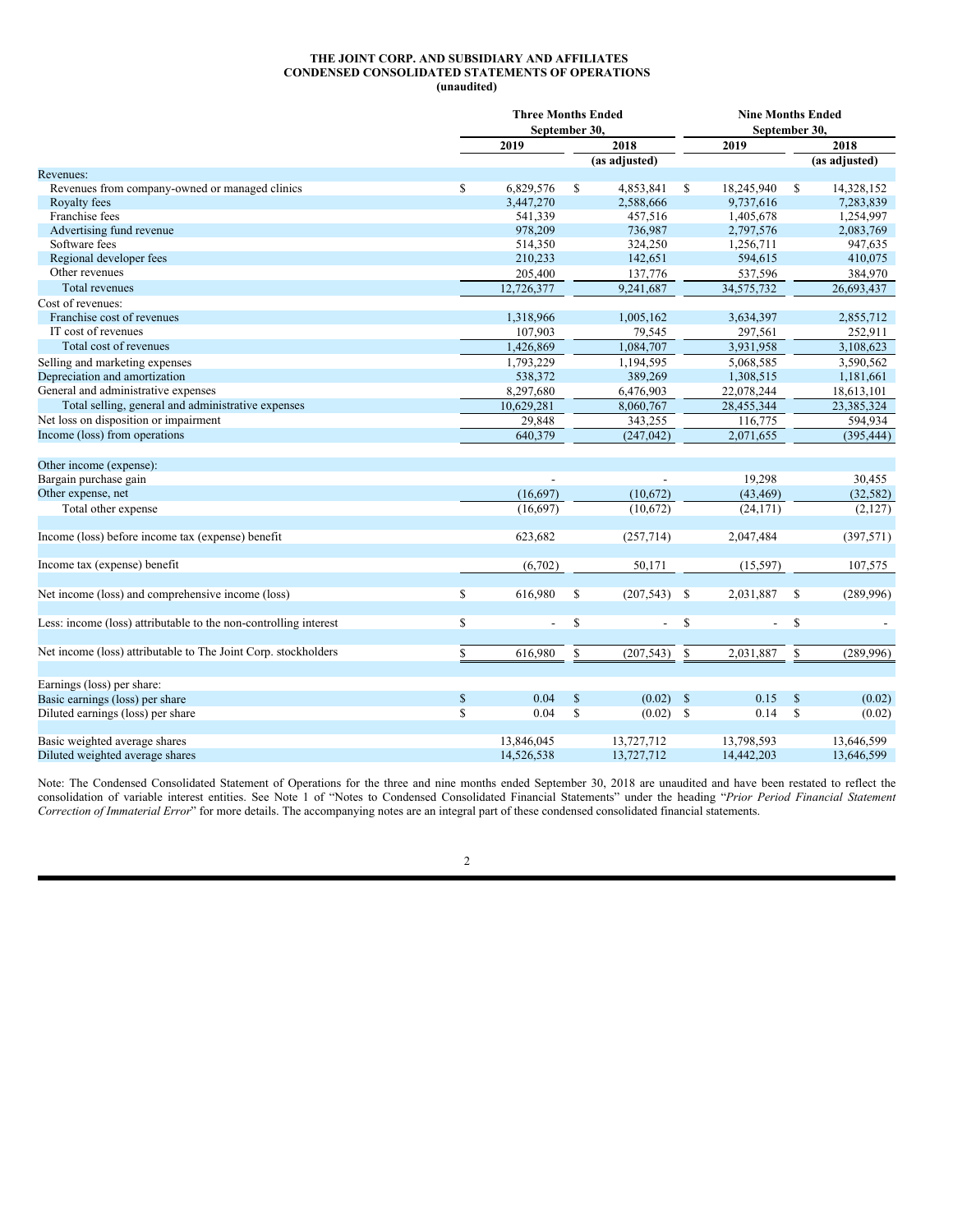# <span id="page-5-0"></span>**THE JOINT CORP. AND SUBSIDIARY AND AFFILIATES CONDENSED CONSOLIDATED STATEMENTS OF CHANGES IN STOCKHOLDERS' EQUITY**

|                                     | Total The Joint |  |        |  |                                  |  |        |                              |           |                    |                 |           |               |          |  |           |
|-------------------------------------|-----------------|--|--------|--|----------------------------------|--|--------|------------------------------|-----------|--------------------|-----------------|-----------|---------------|----------|--|-----------|
|                                     |                 |  |        |  | Additional                       |  |        |                              |           |                    |                 | Corp.     |               |          |  |           |
|                                     | Common Stock    |  |        |  | Paid In<br><b>Treasury Stock</b> |  |        | stockholders'<br>Accumulated |           |                    | Non-controlling |           |               |          |  |           |
|                                     | Shares          |  | Amount |  | Capital                          |  | Shares |                              | Amount    | Deficit            |                 | equity    |               | interest |  | Total     |
| Balances, December 31, 2018 (as     |                 |  |        |  |                                  |  |        |                              |           |                    |                 |           |               |          |  |           |
| adjusted)                           | 13,757,200      |  | 13,757 |  | \$ 38,189,251                    |  | 14,670 | <b>S</b>                     | (90, 856) | \$(37,384,651)     |                 | 727.501   | <sup>\$</sup> | 100      |  | 727,601   |
| Stock-based compensation expense    |                 |  |        |  | 536,744                          |  |        |                              |           |                    |                 | 536,744   |               |          |  | 536,744   |
| Issuance of vested restricted stock | 38,289          |  | 38     |  | (38)                             |  | ۰      |                              |           |                    |                 |           |               | ۰        |  |           |
| Exercise of stock options           | 99,132          |  | 100    |  | 527,660                          |  | ۰      |                              |           | ۰                  |                 | 527,760   |               | ۰        |  | 527,760   |
| Purchases of treasury stock under   |                 |  |        |  |                                  |  |        |                              |           |                    |                 |           |               |          |  |           |
| employee stock plans                |                 |  |        |  |                                  |  | 1,092  |                              | (20, 184) |                    |                 | (20.184)  |               | ۰        |  | (20, 184) |
| Net income                          |                 |  |        |  |                                  |  |        |                              |           | 2,031,887          |                 | 2,031,887 |               |          |  | 2,031,887 |
| Balances, September 30, 2019        |                 |  |        |  |                                  |  |        |                              |           |                    |                 |           |               |          |  |           |
| (unaudited)                         | 13.894.621      |  | 13,895 |  | \$ 39,253,617                    |  | 15.762 |                              | (111.040) | $$$ $(35.352.764)$ |                 | 3,803,708 |               | 100      |  | 3,803,808 |

|                                     | Common Stock |  |        |  | Additional<br>Paid In<br><b>Treasury Stock</b> |  |        |  |           | Accumulated              | Total The Joint<br>Corp.<br>stockholders' |            |              | Non-controlling          |            |  |  |  |  |          |       |
|-------------------------------------|--------------|--|--------|--|------------------------------------------------|--|--------|--|-----------|--------------------------|-------------------------------------------|------------|--------------|--------------------------|------------|--|--|--|--|----------|-------|
|                                     | Shares       |  | Amount |  | Capital                                        |  | Shares |  | Amount    | Deficit                  |                                           | equity     |              |                          |            |  |  |  |  | interest | Total |
| Balances, December 31, 2017 (as     |              |  |        |  |                                                |  |        |  |           |                          |                                           |            |              |                          |            |  |  |  |  |          |       |
| adjusted)                           | 13.600.338   |  | 13,600 |  | \$37,229,869                                   |  | 14.084 |  | (86,045)  | \$ (37,531,345)          |                                           | (373, 921) | <sup>S</sup> | 100                      | (373, 821) |  |  |  |  |          |       |
| Stock-based compensation expense    |              |  |        |  | 469,405                                        |  |        |  |           | $\overline{\phantom{a}}$ |                                           | 469,405    |              |                          | 469,405    |  |  |  |  |          |       |
| Issuance of vested restricted stock | 61.114       |  | 62     |  | (62)                                           |  |        |  |           | $\overline{\phantom{a}}$ |                                           |            |              | $\overline{\phantom{a}}$ |            |  |  |  |  |          |       |
| Exercise of stock options           | 86,640       |  | 87     |  | 298,165                                        |  |        |  |           | ٠                        |                                           | 298,252    |              | $\overline{\phantom{a}}$ | 298,252    |  |  |  |  |          |       |
| Purchases of treasury stock under   |              |  |        |  |                                                |  |        |  |           |                          |                                           |            |              |                          |            |  |  |  |  |          |       |
| employee stock plans                |              |  |        |  |                                                |  | 586    |  | (4,811)   |                          |                                           | (4,811)    |              |                          | (4, 811)   |  |  |  |  |          |       |
| Net income (loss)                   |              |  |        |  |                                                |  |        |  |           | (289,996)                |                                           | (289,996)  |              |                          | (289,996)  |  |  |  |  |          |       |
| Balances, September 30, 2018        |              |  |        |  |                                                |  |        |  |           |                          |                                           |            |              |                          |            |  |  |  |  |          |       |
| (unaudited)                         | 13,748,092   |  | 13,749 |  | \$37,997,377                                   |  | 14,670 |  | (90, 856) | \$ (37,821,341)          |                                           | 98,929     |              | 100                      | 99,029     |  |  |  |  |          |       |

Note: The Condensed Consolidated Statement of Changes in Stockholders' Equity is unaudited and has been restated to reflect the consolidation of variable interest entities. See Note 1 of "Notes to Condensed Consolidated Financial Statements" under the heading "Prior Period Financial Statement Correction of Immaterial Error" for more details. The accompanying notes are an integral part of these condensed consolidated financial statements.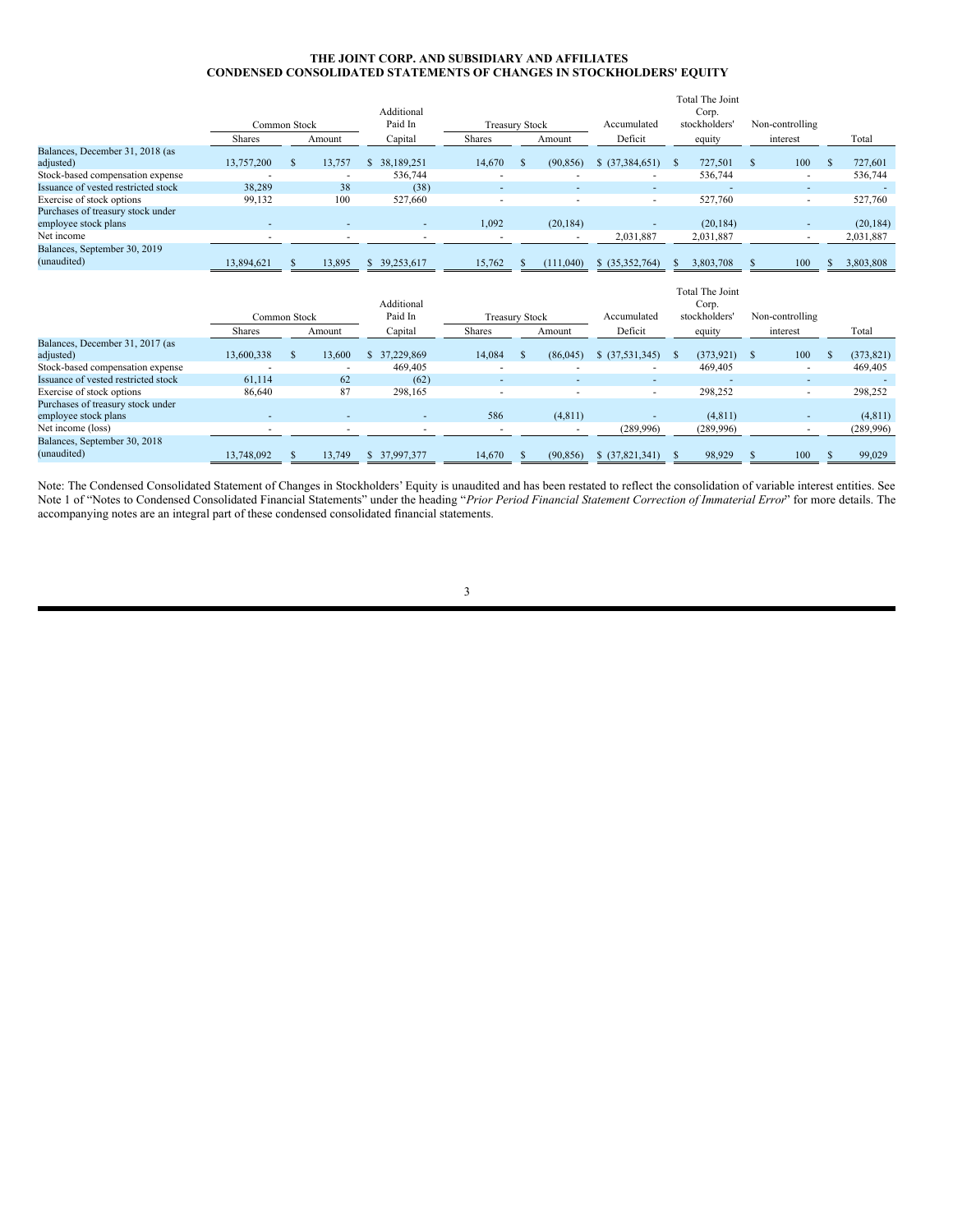### <span id="page-6-0"></span>**THE JOINT CORP. AND SUBSIDIARY AND AFFILIATES CONDENSED CONSOLIDATED STATEMENTS OF CASH FLOWS (unaudited)**

|                                                                                          | <b>Nine Months Ended</b> |             |                 |  |  |
|------------------------------------------------------------------------------------------|--------------------------|-------------|-----------------|--|--|
|                                                                                          |                          |             | September 30,   |  |  |
|                                                                                          |                          | 2019        | 2018            |  |  |
|                                                                                          |                          |             | (as adjusted)   |  |  |
| Cash flows from operating activities:                                                    |                          |             |                 |  |  |
| Net income (loss)                                                                        | \$                       | 2,031,887   | (289,996)<br>-S |  |  |
| Adjustments to reconcile net income (loss) to net cash provided by operating activities: |                          |             |                 |  |  |
| Depreciation and amortization                                                            |                          | 1,308,515   | 1,181,661       |  |  |
| Net loss on disposition or impairment                                                    |                          | 116,775     | 594,934         |  |  |
| Net franchise fees recognized upon termination of franchise agreements                   |                          | (89,007)    | (186, 850)      |  |  |
| Bargain purchase gain                                                                    |                          | (19,298)    | (30, 455)       |  |  |
| Deferred income taxes                                                                    |                          | (1,449)     | (136, 434)      |  |  |
| Stock based compensation expense                                                         |                          | 536,744     | 469,405         |  |  |
| Changes in operating assets and liabilities:                                             |                          |             |                 |  |  |
| Accounts receivable                                                                      |                          | (533, 149)  | (225,760)       |  |  |
| Prepaid expenses and other current assets                                                |                          | (172, 845)  | (159, 891)      |  |  |
| Deferred franchise costs                                                                 |                          | (884, 895)  | (510, 266)      |  |  |
| Deposits and other assets                                                                |                          | 425,851     | 45,601          |  |  |
| Accounts payable                                                                         |                          | 223,210     | (225, 839)      |  |  |
| Accrued expenses                                                                         |                          | (48, 637)   | 14,628          |  |  |
| Payroll liabilities                                                                      |                          | (75, 122)   | 421,006         |  |  |
| Other liabilities                                                                        |                          | (261, 567)  | (109, 368)      |  |  |
| Deferred revenue                                                                         |                          | 2,148,195   | 1,036,037       |  |  |
| Net cash provided by operating activities                                                |                          | 4,705,208   | 1,888,413       |  |  |
|                                                                                          |                          |             |                 |  |  |
| Cash flows from investing activities:                                                    |                          |             |                 |  |  |
| Acquisition of business, net of cash acquired                                            |                          | (3,072,332) | (100,000)       |  |  |
| Purchase of property and equipment                                                       |                          | (2,312,257) | (531, 162)      |  |  |
| Reacquisition and termination of regional developer rights                               |                          | (681, 500)  | (278, 250)      |  |  |
| Payments received on notes receivable                                                    |                          | 110,605     | 210,642         |  |  |
| Net cash used in investing activities                                                    |                          | (5,955,484) | (698,770)       |  |  |
|                                                                                          |                          |             |                 |  |  |
| Cash flows from financing activities:                                                    |                          |             |                 |  |  |
| Payments of finance lease obligation                                                     |                          | (16,259)    |                 |  |  |
| Purchases of treasury stock under employee stock plans                                   |                          | (20, 184)   | (4, 811)        |  |  |
| Proceeds from exercise of stock options                                                  |                          | 527,760     | 291,532         |  |  |
| Repayments on notes payable                                                              |                          | (100,000)   |                 |  |  |
| Net cash provided by financing activities                                                |                          | 391,317     | 286,721         |  |  |
|                                                                                          |                          |             |                 |  |  |
| (Decrease) Increase in cash                                                              |                          | (858, 959)  | 1,476,364       |  |  |
| Cash and restricted cash, beginning of period                                            |                          | 8,854,952   | 4,320,040       |  |  |
| Cash and restricted cash, end of period                                                  | \$                       | 7.995.993   | 5,796,404<br>\$ |  |  |
|                                                                                          |                          |             |                 |  |  |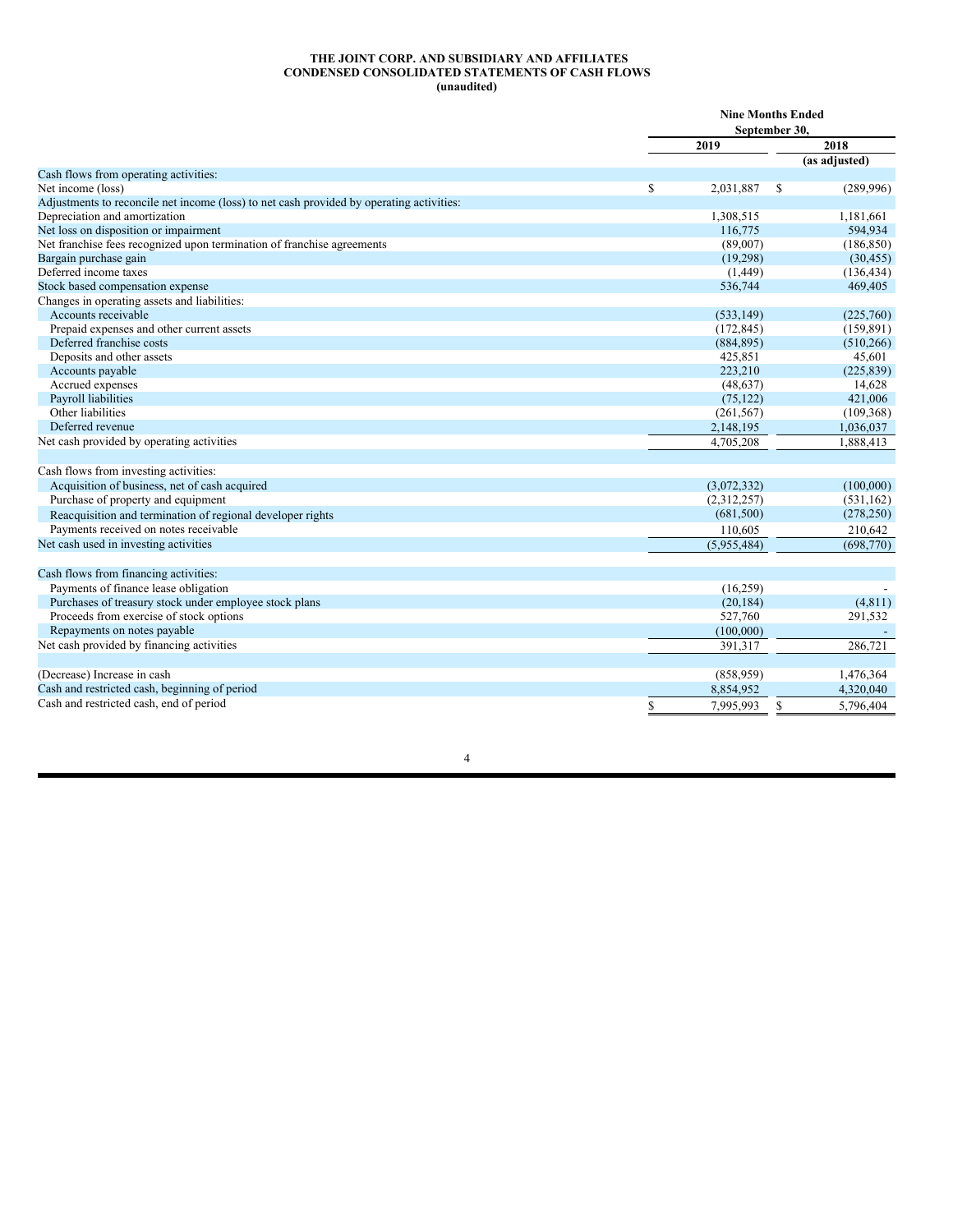During the nine months ended September 30, 2019 and 2018, cash paid for income taxes was \$34,396 and \$29,522, respectively. During the nine months ended September 30, 2019 and 2018, cash paid for interest was \$75,000 for both periods.

Supplemental disclosure of non-cash activity:

As of September 30, 2019, accounts payable and accrued expenses include property and equipment purchases of \$206,201, and \$103,136, respectively. As of December 31, 2018, accounts payable and accrued expenses include property and equipment purchases of \$121,038, and \$1,595, respectively.

In connection with the acquisitions during the nine months ended September 30, 2019, the Company acquired \$149,542 of property and equipment and intangible assets of \$1,989,169, in exchange for \$3,072,332 in cash to the seller. Additionally, at the time of these transactions, the Company carried net deferred revenue of \$36,695, representing net franchise fees collected upon the execution of the franchise agreement. The Company netted this amount against the purchase price of the acquisitions (Note 2).

In connection with the Company's reacquisition and termination of regional developer rights during the nine months ended September 30, 2019, the Company had deferred revenue of \$44,334 representing license fees collected upon the execution of the regional developer agreements. The Company netted these amounts against the aggregate purchase price of the acquisitions (Note 8).

During the nine months ended September 30, 2018, the Company had stock option exercise proceeds of \$6,720 included in accounts receivable.

Note: The Condensed Consolidated Statements of Cash Flows is unaudited and has been restated to reflect the consolidation of variable interest entities. See Note 1 of "Notes to Condensed Consolidated Financial Statements" under the heading "*Prior Period Financial Statement Correction of Immaterial Error*" for more details. The accompanying notes are an integral part of these condensed consolidated financial statements.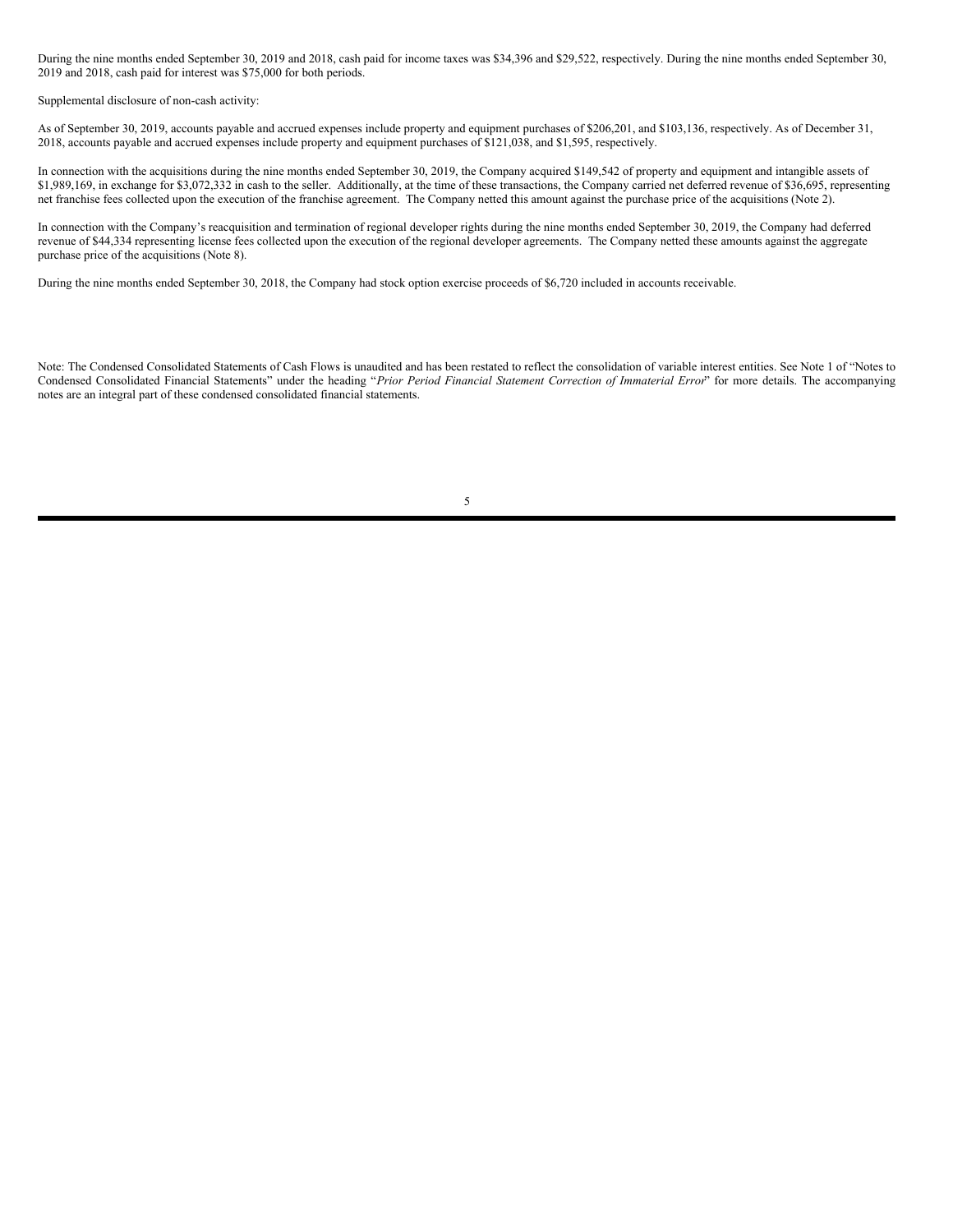# <span id="page-8-0"></span>**THE JOINT CORP. AND SUBSIDIARY AND AFFILIATES**

# **NOTES TO UNAUDITED CONDENSED CONSOLIDATED FINANCIAL STATEMENTS**

# **Note 1: Nature of Operations and Summary of Significant Accounting Policies**

# *Basis of Presentation*

These unaudited financial statements represent the condensed consolidated financial statements of The Joint Corp. ("The Joint"), its variable interest entities ("VIEs"), and its wholly owned subsidiary, The Joint Corporate Unit No. 1, LLC (collectively, the "Company"). These unaudited condensed consolidated financial statements should be read in conjunction with The Joint Corp. and Subsidiary and Affiliates consolidated financial statements and the notes thereto as set forth in The Joint's Form 10-K, which included all disclosures required by generally accepted accounting principles ("GAAP") and the "prior period financial statement correction of immaterial error" note below. In the opinion of management, these unaudited condensed consolidated financial statements contain all adjustments necessary to present fairly the Company's financial position on a consolidated basis and the consolidated results of operations, equity and cash flows for the interim periods presented. The results of operations for the periods ended September 30, 2019 and 2018 are not necessarily indicative of expected operating results for the full year. The information presented throughout the document as of and for the periods ended September 30, 2019 and 2018 is unaudited.

The preparation of financial statements in conformity with GAAP requires management to make estimates and assumptions that affect the amount of assets, liabilities, revenue, costs, expenses and other (expenses) income that are reported in the condensed consolidated financial statements and accompanying disclosures. These estimates are based on management's best knowledge of current events, historical experience, actions that the Company may undertake in the future and on various other assumptions that are believed to be reasonable under the circumstances. As a result, actual results may be different from these estimates. For a discussion of significant estimates and judgments made in recognizing revenue and accounting for leases, see Note 3, *Revenue Disclosures* and Note 13*, Commitments and Contingencies*, respectively*.*

#### *Prior Period Financial Statement Correction of Immaterial Error*

Certain states in which the Company manages clinics regulate the practice of chiropractic care and require that chiropractic services be provided by legal entities organized under state laws as professional corporations or PCs. The PCs are VIEs as defined by Accounting Standards Codification 810, Consolidations ("ASC 810"). During the first quarter of 2019, the Company reassessed the governance structure and operating procedures of the PCs and determined that the Company has the power to control certain significant non-clinical activities of the PCs, as defined by ASC 810. Therefore, the Company is the primary beneficiary of the VIEs, and per ASC 810, must consolidate the VIEs. Prior to 2019, the Company did not consolidate the PCs. The Company has concluded the previous accounting policy to not consolidate the PCs was an immaterial error and has determined that the PCs should be consolidated. The adjustments resulted in an increase to revenues from company clinics and a corresponding increase to general and administrative expenses. The adjustments had no impact on net income (loss), except when the PCs had sold treatment packages and wellness plans. Revenue from these treatment packages and wellness plans are now deferred and will be recognized when patients use their visits. The Company has corrected this immaterial error by restating the 2018 condensed consolidated financial statements and related notes included herein.

The immaterial impacts of this error correction in the three and nine months ended September 30, 2018 and the fiscal year ended December 31, 2018 are as follows: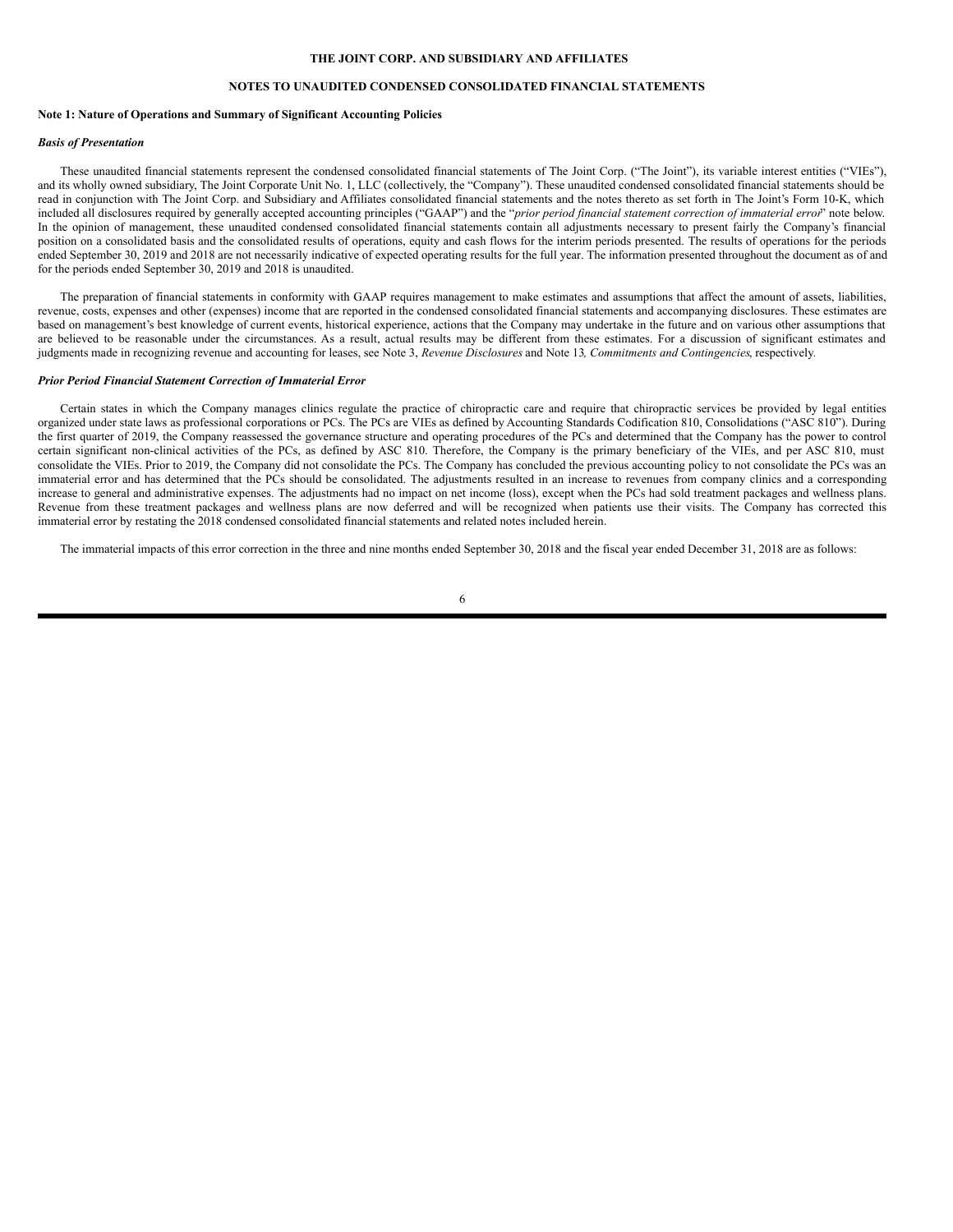# **CONDENSED CONSOLIDATED STATEMENTS OF OPERATIONS (unaudited)**

|                                                    |   | <b>Three Months Ended</b><br><b>Adjustments Due To</b> |                          |   | <b>Three Months Ended</b> |
|----------------------------------------------------|---|--------------------------------------------------------|--------------------------|---|---------------------------|
|                                                    |   | <b>September 30, 2018</b>                              | <b>VIE Consolidation</b> |   | September 30, 2018        |
|                                                    |   | (as reported)                                          |                          |   | (as adjusted)             |
| Revenues:                                          |   |                                                        |                          |   |                           |
| Revenues from company-owned or managed clinics     |   | 3,674,704                                              | 1,179,137                | S | 4,853,841                 |
| Total revenues                                     |   | 8,062,550                                              | 1,179,137                |   | 9,241,687                 |
| General and administrative expenses                |   | 5,242,026                                              | 1,234,877                |   | 6,476,903                 |
| Total selling, general and administrative expenses |   | 6,825,890                                              | 1,234,877                |   | 8,060,767                 |
| Loss from operations                               |   | (191, 302)                                             | (55,740)                 |   | (247, 042)                |
|                                                    |   |                                                        |                          |   |                           |
| Loss before income tax benefit (expense)           |   | (201, 974)                                             | (55,740)                 |   | (257, 714)                |
|                                                    |   |                                                        |                          |   |                           |
| Net loss and comprehensive loss                    |   | (151, 803)                                             | (55,740)                 |   | (207, 543)                |
|                                                    |   |                                                        |                          |   |                           |
| Loss per share:                                    |   |                                                        |                          |   |                           |
| Basic and diluted loss per share                   | S | (0.01)                                                 | $(0.01)$ \$              |   | (0.02)                    |
|                                                    |   |                                                        |                          |   |                           |
| Basic and diluted weighted average shares          |   | 13,727,712                                             |                          |   | 13.727.712                |

# **CONDENSED CONSOLIDATED STATEMENTS OF OPERATIONS**

**(unaudited)**

|                                                    | <b>Nine Months Ended</b> |                    | <b>Adjustments Due To</b> |               | <b>Nine Months Ended</b> |
|----------------------------------------------------|--------------------------|--------------------|---------------------------|---------------|--------------------------|
|                                                    |                          | September 30, 2018 | <b>VIE Consolidation</b>  |               | September 30, 2018       |
|                                                    |                          | (as reported)      |                           |               | (as adjusted)            |
| Revenues:                                          |                          |                    |                           |               |                          |
| Revenues from company-owned or managed clinics     | \$.                      | 10,352,013         | 3,976,139                 | S             | 14,328,152               |
| <b>Total revenues</b>                              |                          | 22,717,298         | 3,976,139                 |               | 26,693,437               |
| General and administrative expenses                |                          | 14,973,261         | 3,639,840                 |               | 18,613,101               |
| Total selling, general and administrative expenses |                          | 19,745,484         | 3,639,840                 |               | 23,385,324               |
| Loss from operations                               |                          | (731, 743)         | 336,299                   |               | (395, 444)               |
|                                                    |                          |                    |                           |               |                          |
| Other income (expense):                            |                          |                    |                           |               |                          |
| Bargain purchase gain                              |                          | 75,264             | (44, 809)                 |               | 30,455                   |
| Total other income (expense)                       |                          | 42,682             | (44, 809)                 |               | (2,127)                  |
|                                                    |                          |                    |                           |               |                          |
| Loss before income tax benefit (expense)           |                          | (689,061)          | 291,490                   |               | (397, 571)               |
|                                                    |                          |                    |                           |               |                          |
| Net loss and comprehensive loss                    |                          | (581, 486)         | 291,490                   |               | (289,996)                |
|                                                    |                          |                    |                           |               |                          |
| Loss per share:                                    |                          |                    |                           |               |                          |
| Basic and diluted loss per share                   | $\mathbb{S}$             | (0.04)             | 0.02                      | <sup>\$</sup> | (0.02)                   |
|                                                    |                          |                    |                           |               |                          |
| Basic and diluted weighted average shares          |                          | 13,646,599         | $\overline{\phantom{a}}$  |               | 13,646,599               |
|                                                    |                          |                    |                           |               |                          |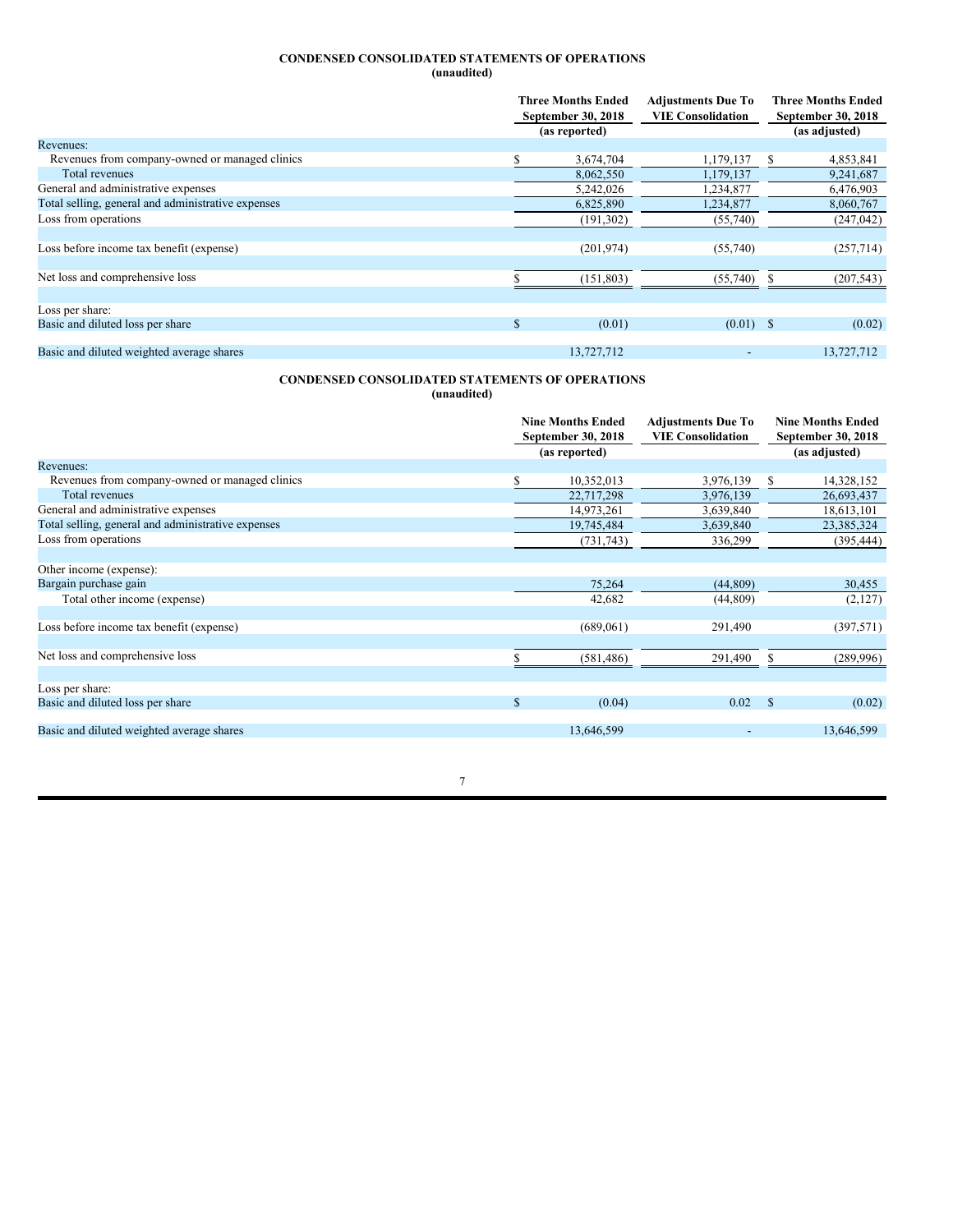# **THE JOINT CORP. AND SUBSIDIARY AND AFFILIATES CONDENSED CONSOLIDATED BALANCE SHEETS (unaudited)**

|                                             | December 31,<br>2018 |               | <b>Adjustments Due To</b><br><b>VIE Consolidation</b> |    | December 31,<br>2018 |
|---------------------------------------------|----------------------|---------------|-------------------------------------------------------|----|----------------------|
| <b>ASSETS</b>                               | (as reported)        |               |                                                       |    | (as adjusted)        |
| Current assets:                             |                      |               |                                                       |    |                      |
| Accounts receivable, net                    | 1,213,707            |               | (407, 357)                                            |    | 806,350              |
| Total current assets                        | 11,711,345           |               | (407, 357)                                            |    | 11,303,988           |
| Goodwill                                    | 2,916,426            |               | 308,719                                               |    | 3,225,145            |
| Total assets                                | 23,526,352           | <sup>\$</sup> | (98, 639)                                             | -S | 23,427,713           |
|                                             |                      |               |                                                       |    |                      |
| <b>LIABILITIES AND STOCKHOLDERS' EQUITY</b> |                      |               |                                                       |    |                      |
| Current liabilities:                        |                      |               |                                                       |    |                      |
| Deferred revenue from company clinics       |                      | 994,493       | 1,535,004                                             |    | 2,529,497            |
| Total current liabilities                   | 8,738,123            |               | 1,535,004                                             |    | 10,273,127           |
| <b>Total liabilities</b>                    | 21,165,108           |               | 1,535,004                                             |    | 22,700,112           |
| Commitments and contingencies               |                      |               |                                                       |    |                      |
| Equity:                                     |                      |               |                                                       |    |                      |
| The Joint Corp. stockholders' equity:       |                      |               |                                                       |    |                      |
| Accumulated deficit                         | (35,750,908)         |               | (1,633,543)                                           |    | (37, 384, 451)       |
| Total The Joint Corp. stockholders' equity  | 2,361,244            |               | (1,633,543)                                           |    | 727,701              |
| Non-controlling Interest                    |                      |               | (100)                                                 |    | (100)                |
| Total equity                                | 2,361,244            |               | (1,633,643)                                           |    | 727,601              |
| Total liabilities and equity                | 23,526,352           | $\mathbb{S}$  | (98, 639)                                             | -S | 23,427,713           |
|                                             |                      |               |                                                       |    |                      |

### *Principles of Consolidation*

The accompanying condensed consolidated financial statements include the accounts of The Joint and its wholly owned subsidiary, The Joint Corporate Unit No. 1, LLC, which was dormant for all periods presented. The Company consolidates VIEs in which the Company is the primary beneficiary in accordance with ASC 810. Non-controlling interests represent third-party equity ownership interests in VIEs.

All significant inter-affiliate accounts and transactions between The Joint and its VIEs have been eliminated in consolidation. Certain balances were reclassified from regional developer fees to other revenues for the three and nine months ended September 30, 2018 to conform to the current year presentation.

# *Comprehensive Income (Loss)*

Net income (loss) and comprehensive income (loss) are the same for the three and nine months ended September 30, 2019 and 2018.

# *Nature of Operations*

The Joint, a Delaware corporation, was formed on March 10, 2010 for the principal purpose of franchising, developing and managing chiropractic clinics, selling regional developer rights and supporting the operations of franchised chiropractic clinics at locations throughout the United States of America. The franchising of chiropractic clinics is regulated by the Federal Trade Commission and various state authorities.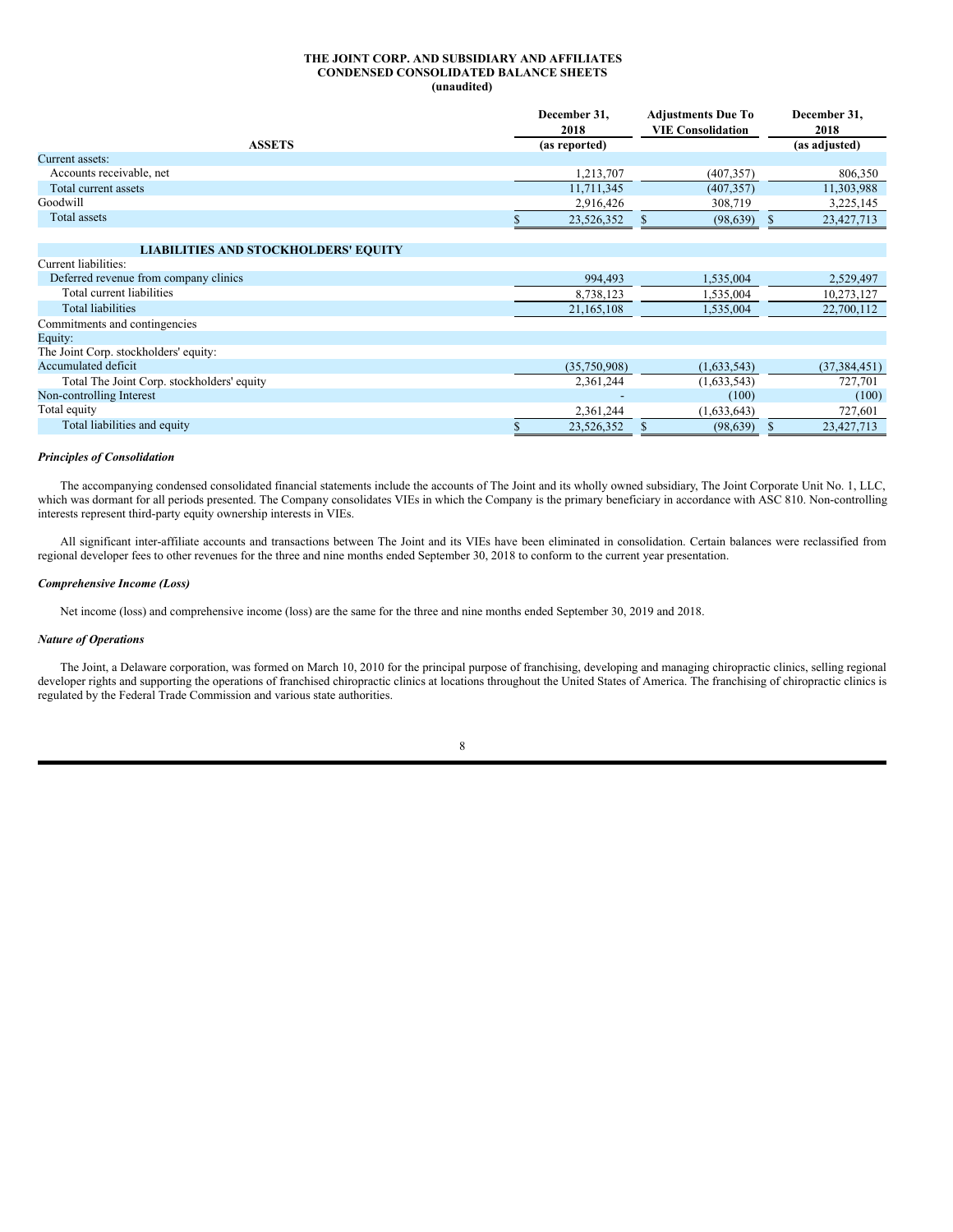The following table summarizes the number of clinics in operation under franchise agreements and as company-owned or managed clinics for the three and nine months ended September 30, 2019 and 2018:

|                                               | <b>Three Months Ended</b><br>September 30, | <b>Nine Months Ended</b><br>September 30, |                                           |      |  |
|-----------------------------------------------|--------------------------------------------|-------------------------------------------|-------------------------------------------|------|--|
| <b>Franchised clinics:</b>                    | 2019                                       | 2018                                      | 2019                                      | 2018 |  |
| Clinics open at beginning of period           | 417                                        | 365                                       | 394                                       | 352  |  |
| Opened during the period                      | 21                                         | 10                                        | 47                                        | 25   |  |
| Sold during the period                        | (6)                                        |                                           | (7)                                       | (1)  |  |
| Closed during the period                      |                                            | T                                         | (4)                                       | (2)  |  |
| Clinics in operation at the end of the period | 430                                        | 374                                       | 430                                       | 374  |  |
|                                               | <b>Three Months Ended</b><br>September 30, |                                           | <b>Nine Months Ended</b><br>September 30, |      |  |
| Company-owned or managed clinics:             | 2019                                       | 2018                                      | 2019                                      | 2018 |  |
| Clinics open at beginning of period           | 51                                         | 48                                        | 48                                        | 47   |  |
| Opened during the period                      |                                            |                                           |                                           |      |  |
| Acquired during the period                    | 6                                          |                                           |                                           |      |  |

| Closed during the period                              |     |     |     |     |
|-------------------------------------------------------|-----|-----|-----|-----|
| Clinics in operation at the end of the period         |     |     |     | 48  |
|                                                       |     |     |     |     |
| Total clinics in operation at the end of the period   | 488 | 422 | 488 | 422 |
|                                                       |     |     |     |     |
| Clinic licenses sold but not yet developed            | 179 | 126 | 179 | 126 |
| Executed letters of intent for future clinic licenses | 29  |     | 29  |     |

#### *Variable Interest Entities*

An entity deemed to hold the controlling interest in a voting interest entity or deemed to be the primary beneficiary of a VIE is required to consolidate the VIE in its financial statements. An entity is deemed to be the primary beneficiary of a VIE if it has both of the following characteristics: (a) the power to direct the activities of a VIE that most significantly impact the VIE's economic performance and (b) the obligation to absorb the majority of losses of the VIE or the right to receive the majority of benefits from the VIE.

Certain states in which the Company manages clinics regulate the practice of chiropractic care and require that chiropractic services be provided by legal entities organized under state laws as professional corporations or PCs. In these states, the Company has entered into management services agreements with PCs under which the Company provides, on an exclusive basis, all non-clinical services of the chiropractic practice. Such PCs are VIEs, as fees paid by the PCs to the Company as its management service provider are considered variable interests because they are liabilities on the PC's books and the fees do not meet all the following criteria: 1) The fees are compensation for services provided and are commensurate with the level of effort required to provide those services; 2) The decision maker or service provider does not hold other interests in the VIE that individually, or in the aggregate, would absorb more than an insignificant amount of the VIE's expected losses or receive more than an insignificant amount of the VIE's expected residual returns; 3) The service arrangement includes only terms, conditions, or amounts that are customarily present in arrangements for similar services negotiated at arm's length. During the first quarter of 2019, the Company reassessed the governance structure and operating procedures of the PCs and determined that the Company has the power to control certain significant non-clinical activities of the PCs, as defined by ASC 810, Therefore, the Company is the primary beneficiary of the VIEs, and per ASC 810, must consolidate the VIEs. The carrying amount of VIE assets and liabilities are immaterial as of September 30, 2019.

### *Cash and Cash Equivalents*

The Company considers all highly liquid instruments purchased with an original maturity of three months or less to be cash equivalents. The Company continually monitors its positions with, and credit quality of, the financial institutions with which it invests. As of the balance sheet date and periodically throughout the period, the Company has maintained balances in various operating accounts in excess of federally insured limits. The Company has invested substantially all its cash in short-term bank deposits. The Company had no cash equivalents as of September 30, 2019 and December 31, 2018.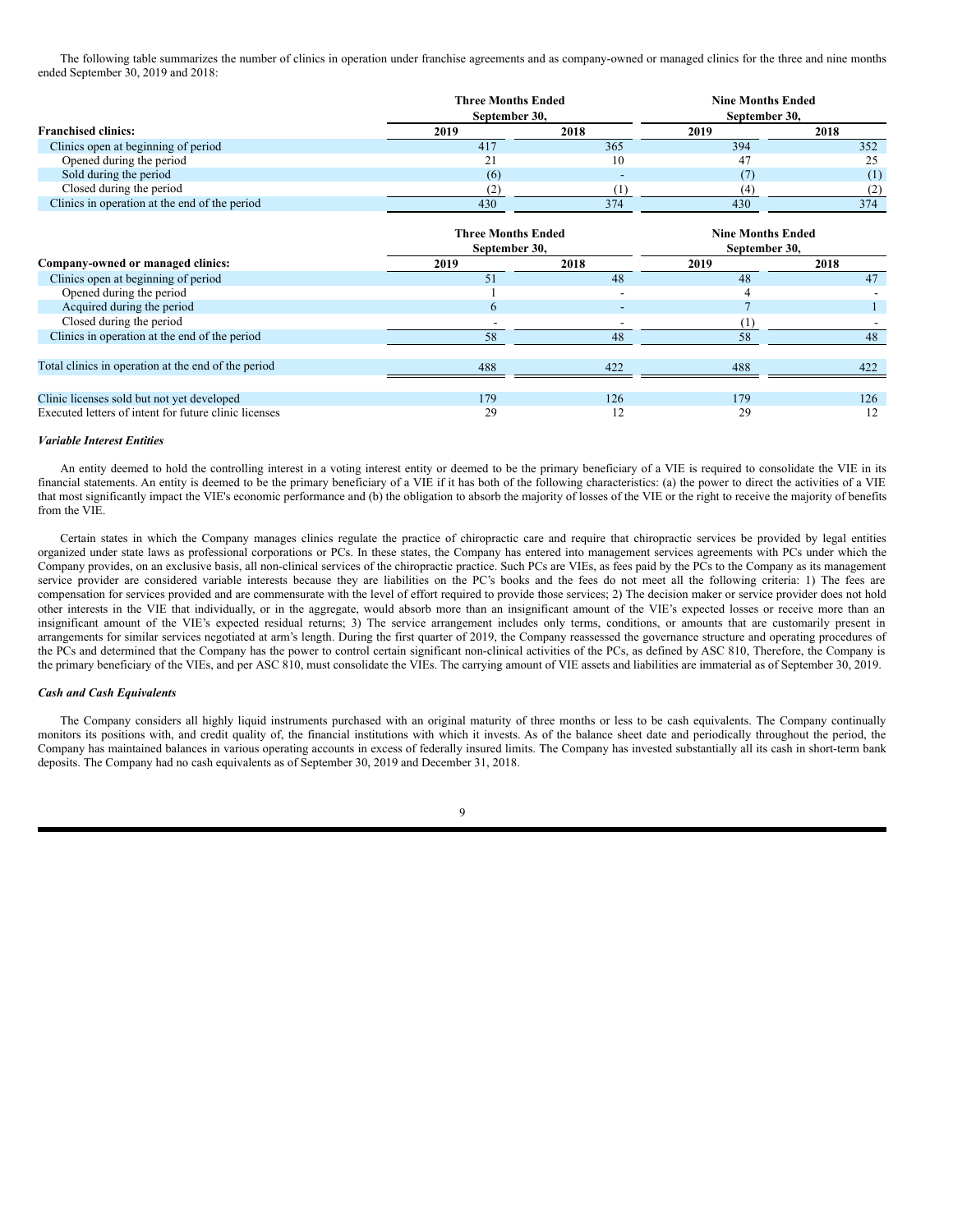# *Restricted Cash*

Restricted cash relates to cash that franchisees and company-owned or managed clinics contribute to the Company's National Marketing Fund and cash that franchisees provide to various voluntary regional Co-Op Marketing Funds. Cash contributed by franchisees to the National Marketing Fund is to be used in accordance with the Company's Franchise Disclosure Document with a focus on regional and national marketing and advertising.

# *Accounts Receivable*

Accounts receivable primarily represent amounts due from franchisees for royalty fees. The Company considers a reserve for doubtful accounts based on the creditworthiness of the entity. The provision for uncollectible amounts is continually reviewed and adjusted to maintain the allowance at a level considered adequate to cover future losses. The allowance is management's best estimate of uncollectible amounts and is determined based on specific identification and historical performance that the Company tracks on an ongoing basis. Actual losses ultimately could differ materially in the near term from the amounts estimated in determining the allowance. As of September 30, 2019, and December 31, 2018, the Company had an allowance for doubtful accounts of \$0.

# *Deferred Franchise Costs*

Deferred franchise costs represent commissions that are direct and incremental to the Company and are paid in conjunction with the sale of a franchise license. These costs are recognized as an expense, in franchise cost of revenues when the respective revenue is recognized, which is generally over the term of the related franchise agreement.

### *Property and Equipment*

Property and equipment are stated at cost or for property acquired as part of franchise acquisitions at fair value at the date of closing. Depreciation is computed using the straight-line method over estimated useful lives of three to seven years. Leasehold improvements are amortized using the straight-line method over the shorter of the lease term or the estimated useful life of the assets.

Maintenance and repairs are charged to expense as incurred; major renewals and improvements are capitalized. When items of property or equipment are sold or retired, the related cost and accumulated depreciation are removed from the accounts and any gain or loss is included in income.

# *Capitalized Software*

The Company capitalizes certain software development costs. These capitalized costs are primarily related to software used by clinics for operations and by the Company for the management of operations. Costs incurred in the preliminary stages of development are expensed as incurred. Once an application has reached the development stage, internal and external costs, if direct, are capitalized as assets in progress until the software is substantially complete and ready for its intended use. Capitalization ceases upon completion of all substantial testing. The Company also capitalizes costs related to specific upgrades and enhancements when it is probable the expenditures will result in additional functionality. Software developed is recorded as part of property and equipment. Maintenance and training costs are expensed as incurred. Internal use software is amortized on a straight-line basis over its estimated useful life, which is generally five years.

#### *Leases*

The Company adopted the guidance of Accounting Standards Codification 842 – Leases ("ASC 842") on January 1, 2019 which requires lessees to recognize a right-ofuse ("ROU") asset and lease liability for all leases. The Company elected the package of transition practical expedients for existing contracts, which allowed us to carry forward our historical assessments of whether contracts are or contain leases, lease classification and determination of initial direct costs.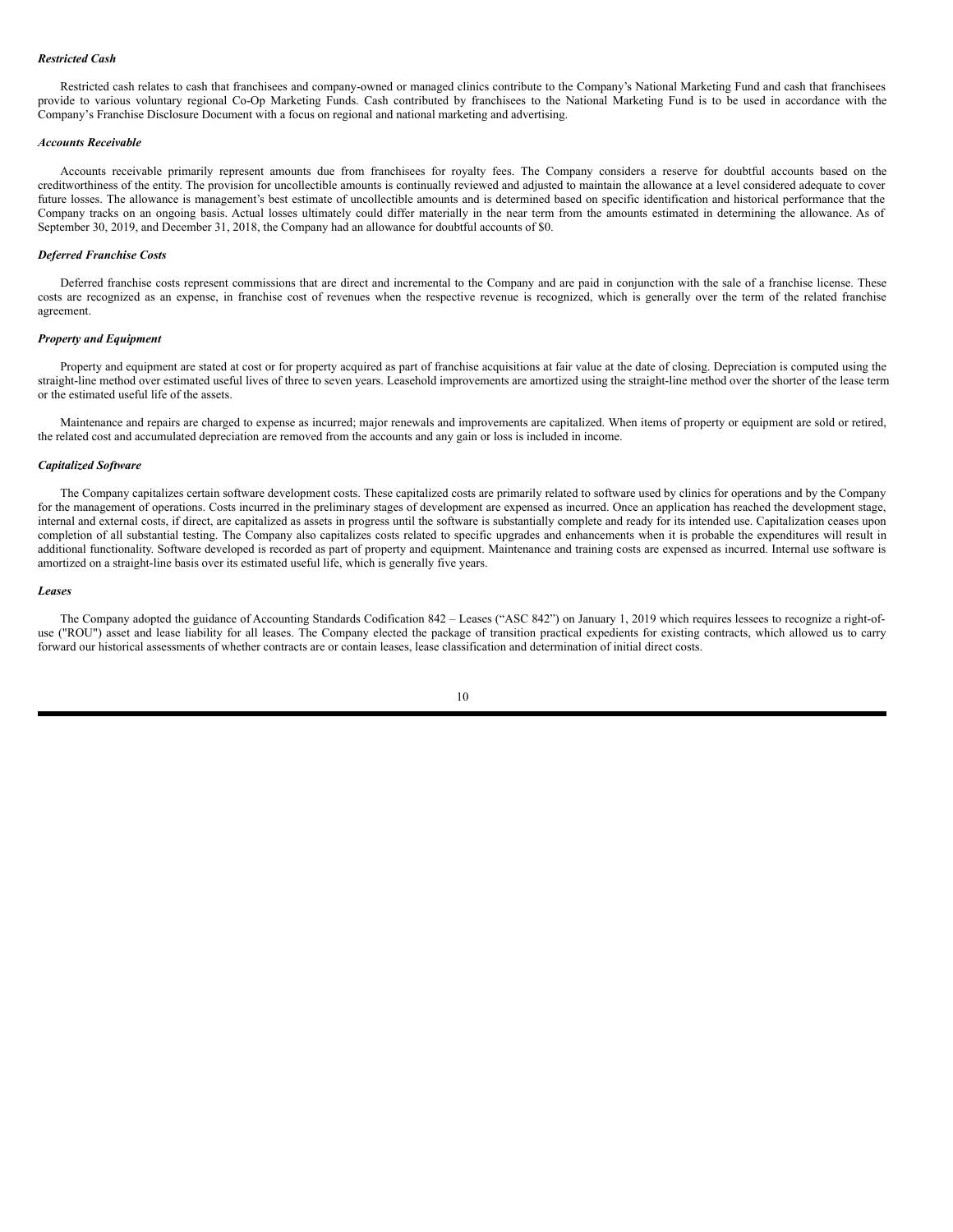The Company leases property and equipment under operating and finance leases. The Company leases its corporate office space and the space for each of the companyowned or managed clinic in the portfolio. Determining the lease term and amount of lease payments to include in the calculation of the ROU asset and lease liability for leases containing options requires the use of judgment to determine whether the exercise of an option is reasonably certain and if the optional period and payments should be included in the calculation of the associated ROU asset and liability. In making this determination, all relevant economic factors are considered that would compel the Company to exercise or not exercise an option. When available, the Company uses the rate implicit in the lease to discount lease payments; however, the rate implicit in the lease is not readily determinable for substantially all of its leases. In such cases, the Company estimates its incremental borrowing rate as the interest rate it would pay to borrow an amount equal to the lease payments over a similar term, with similar collateral as in the lease, and in a similar economic environment. The Company estimates these rates using available evidence such as rates imposed by third-party lenders to the Company in recent financings or observable risk-free interest rate and credit spreads for commercial debt of a similar duration, with credit spreads correlating to the Company's estimated creditworthiness.

For operating leases that include rent holidays and rent escalation clauses, the Company recognizes lease expense on a straight-line basis over the lease term from the date it takes possession of the leased property. Pre-opening costs are recorded as incurred in general and administrative expenses. The Company records the straight-line lease expense and any contingent rent, if applicable, in general and administrative expenses on the condensed consolidated statements of operations. Many of the Company's leases also require it to pay real estate taxes, common area maintenance costs and other occupancy costs which are also included in general and administrative expenses on the condensed consolidated statements of operations.

# *Intangible Assets*

Intangible assets consist primarily of re-acquired franchise and regional developer rights and customer relationships. The Company amortizes the fair value of reacquired franchise rights over the remaining contractual terms of the re-acquired franchise rights at the time of the acquisition, which generally range from four to eight years. In the case of regional developer rights, the Company generally amortizes the re-acquired regional developer rights over seven years. The fair value of customer relationships is amortized over their estimated useful life of two years.

#### *Goodwill*

Goodwill consists of the excess of the purchase price over the fair value of tangible and identifiable intangible assets acquired in the acquisitions of franchises. Goodwill and intangible assets deemed to have indefinite lives are not amortized but are subject to annual impairment tests. As required, the Company performs an annual impairment test of goodwill as of the first day of the fourth quarter or more frequently if events or circumstances change that would more likely than not reduce the fair value of a reporting unit below its carrying value. No impairments of goodwill were recorded for the three and nine months ended September 30, 2019 and 2018.

### *Long-Lived Assets*

The Company reviews its long-lived assets for impairment whenever events or changes in circumstances indicate that the carrying amount of the asset may not be recovered. The Company looks primarily to estimated undiscounted future cash flows in its assessment of whether or not long-lived assets are recoverable. No impairments of long-lived assets were recorded for the three and nine months ended September 30, 2019 and 2018.

# *Advertising Fund*

The Company has established an advertising fund for national/regional marketing and advertising of services offered by its clinics. The monthly marketing fee is 2% of clinic sales. The Company segregates the marketing funds collected which are included in restricted cash on its consolidated balance sheets. As amounts are expended from the fund, the Company recognizes a related expense.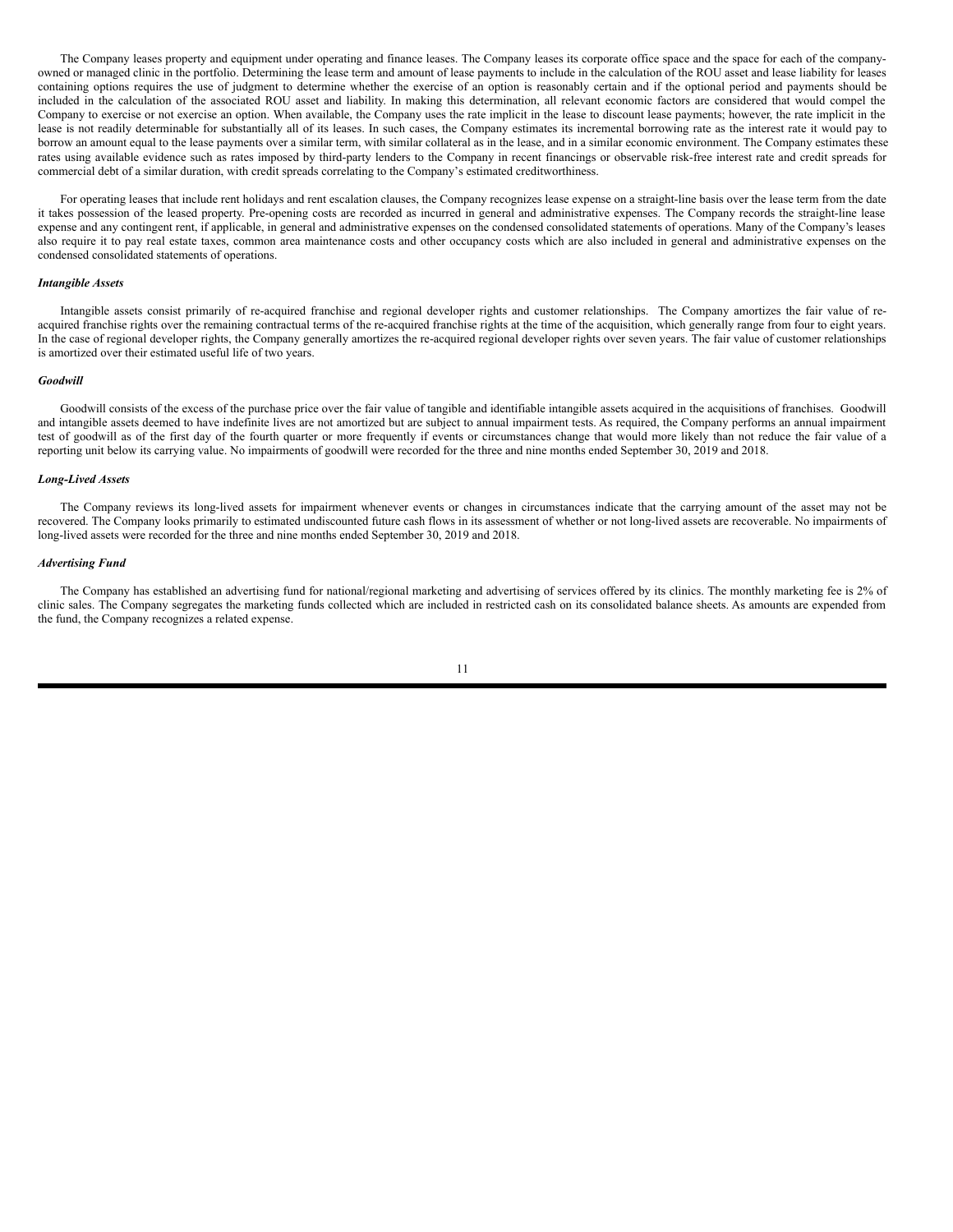# *Co-Op Marketing Funds*

Some franchises have established regional Co-Ops for advertising within their local and regional markets. The Company maintains a custodial relationship under which the marketing funds collected are segregated and used for the purposes specified by the Co-Ops' officers. The marketing funds are included in restricted cash on the Company's condensed consolidated balance sheets.

# *Revenue Recognition*

The Company generates revenue primarily through its company-owned and managed clinics, royalties, franchise fees, advertising fund, and through IT related income and computer software fees.

*Revenues from Company-Owned or Managed Clinics.* The Company earns revenues from clinics that it owns and operates or manages throughout the United States. In those states where the Company owns and operates or manages the clinic, revenues are recognized when services are performed. The Company offers a variety of membership and wellness packages which feature discounted pricing as compared with its single-visit pricing. Amounts collected in advance for membership and wellness packages are recorded as deferred revenue and recognized when the service is performed. The Company recognizes a contract liability (or a deferred revenue liability) related to the prepaid treatment plans for which the Company has an ongoing performance obligation. The Company recognizes this contract liability, and recognizes revenue, as the patient consumes his or her visits related to the package and the Company transfers its services. Based on a historical lag analysis, the Company concluded that any remaining contract liability that exists after 24 months from transaction date will be deemed breakage, and only at that point when the likelihood of the patient exercising his or her remaining rights becomes remote will the Company recognize any breakage revenue.

*Royalties and Advertising Fund Revenue.* The Company collects royalties, as stipulated in the franchise agreement, equal to 7% of gross sales, and a marketing and advertising fee currently equal to 2% of gross sales. Royalties, including franchisee contributions to advertising funds, are calculated as a percentage of clinic sales over the term of the franchise agreement. The franchise agreement royalties, inclusive of advertising fund contributions, represent sales-based royalties that are related entirely to the Company's performance obligation under the franchise agreement and are recognized as franchisee clinic level sales occur. Royalties are collected bi-monthly two working days after each sales period has ended.

*Franchise Fees.* The Company requires the entire non-refundable initial franchise fee to be paid upon execution of a franchise agreement, which typically has an initial term of ten years. Initial franchise fees are recognized ratably on a straight-line basis over the term of the franchise agreement. The Company's services under the franchise agreement include: training of franchisees and staff, site selection, construction/vendor management and ongoing operations support. The Company provides no financing to franchisees and offers no guarantees on their behalf. The services provided by the Company are highly interrelated with the franchise license and as such are considered to represent a single performance obligation.

*Software Fees.* The Company collects a monthly fee for use of its proprietary chiropractic software, computer support, and internet services support. These fees are recognized ratably on a straight-line basis over the term of the respective franchise agreement.

*Regional Developer Fees*. During 2011, the Company established a regional developer program to engage independent contractors to assist in developing specified geographical regions. Under the historical program, regional developers paid a license fee for each franchise they received the right to develop within the region. In 2017, the program was revised to grant exclusive geographical territory and establish a minimum development obligation within that defined territory. Regional developer fees paid to the Company are non-refundable and are recognized as revenue ratably on a straight-line basis over the term of the regional developer agreement, which is considered to begin upon the execution of the agreement. The Company's services under regional developer agreements include site selection, grand opening support for the clinics, sales support for identification of qualified franchisees, general operational support and marketing support to advertise for ownership opportunities. The services provided by the Company are highly interrelated with the development of the territory and the resulting franchise licenses sold by the regional developer and as such are considered to represent a single performance obligation. In addition, regional developers receive fees which are funded by the initial franchise fees collected from franchisees upon the sale of franchises within their exclusive geographical territory and a royalty of 3% of sales generated by franchised clinics in their exclusive geographical territory. Fees related to the sale of franchises within their exclusive geographical territory are initially deferred as deferred franchise costs and are recognized as an expense in franchise cost of revenues when the respective revenue is recognized, which is generally over the term of the related franchise agreement. Royalties of 3% of sales generated by franchised clinics in their regions are also recognized as franchise cost of revenues as franchisee clinic level sales occur.

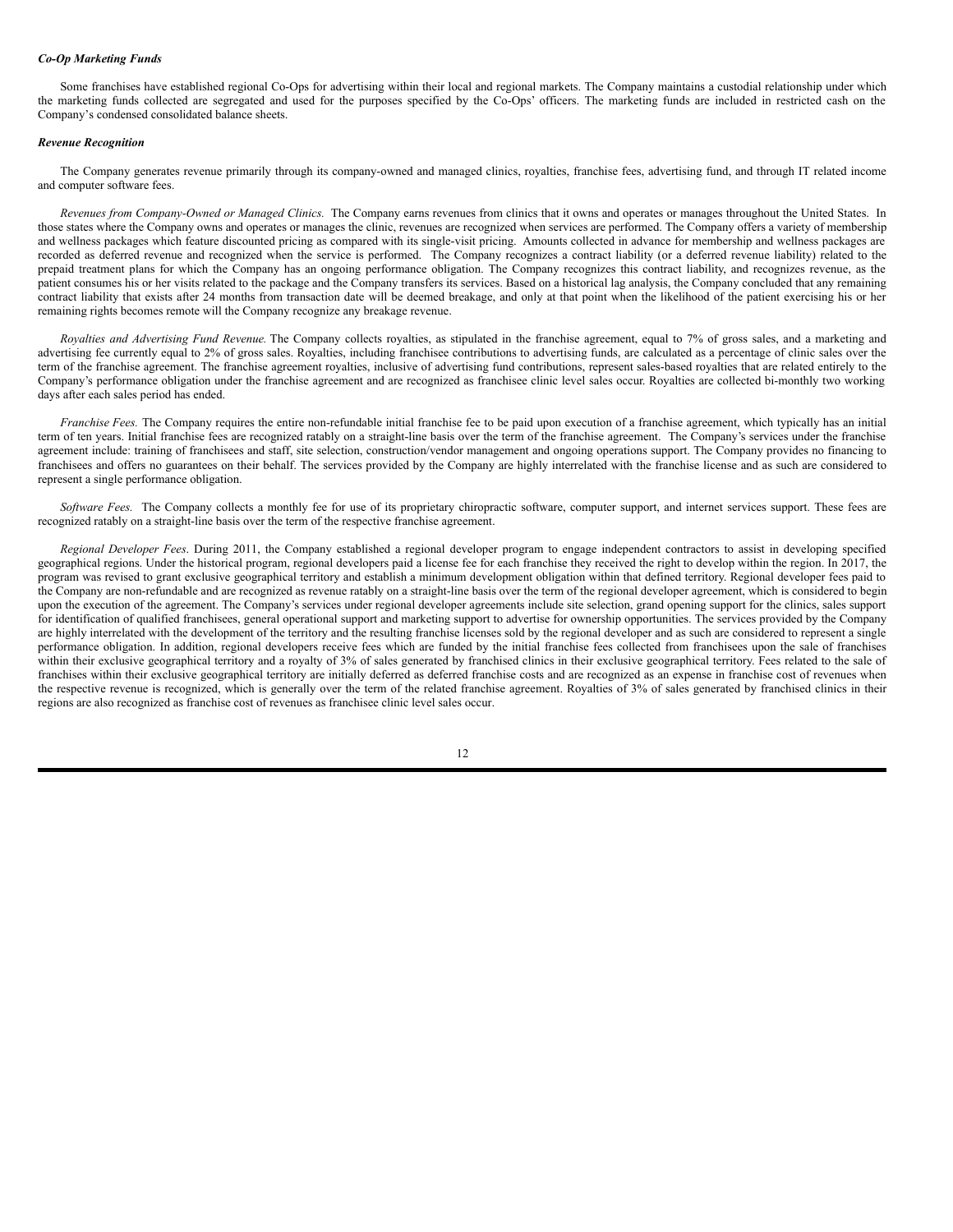The Company entered into one regional developer agreement for the nine months ended September 30, 2019 for which it received approximately \$290,000 which was deferred as of the transaction date and will be recognized as revenue ratably on a straight-line basis over the term of the regional developer agreement, which is considered to begin upon the execution of the agreement. Certain of these regional developer agreements resulted in the regional developer acquiring the rights to existing royalty streams from clinics already open in the respective territory. In those instances, the revenue associated from the sale of the royalty stream is being recognized over the remaining life of the respective franchise agreements.

# *Advertising Costs*

Advertising costs are expensed as incurred. Advertising expenses were \$562,516 and \$1,658,428 for the three and nine months ended September 30, 2019, respectively. Advertising expenses were \$377,679 and \$1,259,373 for the three and nine months ended September 30, 2018, respectively.

#### *Income Taxes*

The Company uses an estimated annual effective tax rate method in computing its interim tax provision. This effective tax rate is based on forecasted annual pre-tax income, permanent tax differences and statutory tax rates. Deferred income taxes are recognized for differences between the basis of assets and liabilities for financial statement and income tax purposes. The differences relate principally to depreciation of property and equipment, amortization of goodwill, accounting for leases and stockbased compensation and treatment of revenue for franchise fees and regional developer fees collected. Deferred tax assets and liabilities represent the future tax consequence for those differences, which will either be taxable or deductible when the assets and liabilities are recovered or settled. Deferred taxes are also recognized for operating losses that are available to offset future taxable income. Valuation allowances are established when necessary to reduce deferred tax assets to the amount expected to be realized.

The Company accounts for uncertainty in income taxes by recognizing the tax benefit or expense from an uncertain tax position only if it is more likely than not that the tax position will be sustained upon examination by the taxing authorities, based on the technical merits of the position. The Company measures the tax benefits and expenses recognized in the condensed consolidated financial statements from such a position based on the largest benefit that has a greater than 50% likelihood of being realized upon ultimate resolution. The Company has not identified any material uncertain tax positions as of September 30, 2019 and December 31, 2018. Interest and penalties associated with tax positions are recorded in the period assessed as general and administrative expenses.

The Company's tax returns for tax years subject to examination by tax authorities included 2014 through the current period for state and 2015 through the current period for federal reporting purposes.

### *Earnings (Loss) per Common Share*

Basic earnings (loss) per common share is computed by dividing the net income (loss) by the weighted-average number of common shares outstanding during the period. Diluted earnings per common share is computed by giving effect to all potentially dilutive common shares including preferred stock, restricted stock, and stock options.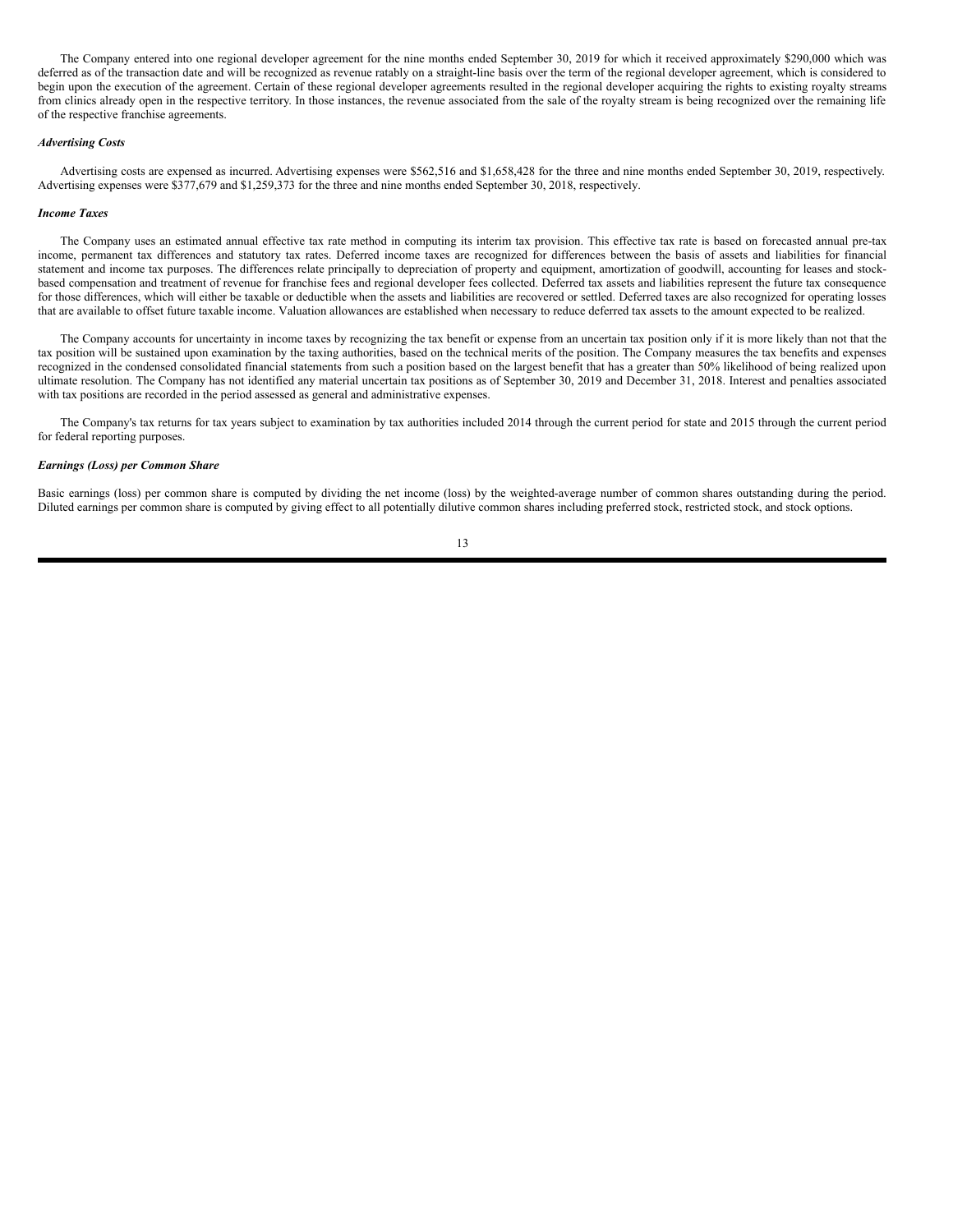|                                                      | <b>Three Months Ended</b> |               |    | <b>Nine Months Ended</b> |               |
|------------------------------------------------------|---------------------------|---------------|----|--------------------------|---------------|
|                                                      | September 30,             |               |    | September 30,            |               |
|                                                      | 2019                      | 2018          |    | 2019                     | 2018          |
|                                                      |                           | (as adjusted) |    |                          | (as adjusted) |
| Net Income (loss)                                    | 616,980                   | (207, 543)    | -S | 2,031,887                | (289,996)     |
| Weighted average common shares outstanding - basic   | 13,846,045                | 13,727,712    |    | 13,798,593               | 13,646,599    |
| Effect of dilutive securities:                       |                           |               |    |                          |               |
| Unvested restricted stock and stock options          | 680,493                   |               |    | 643.610                  |               |
| Weighted average common shares outstanding - diluted | 14.526.538                | 13,727,712    |    | 14,442,203               | 13.646.599    |
|                                                      |                           |               |    |                          |               |
| Basic earnings (loss) per share                      | 0.04                      | (0.02)        |    | 0.15                     | (0.02)        |
| Diluted earnings (loss) per share                    | 0.04                      | (0.02)        |    | 0.14                     | (0.02)        |

Potentially dilutive securities excluded from the calculation of diluted net income per common share as the effect would be anti-dilutive were as follows:

|                                                   | <b>Three Months Ended</b><br>September 30. |      | <b>Nine Months Ended</b><br>September 30. |      |
|---------------------------------------------------|--------------------------------------------|------|-------------------------------------------|------|
| Weighted average potentially dilutive securities: | 2019                                       | 2018 | 2019                                      | 2018 |
| Unvested restricted stock                         |                                            |      |                                           |      |
| Stock options                                     | 2,815                                      |      | 49.367                                    |      |

#### *Stock-Based Compensation*

The Company accounts for share-based payments by recognizing compensation expense based upon the estimated fair value of the awards on the date of grant. The Company determines the estimated grant-date fair value of restricted shares using the closing price on the date of the grant and the grant-date fair value of stock options using the Black-Scholes-Merton model. In order to calculate the fair value of the options, certain assumptions are made regarding the components of the model, including risk-free interest rate, volatility, expected dividend yield and expected option life. Changes to the assumptions could cause significant adjustments to the valuation. The Company recognizes compensation costs ratably over the period of service using the straight-line method.

### *Use of Estimates*

The preparation of the consolidated financial statements in conformity with GAAP requires management to make estimates and assumptions that affect the amounts reported in the consolidated financial statements and accompanying notes. Actual results could differ from those estimates. Items subject to significant estimates and assumptions include the allowance for doubtful accounts, share-based compensation arrangements, fair value of stock options, useful lives and realizability of long-lived assets, classification of deferred revenue and revenue recognition related to breakage, classification of deferred franchise costs, calculation of ROU assets and liabilities related to leases, realizability of deferred tax assets, impairment of goodwill and intangible assets and purchase price allocations and related valuations.

#### *Recent Accounting Pronouncements*

# *Accounting Standards Adopted Ef ective January 1, 2019*

On January 1, 2019, the Company adopted ASC 842, which requires lessees to recognize a ROU asset and lease liability on their balance sheet for all leases with terms beyond twelve months. The new standard also requires enhanced disclosures that provide more transparency and information to financial statement users about lease portfolios. Effective January 1, 2019, the Company adopted the requirements of ASC 842 using the modified retrospective approach using the optional transition method and elected to apply the provisions of the standard as of the adoption date rather than the earliest date presented. The consolidated financial statements for the period ended September 30, 2019 are presented under the new standard, while comparative periods presented have not been adjusted and continue to be reported in accordance with the previous standard.

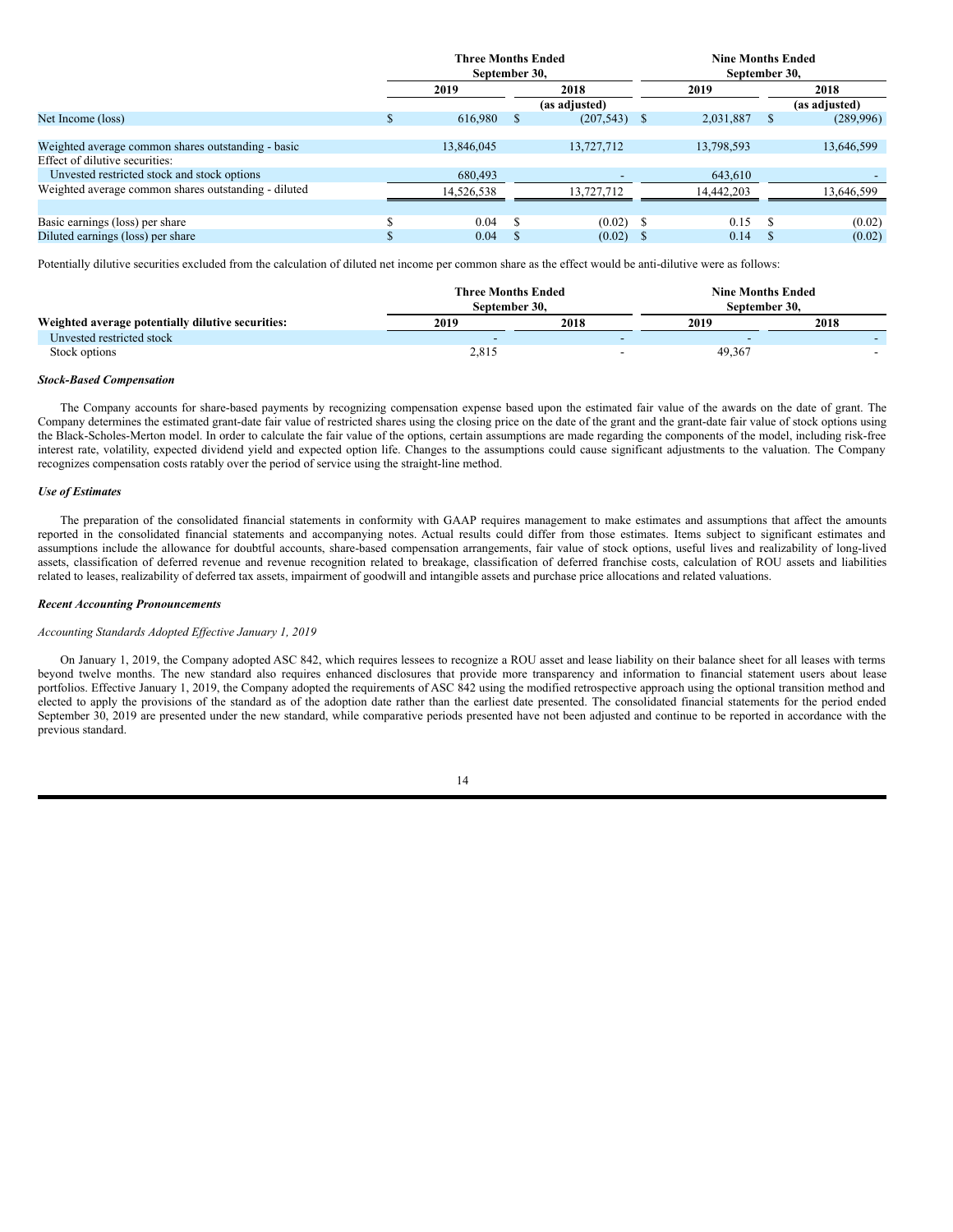During the process of adoption, the Company made the following elections:

- The Company elected the package of practical expedients which allowed the Company to not reassess:
	- Whether existing or expired contracts contain leases under the new definition of a lease;
	- · Lease classification for existing or expired leases; and
	- · Initial direct costs for any expired or existing leases to determine if they would qualify for capitalization under ASC 842.
- The Company did not elect the hindsight practical expedient, which permits the use of hindsight when determining lease term and impairment of operating lease assets.
- The Company did not elect the land easement practical expedient, which permits an entity to continue applying its current policy for accounting for land easements that existed as of, or expired before, the effective date of ASC 842.
- The Company elected to make the accounting policy election for short-term leases, permitting the Company to not apply the recognition requirements of ASC 842 to short-term leases with terms of 12 months or less.

The adoption of ASC 842 does not materially impact the Company's results of operations other than recognition of the operating lease ROU asset and lease liability. See Note 13 for additional disclosures required by ASC 842.

The Company reviewed other newly issued accounting pronouncements and concluded that they either are not applicable to the Company's operations or that no material effect is expected on the Company's financial statements upon future adoption.

### **Note 2: Acquisitions**

On March 18, 2019, the Company entered into an Asset and Franchise Purchase Agreement under which (i) the Company repurchased from the seller one operating franchise in West Covina, California and (ii) the parties agreed to terminate a second franchise agreement for an operating franchise. The Company operates the remaining franchise as a company-managed clinic. The total purchase price for the transaction was \$30,000, less \$3,847 of net deferred revenue resulting in total purchase consideration of \$26,153.

On July 9, 2019, the Company entered into an Asset and Franchise Purchase Agreement under which the Company repurchased from the seller one operating franchise in Phoenix, Arizona. The Company operates the franchise as a company-owned clinic. The total purchase price for the transaction was \$400,000, less \$9,835 of net deferred revenue resulting in total purchase consideration of \$390,165.

On July 17, 2019, the Company entered into an Asset and Franchise Purchase Agreement under which the Company repurchased from the seller three operating franchises in Savannah, Georgia, Pooler, Georgia and Bluffton, South Carolina. The Company operates the franchises as company-owned clinics. The total purchase price for the transaction was \$1,604,918, less \$13,449 of net deferred revenue resulting in total purchase consideration of \$1,591,469.

On August 1, 2019, the Company entered into an Asset and Franchise Purchase Agreement under which the Company repurchased from the seller one operating franchise in Sayebrook, South Carolina. The Company operates the franchise as a company-owned clinic. The total purchase price for the transaction was \$727,414, less \$5,236 of net deferred revenue resulting in total purchase consideration of \$722,178.

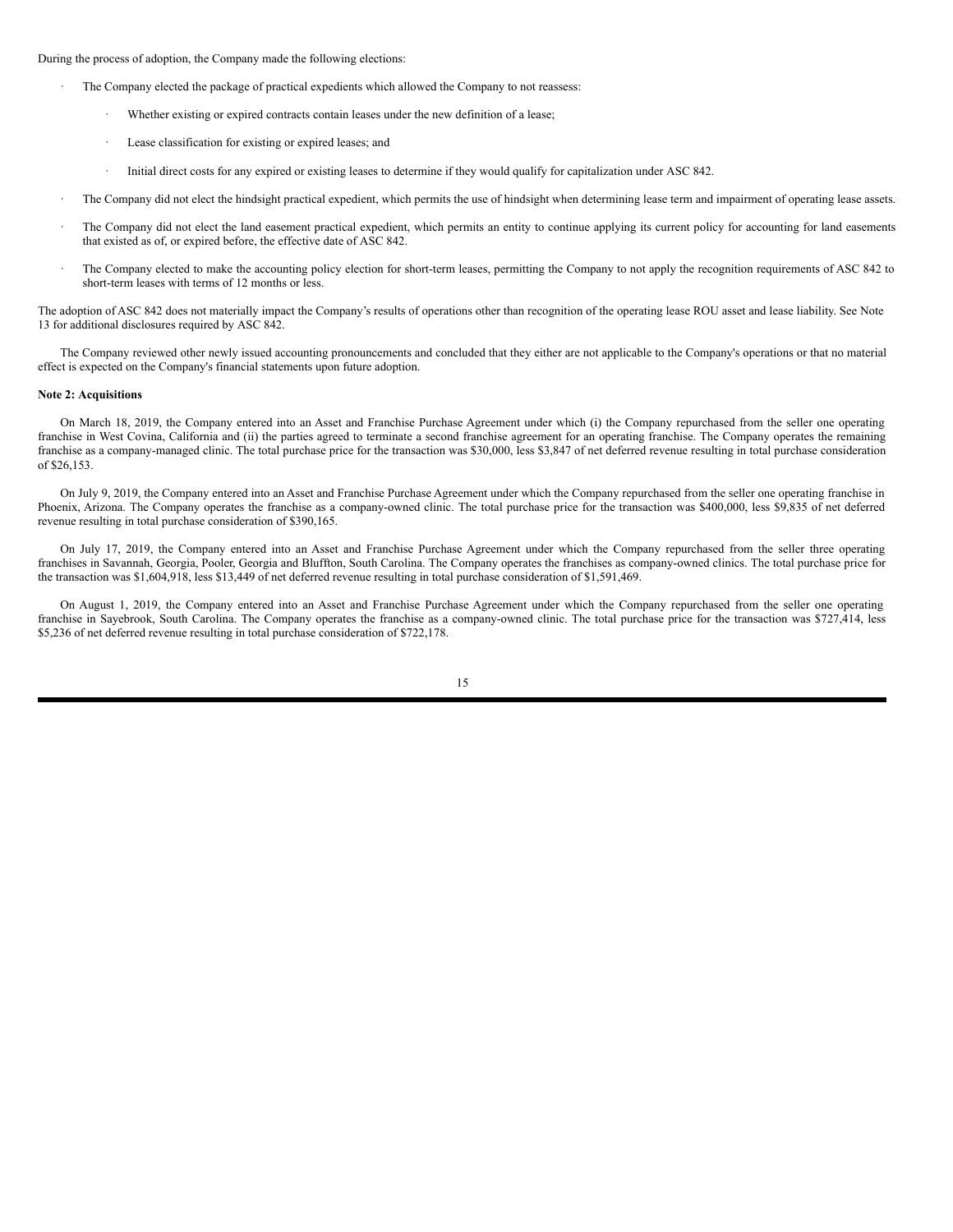On August 15, 2019, the Company entered into an Asset and Franchise Purchase Agreement under which the Company repurchased from the seller one operating franchise in Chula Vista, California. The Company operates the franchise as a company-managed clinic. The total purchase price for the transaction was \$310,000, less \$4,328 of net deferred revenue resulting in total purchase consideration of \$305,672.

### *Purchase Price Allocation*

The following summarizes the aggregate estimated fair values of the assets acquired and liabilities assumed during 2019 as of the acquisition date:

| Property and equipment                             | \$. | 149,542    |
|----------------------------------------------------|-----|------------|
| Operating lease right-of-use asset                 |     | 1,219,244  |
| Intangible assets                                  |     | 1,989,169  |
| Total assets acquired                              |     | 3,357,955  |
| Goodwill                                           |     | 898,031    |
| Deferred revenue                                   |     | (123, 254) |
| Operating lease liability - current portion        |     | (208, 226) |
| Operating lease liability - net of current portion |     | (858, 161) |
| Deferred tax liability                             |     | (11, 410)  |
| Bargain purchase gain                              |     | (19,298)   |
| Net purchase price                                 | S   | 3,035,637  |

Intangible assets in the table above consist of reacquired franchise rights of \$1,479,794 amortized over an estimated useful life of three to four years and customer relationships of \$509,375 amortized over an estimated useful life of two years.

Goodwill was established due primarily to synergies and benefits expected to be gained from leveraging the Company's existing operations and infrastructures, as well as the expected associated revenue and cash flow projections. Goodwill has been allocated to the Company's Corporate Clinics segment based on such expected benefits. Goodwill related to the acquisition is expected to be deductible for income tax purposes over the next 15 years. The purchase price allocation is preliminary, and the Company expects to finalize the allocation during the fourth quarter of 2019.

### *Pro Forma Results of Operations (Unaudited)*

The following table summarizes selected unaudited pro forma condensed consolidated statements of operations data for the three and nine months ended September 30, 2019 and 2018 as if the acquisitions in 2019 had been completed on January 1, 2018.

|                   | <b>Pro Forma for the Three Months Ended</b> |  |                           |  | <b>Pro Forma for the Nine Months Ended</b> |  |                    |  |
|-------------------|---------------------------------------------|--|---------------------------|--|--------------------------------------------|--|--------------------|--|
|                   | <b>September 30, 2019</b>                   |  | <b>September 30, 2018</b> |  | <b>September 30, 2019</b>                  |  | September 30, 2018 |  |
| Revenues, net     | 2.898.252                                   |  | 9.950.098                 |  | 35,995,375                                 |  | 28,876,720         |  |
| Net income (loss) | 596.980                                     |  | (266, 524)                |  | .837.801                                   |  | (424,422)          |  |

This selected unaudited pro forma consolidated financial data is included only for the purpose of illustration and does not necessarily indicate what the operating results would have been if the acquisitions had been completed on that date. Moreover, this information is not indicative of what the Company's future operating results will be. The information for 2018 and 2019 prior to the acquisitions is included based on prior accounting records maintained by the acquired clinics. In some cases, accounting policies differed materially from accounting policies adopted by the Company following the acquisition. For 2018, this information includes actual data recorded in the Company's financial statements for the period subsequent to the date of the acquisition. The Company's condensed consolidated statements of operations for the three months ended September 30, 2019 include net revenue and net loss of approximately \$489,000 and \$1,000, respectively, attributable to the acquisitions. The Company's consolidated statements of operations for the nine months ended September 30, 2019 include net revenue and net loss of approximately \$562,000 and \$14,000, respectively, attributable to the acquisitions.

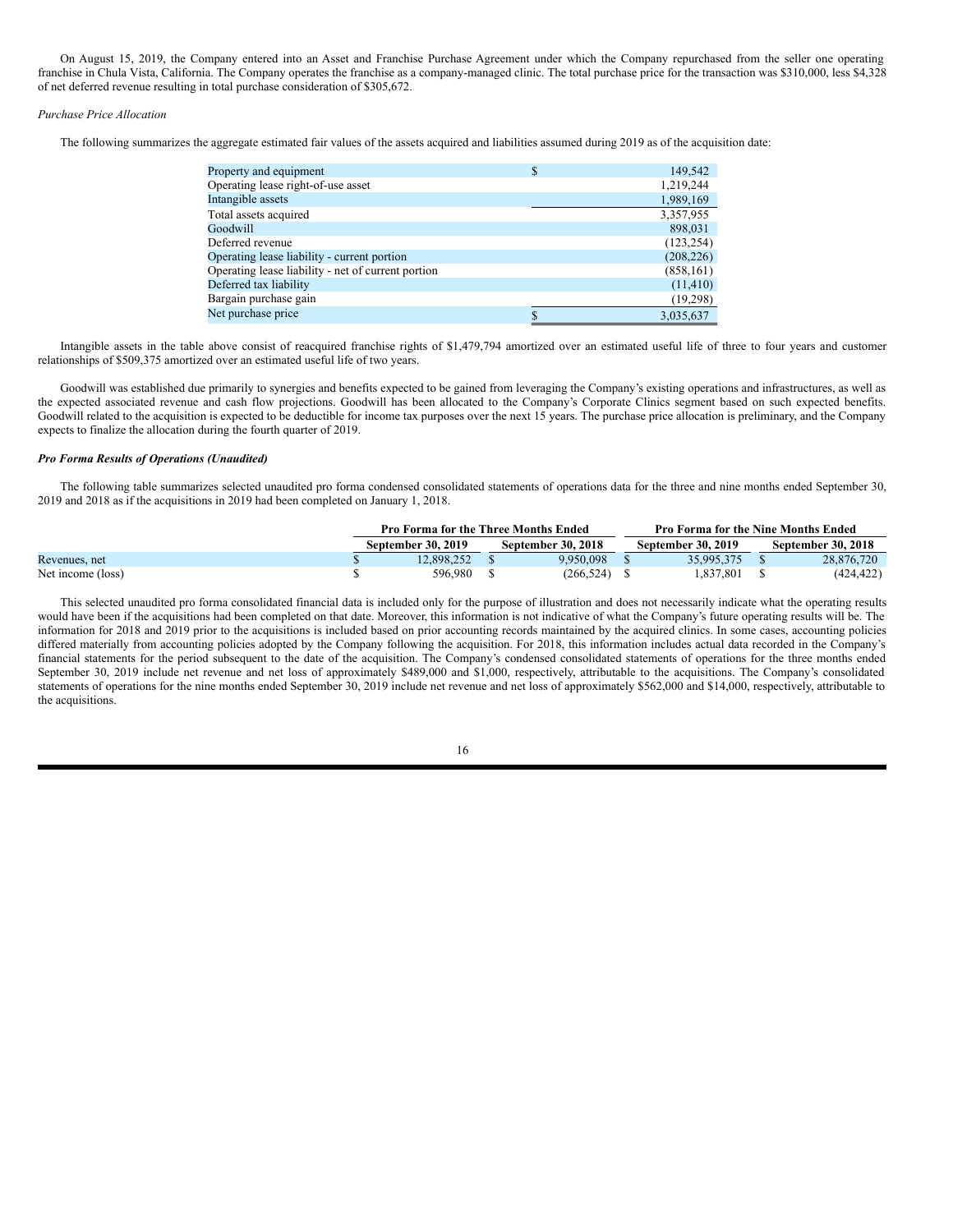The pro forma amounts included in the table above reflect the application of accounting policies and adjustment of the results of the clinics to reflect the additional depreciation and amortization that would have been charged assuming the fair value adjustments to property and equipment and intangible assets had been applied from January 1, 2018. The pro forma earnings do not include adjustments related to acquisition-related costs incurred in 2019, which were not material.

### **Note 3: Revenue Disclosures**

# *Company-owned or Managed Clinics*

The Company earns revenues from clinics that it owns and operates or manages throughout the United States. Revenues are recognized when services are performed. The Company offers a variety of membership and wellness packages which feature discounted pricing as compared with its single-visit pricing. Amounts collected in advance for membership and wellness packages are recorded as deferred revenue and recognized when the service is performed or in accordance with the Company's breakage policy as discussed in Note 1, *Revenue Recognition*.

### *Franchising Fees, Royalty Fees, Advertising Fund Revenue, and Software Fees*

The Company currently franchises its concept across 33 states. The franchise arrangement is documented in the form of a franchise agreement. The franchise arrangement requires the Company to perform various activities to support the brand that do not directly transfer goods and services to the franchisee, but instead represent a single performance obligation, which is the transfer of the franchise license. The intellectual property subject to the franchise license is symbolic intellectual property as it does not have significant standalone functionality, and substantially all of the utility is derived from its association with the Company's past or ongoing activities. The nature of the Company's promise in granting the franchise license is to provide the franchisee with access to the brand's symbolic intellectual property over the term of the license. The services provided by the Company are highly interrelated with the franchise license and as such are considered to represent a single performance obligation.

The transaction price in a standard franchise arrangement primarily consists of (a) initial franchise fees; (b) continuing franchise fees (royalties); (c) advertising fees; and (d) software fees. Since the Company considers the licensing of the franchising right to be a single performance obligation, no allocation of the transaction price is required.

The Company recognizes the primary components of the transaction price as follows:

- Franchise fees are recognized as revenue ratably on a straight-line basis over the term of the franchise agreement commencing with the execution of the franchise agreement. As these fees are typically received in cash at or near the beginning of the franchise term, the cash received is initially recorded as a contract liability until recognized as revenue over time.
- The Company is entitled to royalties and advertising fees based on a percentage of the franchisee's gross sales as defined in the franchise agreement. Royalty and advertising revenue are recognized when the franchisee's sales occur. Depending on timing within a fiscal period, the recognition of revenue results in either what is considered a contract asset (unbilled receivable) or, once billed, accounts receivable, on the balance sheet.
- The Company is entitled to a software fee, which is charged monthly. The Company recognizes revenue related to software fees ratably on a straight-line basis over the term of the franchise agreement.

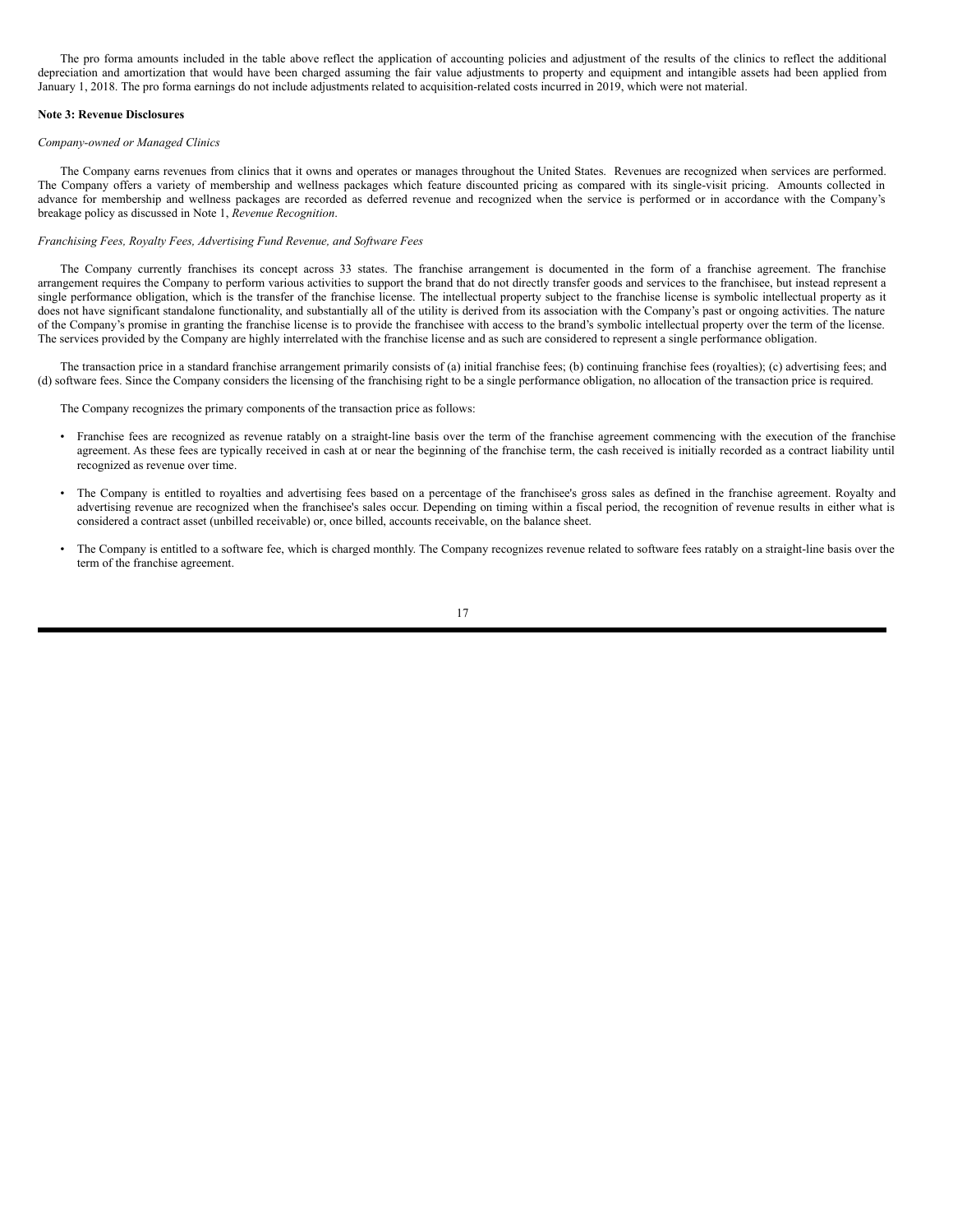In determining the amount and timing of revenue from contracts with customers, the Company exercises significant judgment with respect to collectability of the amount; however, the timing of recognition does not require significant judgment as it is based on either the franchise term or the reported sales of the franchisee, none of which require estimation. The Company believes its franchising arrangements do not contain a significant financing component.

The Company recognizes advertising fees received under franchise agreements as advertising fund revenue.

# *Regional Developer Fees*

The Company currently utilizes regional developers to assist in the development of the brand across certain geographic territories. The arrangement is documented in the form of a regional developer agreement. The arrangement between the Company and the regional developer requires the Company to perform various activities to support the brand that do not directly transfer goods and services to the regional developer, but instead represent a single performance obligation, which is the transfer of the development rights to the defined geographic region. The intellectual property subject to the development rights is symbolic intellectual property as it does not have significant standalone functionality, and substantially all of the utility is derived from its association with the Company's past or ongoing activities. The nature of the Company's promise in granting the development rights is to provide the regional developer with access to the brand's symbolic intellectual property over the term of the agreement. The services provided by the Company are highly interrelated with the development of the territory and the resulting franchise licenses sold by the regional developer and as such are considered to represent a single performance obligation.

The transaction price in a standard regional developer arrangement primarily consists of the initial territory fees. The Company recognizes the regional developer fee as revenue ratably on a straight-line basis over the term of the regional developer agreement commencing with the execution of the regional developer agreement. As these fees are typically received in cash at or near the beginning of the term of the regional developer agreement, the cash received is initially recorded as a contract liability until recognized as revenue over time.

### *Disaggregation of Revenue*

The Company believes that the captions contained on the condensed consolidated statements of operations appropriately reflect the disaggregation of its revenue by major type for the three and nine months ended September 30, 2019 and 2018. Other revenues primarily consist of merchant income associated with credit card transactions.

# *Rollforward of Contract Liabilities and Contract Assets*

Changes in the Company's contract liability for deferred franchise and regional development fees during the nine months ended September 30, 2019 were as follows (in thousands):

|                                                                            |                     | <b>Deferred Revenue</b> |
|----------------------------------------------------------------------------|---------------------|-------------------------|
|                                                                            | short and long-term |                         |
| Balance at December 31, 2018                                               |                     | 13.609                  |
| Recognized as revenue during the nine months ended September 30, 2019      |                     | (2,000)                 |
| Fees received and deferred during the nine months ended September 30, 2019 |                     | 3,796                   |
| Balance at September 30, 2019                                              |                     | 15.405                  |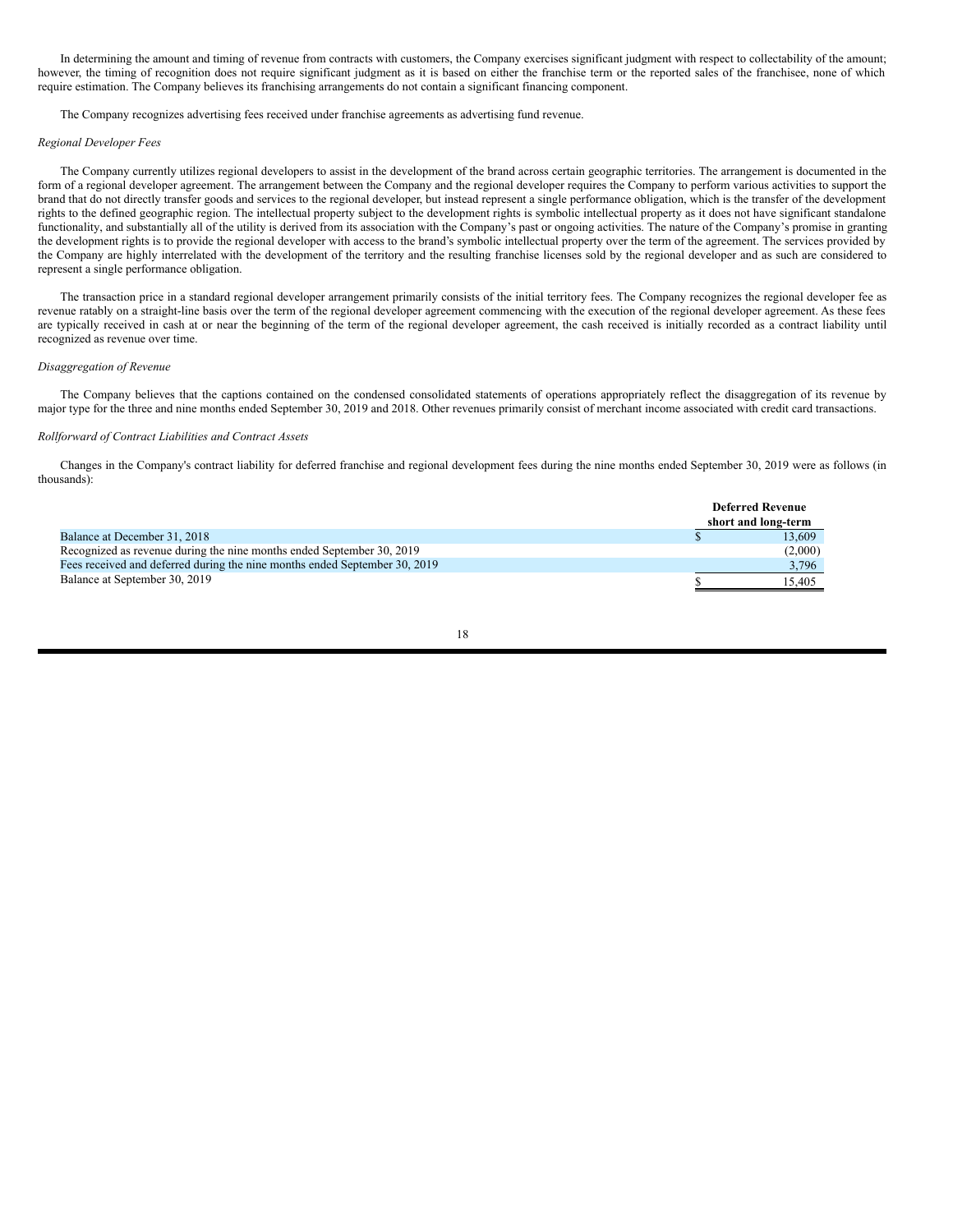Changes in the Company's contract assets for deferred franchise costs during the nine months ended September 30, 2019 are as follows (in thousands):

|                                                                               | <b>Deferred Franchise</b> |
|-------------------------------------------------------------------------------|---------------------------|
|                                                                               | Costs                     |
|                                                                               | short and long-term       |
| Balance at December 31, 2018                                                  | 3,489                     |
| Recognized as cost of revenue during the nine months ended September 30, 2019 | (528)                     |
| Costs incurred and deferred during the nine months ended September 30, 2019   | 1,396                     |
| Balance at September 30, 2019                                                 | 4.357                     |

The following table illustrates estimated revenues expected to be recognized in the future related to performance obligations that were unsatisfied (or partially unsatisfied) as of September 30, 2019 (in thousands):

| Contract liabilities expected to be recognized in | Amount |
|---------------------------------------------------|--------|
| 2019 (remainder)                                  | 692    |
| 2020                                              | 2,749  |
| 2021                                              | 2,630  |
| 2022                                              | 2,211  |
| 2023                                              | 1,862  |
| Thereafter                                        | 5,261  |
| Total                                             | 15.405 |

### **Note 4. Restricted Cash**

The table below reconciles the cash and cash equivalents balance and restricted cash balances from The Company's condensed consolidated balance sheet to the amount of cash reported on the condensed consolidated statement of cash flows:

|                                                  | September 30,   |  | December 31, |  |  |
|--------------------------------------------------|-----------------|--|--------------|--|--|
|                                                  | 2019            |  | 2018         |  |  |
| Cash and cash equivalents                        | 7.826.949       |  | 8.716.874    |  |  |
| Restricted cash                                  | 169.044         |  | 138,078      |  |  |
| Total cash, cash equivalents and restricted cash | \$<br>7.995.993 |  | 8.854.952    |  |  |
|                                                  |                 |  |              |  |  |

# **Note 5: Notes Receivable**

Effective April 29, 2017, the Company entered into a regional developer agreement for certain territories in the state of Florida in exchange for \$320,000, of which \$187,000 was funded through a promissory note. The note bears interest at 10% per annum for 42 months and requires monthly principal and interest payments over 36 months, beginning November 1, 2017 and maturing on October 1, 2020. The note is secured by the regional developer rights in the respective territory.

Effective August 31, 2017, the Company entered into a regional developer agreement for certain territories in Maryland/Washington DC in exchange for \$220,000, of which \$117,475 was funded through a promissory note. The note bears interest at 10% per annum for 36 months and requires monthly principal and interest payments over 36 months, beginning September 1, 2017 and maturing on August 1, 2020. The note is secured by the regional developer rights in the respective territory.

Effective September 22, 2017, the Company entered into a regional developer and asset purchase agreement for certain territories in Minnesota in exchange for \$228,293, of which \$119,147 was funded through a promissory note. The note bears interest at 10% per annum for 36 months and requires monthly principal and interest payments over 36 months, beginning October 1, 2017 and maturing on September 1, 2020. The note was secured by the regional developer rights in the territory. The note was paid in full on September 28, 2018.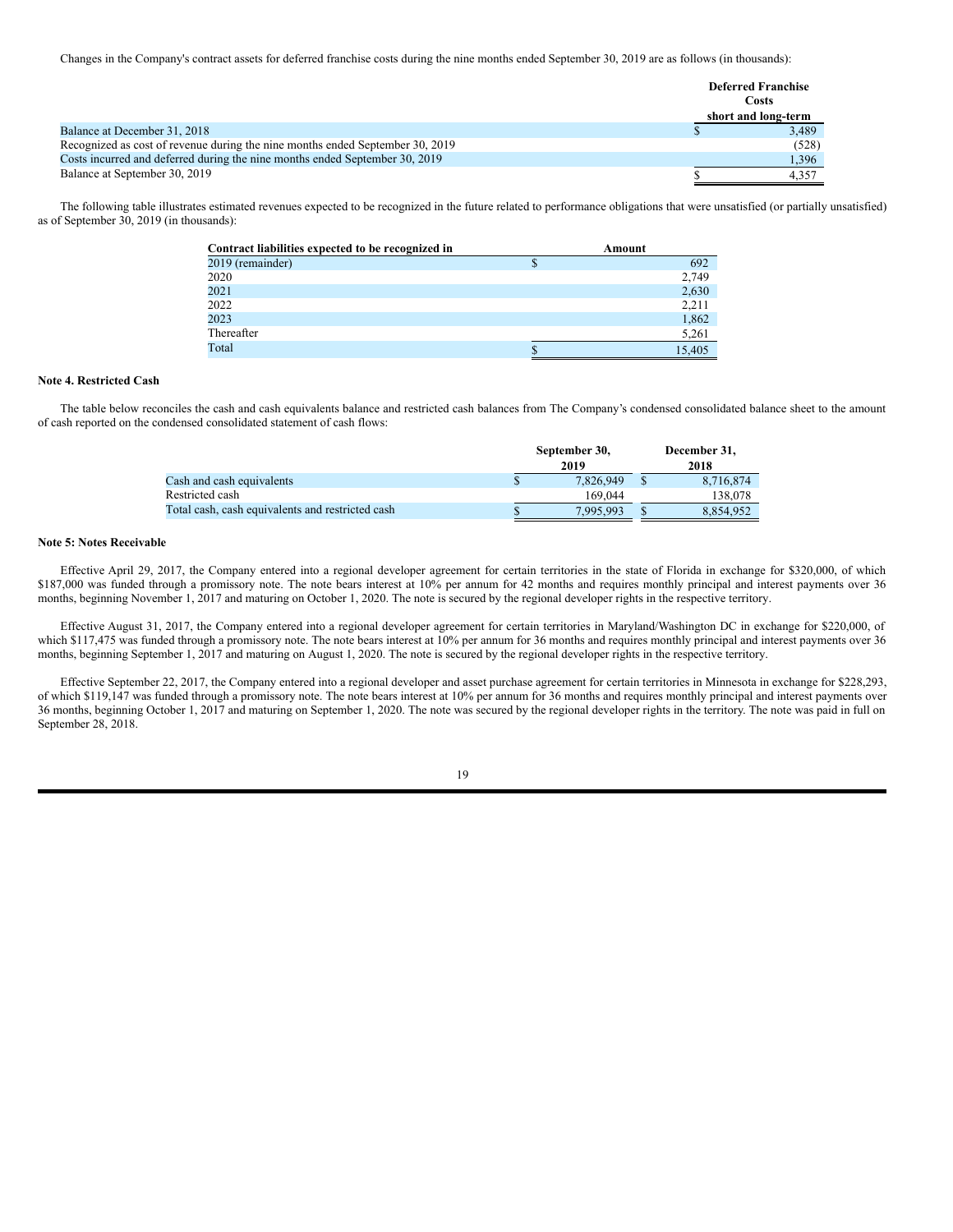Effective October 10, 2017, the Company entered into a regional developer agreement for certain territories in Texas, Oklahoma and Arkansas in exchange for \$170,000, of which \$135,688 was funded through a promissory note. The note bears interest at 10% per annum for 36 months and requires monthly principal and interest payments over 36 months, maturing on October 24, 2020. The note is secured by the regional developer rights in the territory.

Effective April 26, 2019, the Company entered into a promissory note valued at \$31,086. The note bears interest at  $0\%$  per annum for 36 months and requires monthly principal and interest payments over 36 months, beginning May 15, 2019 and maturing on May 15, 2022.

The net outstanding balances of the notes as of September 30, 2019 and December 31, 2018 were \$196,053 and \$278,072, respectively. Allowance reserve on the outstanding notes as of September 30, 2019 was \$28,586. Maturities of notes receivable as of September 30, 2019 are as follows:

| 2019 (remaining) | 40,243  |
|------------------|---------|
| 2020             | 137,124 |
| 2021             | 9,600   |
| 2022             | 9,086   |
| Total            | 196,053 |

# **Note 6: Property and Equipment**

Property and equipment consist of the following:

|                                           | September 30,<br>2019 |   | December 31,<br>2018 |
|-------------------------------------------|-----------------------|---|----------------------|
| Office and computer equipment             | \$<br>1,440,985       | S | 1,243,104            |
| Leasehold improvements                    | 6,062,235             |   | 5,407,915            |
| Software developed                        | 1,193,007             |   | 1,145,742            |
| Finance lease assets                      | 80,604                |   |                      |
|                                           | 8,776,831             |   | 7,796,761            |
| Accumulated depreciation and amortization | (5,437,237)           |   | (4,909,002)          |
|                                           | 3,339,594             |   | 2,887,759            |
| Construction in progress                  | 2,358,549             |   | 770,248              |
| Property and equipment, net               | 5,698,143             |   | 3,658,007            |

Depreciation expense was \$195,304 and \$595,719 for the three and nine months ended September 30, 2019, respectively. Depreciation expense was \$258,007 and \$806,625 for the three and nine months ended September 30, 2018, respectively.

Amortization expense related to finance lease assets was \$6,169 and \$18,506 for the three and nine months ended September 30, 2019, respectively.

Construction in progress at September 30, 2019 and December 31, 2018 principally relate to development costs for a software to be used by clinics for operations and by the Company for the management of operations.

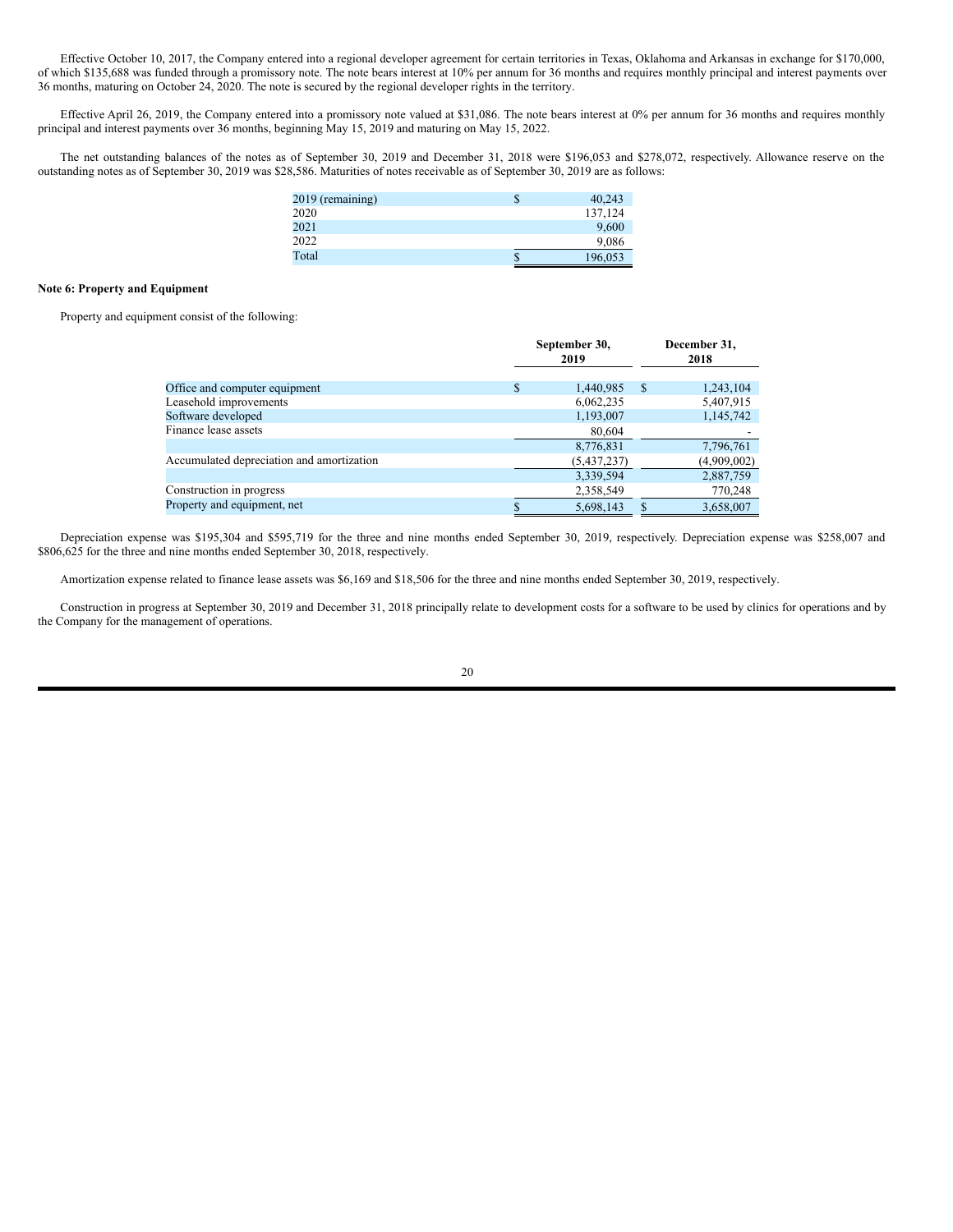# **Note 7: Fair Value Consideration**

The Company's financial instruments include cash, restricted cash, accounts receivable, notes receivable, accounts payable, accrued expenses and notes payable. The carrying amounts of its financial instruments approximate their fair value due to their short maturities.

The Company does not use derivative financial instruments to hedge exposures to cash-flow, market or foreign-currency risks.

Authoritative guidance defines fair value as the price that would be received to sell an asset or paid to transfer a liability (an exit price) in an orderly transaction between market participants at the measurement date. The guidance establishes a hierarchy for inputs used in measuring fair value that maximizes the use of observable inputs and minimizes the use of unobservable inputs by requiring that the most observable inputs be used when available. Observable inputs are inputs that market participants would use in pricing the asset or liability, developed based on market data obtained from sources independent of the Company. Unobservable inputs are inputs that reflect the Company's assumptions of what market participants would use in pricing the asset or liability developed based on the best information available in the circumstances. The hierarchy is broken down into three levels based on reliability of the inputs as follows:

- Level 1: Observable inputs such as quoted prices in active markets;
- Level 2: Inputs, other than the quoted prices in active markets, that are observable either directly or indirectly; and
- Level 3: Unobservable inputs in which there is little or no market data, which require the reporting entity to develop its own assumptions.

As of September 30, 2019, and December 31, 2018, the Company did not have any financial instruments that were measured on a recurring basis as Level 1, 2 or 3.

The intangible assets resulting from the acquisition (reference Note 2) were recorded at fair value on a non-recurring basis and are considered Level 3 within the fair value hierarchy.

### **Note 8: Intangible Assets**

On February 4, 2019, the Company entered into an agreement under which it repurchased the right to develop franchises in various counties in South Carolina and Georgia. The total consideration for the transaction was \$681,500. The Company carried a deferred revenue balance associated with these transactions of \$44,334, representing license fees collected upon the execution of the regional developer agreements. The Company accounted for the termination of development rights associated with unsold or undeveloped franchises as a cancellation, and the associated deferred revenue was netted against the aggregate purchase price.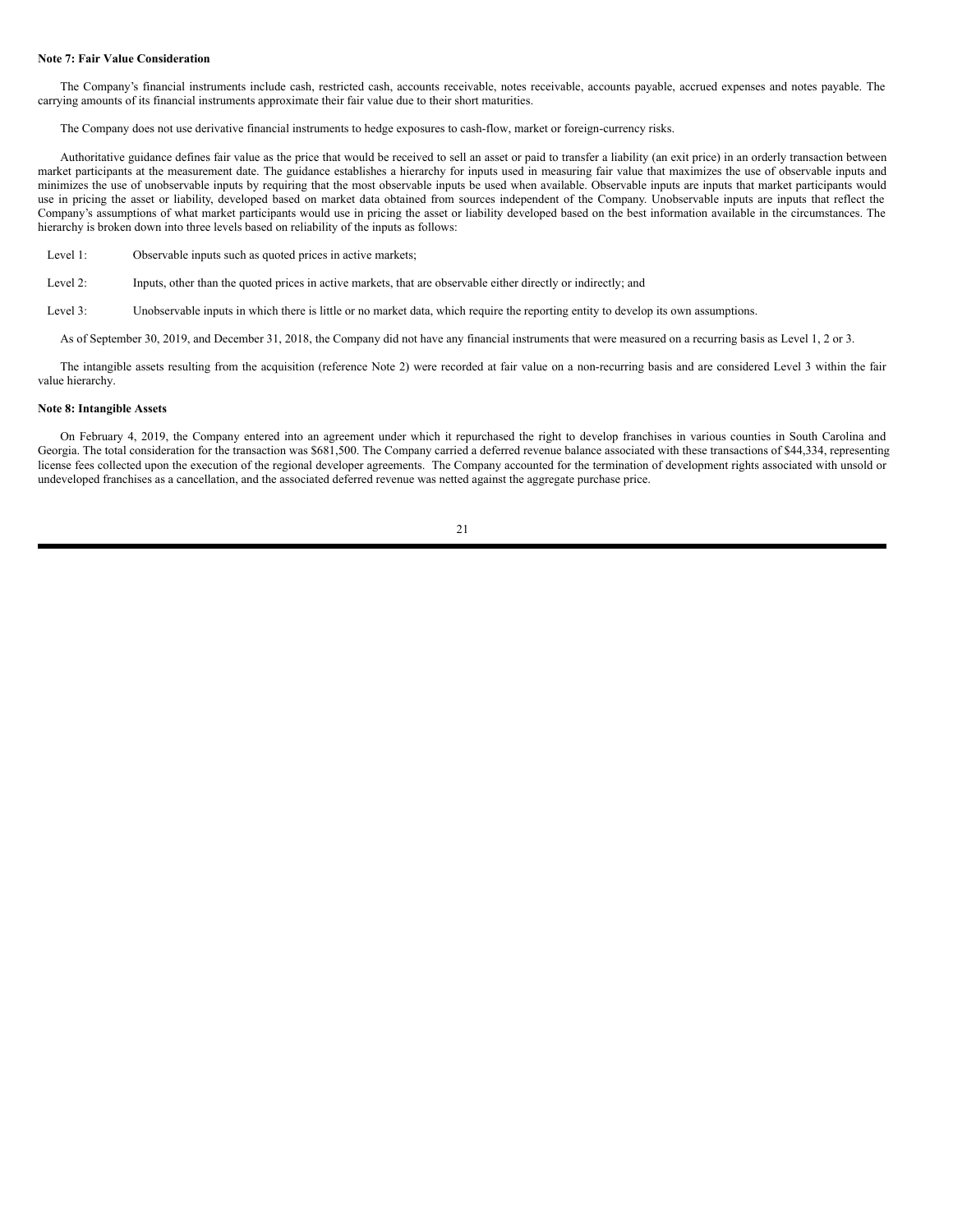Intangible assets consist of the following:

|                                            | As of September 30, 2019 |                       |   |                         |  |                     |
|--------------------------------------------|--------------------------|-----------------------|---|-------------------------|--|---------------------|
|                                            |                          | <b>Gross Carrying</b> |   | Accumulated             |  | <b>Net Carrying</b> |
|                                            |                          | Amount                |   | Amortization            |  | Value               |
| Intangible assets subject to amortization: |                          |                       |   |                         |  |                     |
| Reacquired franchise rights                | \$                       | 3,237,794             | S | $(1,223,225)$ \$        |  | 2,014,569           |
| Customer relationships                     |                          | 1,254,375             |   | (796, 025)              |  | 458,350             |
| Reacquired development rights              |                          | 2,050,482             |   | (957, 296)              |  | 1,093,186           |
|                                            |                          | 6,542,651             |   | (2,976,546)             |  | 3,566,105           |
|                                            |                          |                       |   |                         |  |                     |
|                                            |                          |                       |   |                         |  |                     |
|                                            |                          |                       |   | As of December 31, 2018 |  |                     |
|                                            |                          | <b>Gross Carrying</b> |   | Accumulated             |  | <b>Net Carrying</b> |
|                                            |                          | Amount                |   | Amortization            |  | Value               |
| Intangible assets subject to amortization: |                          |                       |   |                         |  |                     |
| Reacquired franchise rights                | \$                       | 1,758,000             | S | $(921, 138)$ \$         |  | 836,862             |
| Customer relationships                     |                          | 745,000               |   | (717, 498)              |  | 27,502              |
| Reacquired development rights              |                          | 1,413,316             |   | (643, 620)              |  | 769,696             |

Amortization expense related to the Company's intangible assets was \$336,899 and \$694,290 for the three and nine months ended September 30, 2019, respectively. Amortization expense was \$131,262 and \$375,036 for the three and nine months ended September 30, 2018, respectively.

Estimated amortization expense for 2019 and subsequent years is as follows:

| 2019 (remainder) | S | 355,608   |
|------------------|---|-----------|
| 2020             |   | 1,405,942 |
| 2021             |   | 1,209,621 |
| 2022             |   | 537,557   |
| 2023             |   | 57,377    |
| Total            |   | 3,566,105 |

### **Note 9: Debt**

# *Notes Payable*

During 2016, the Company issued two notes payable totaling \$186,000 as a portion of the consideration paid in connection with the Company's various acquisitions. Interest rates for both notes were 4.25% with maturities through May 2017. As of December 31, 2018, there was one outstanding note with a balance of \$100,000 which was paid in February 2019.

### *Credit and Security Agreement*

On January 3, 2017, the Company entered into a Credit and Security Agreement (the "Credit Agreement") and signed a revolving credit note payable to the lender. Under the Credit Agreement, the Company is able to borrow up to an aggregate of \$5,000,000 under revolving loans. Interest on the unpaid outstanding principal amount of any revolving loans is at a rate equal to 10% per annum, provided that the minimum amount of interest paid in the aggregate on all revolving loans granted over the term of the Credit Agreement is \$200,000. Interest is due and payable on the last day of each fiscal quarter in an amount determined by the Company, but not less than \$25,000. The Credit Agreement terminates in December 2019, unless sooner terminated in accordance with the provisions of the Credit Agreement. The Credit Agreement is collateralized by the assets in the Company's company-owned or managed clinics. The Company is using the credit facility for general working capital needs. As of September 30, 2019 and December 31, 2018, the Company had drawn \$1,000,000 of the \$5,000,000 available under the Credit Agreement.

As of September 30, 2019, the Company was in compliance with all applicable financial and non-financial covenants under the Credit Agreement.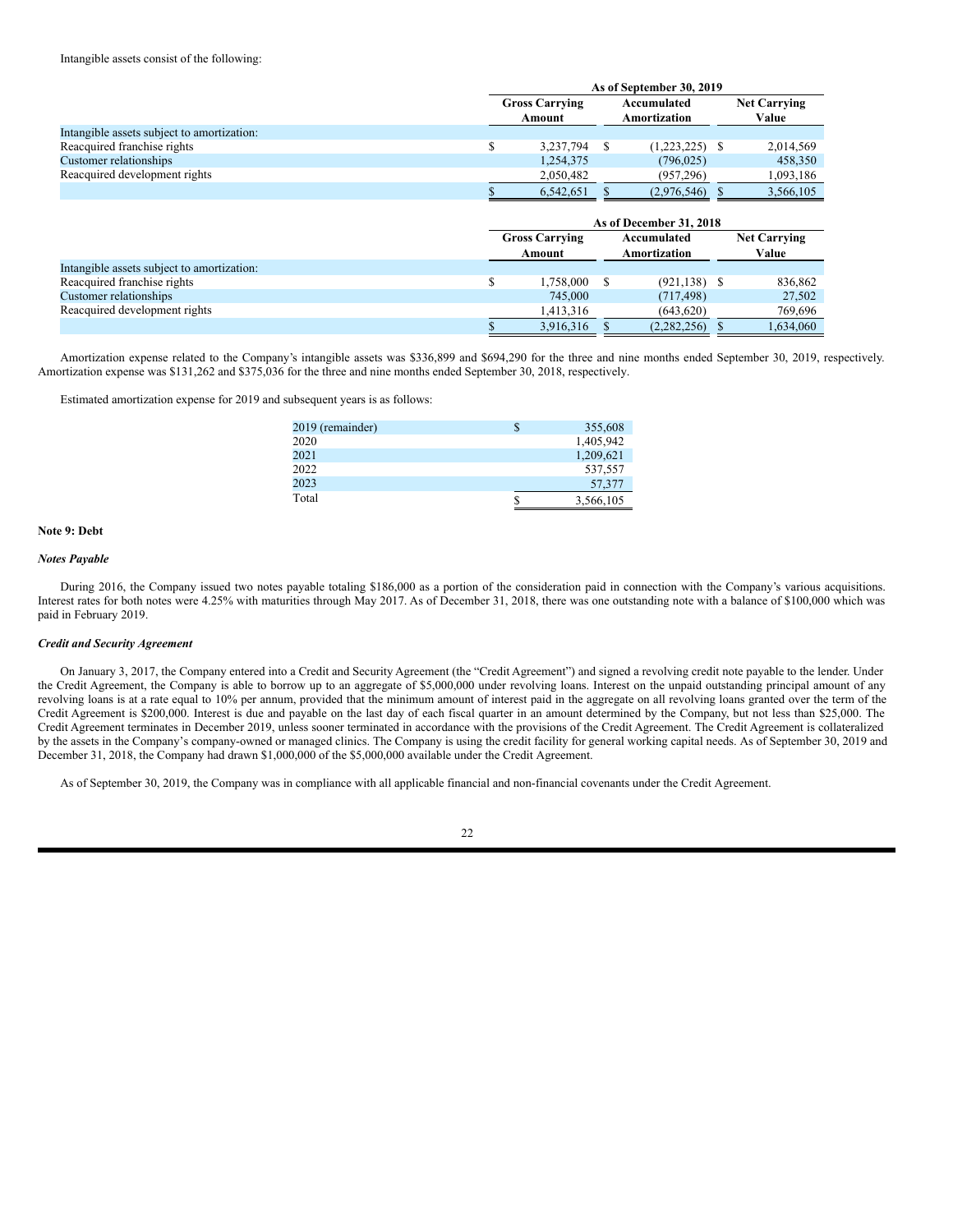# **Note 10: Stock-Based Compensation**

The Company grants stock-based awards under its 2014 Incentive Stock Plan (the "2014 Plan") and the 2012 Stock Plan (the "2012 Plan"). The 2014 Plan replaced the 2012 Plan, but the 2012 plan remains in effect for the administration of awards made prior to its replacement by the 2014 Plan. The shares issued as a result of stock-based compensation transactions generally have been funded with the issuance of new shares of the Company's common stock.

The Company may grant the following types of incentive awards under the 2014 Plan: (i) non-qualified stock options; (ii) incentive stock options; (iii) stock appreciation rights; (iv) restricted stock; and (v) restricted stock units. Each award granted under the 2014 Plan is subject to an award agreement that incorporates, as applicable, the exercise price, the term of the award, the periods of restriction, the number of shares to which the award pertains, and such other terms and conditions as the plan committee determines. Awards granted under the 2014 Plan are classified as equity awards, which are recorded in stockholders' equity in the Company's Consolidated Balance Sheets.

# *Stock Options*

The Company's closing price on the date of grant is the basis of fair value of its common stock used in determining the value of share-based awards. To the extent the value of the Company's share-based awards involves a measure of volatility, the Company historically relied on the volatilities from publicly-traded companies with similar business models as its common stock lacked enough trading history for it to utilize its own historical volatility. Effective July 1, 2019, the Company uses historical volatility of the Company's common stock over a period of time corresponding to the expected stock option term. The Company uses the simplified method to calculate the expected term of stock option grants to employees as the Company does not have sufficient historical exercise data to provide a reasonable basis upon which to estimate the expected term of stock options granted to employees. Accordingly, the expected life of the options granted is based on the average of the vesting term, which is generally four years and the contractual term, which is generally ten years. The Company will continue to evaluate the appropriateness of utilizing such method. The risk-free interest rate is based on United States Treasury yields in effect at the date of grant for periods corresponding to the expected stock option term.

The Company has computed the fair value of all options granted during the nine months ended September 30, 2019 and 2018, using the following assumptions:

|                       | Nine Months Ended September 30. |      |          |                      |  |  |  |
|-----------------------|---------------------------------|------|----------|----------------------|--|--|--|
|                       |                                 | 2019 |          | 2018                 |  |  |  |
| Expected volatility   | 35%                             | to   | 55%      | 35%                  |  |  |  |
| Expected dividends    |                                 | None |          | None                 |  |  |  |
| Expected term (years) |                                 |      |          |                      |  |  |  |
| Risk-free rate        | 1.89%                           | to   | $2.61\%$ | 2.53%<br>2.90%<br>to |  |  |  |
| Forfeiture rate       |                                 | 20%  |          | 20%                  |  |  |  |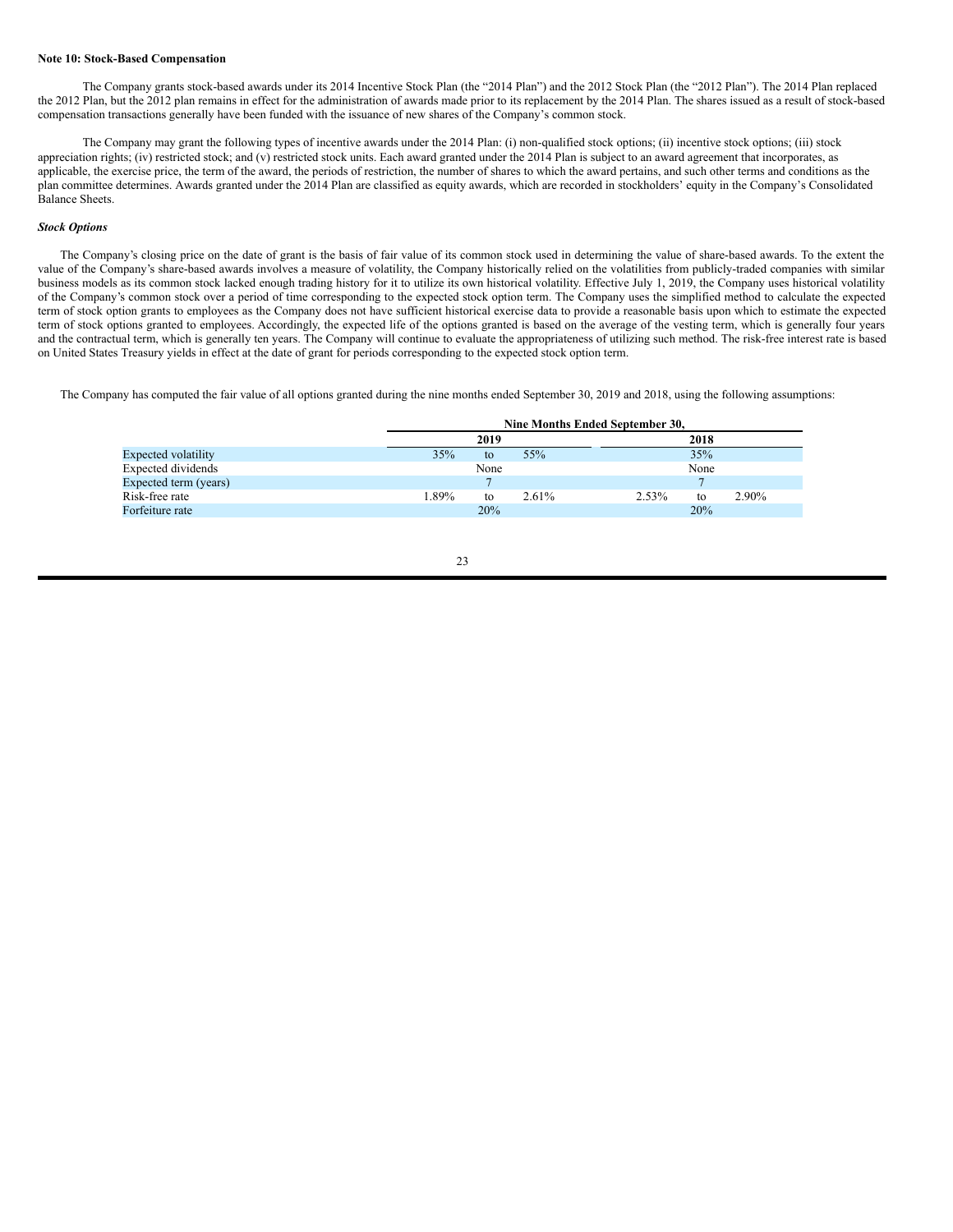The information below summarizes the stock options activity:

| Number of<br><b>Shares</b> |       | Weighted<br>Average<br>Remaining<br><b>Contractual Life</b><br>(Years) |
|----------------------------|-------|------------------------------------------------------------------------|
| 1,003,916                  | 4.18  | 8.1                                                                    |
| 145,792                    | 7.00  |                                                                        |
| (95, 162)                  | 3.48  |                                                                        |
| (67, 855)                  | 3.37  |                                                                        |
| 986,691                    | 4.72  | 6.8                                                                    |
| 65,759                     | 12.31 |                                                                        |
| (99, 132)                  | 5.32  |                                                                        |
|                            |       |                                                                        |
| 953,318                    | 5.19  | 6.8                                                                    |
| 557,588                    | 4.48  | 6.1                                                                    |
|                            |       | Weighted<br>Average<br><b>Exercise</b><br>Price                        |

The aggregate intrinsic value of the Company's stock options outstanding and expected to vest was \$11,817,136 at September 30, 2019.

The aggregate intrinsic value of the Company's stock options exercisable was \$7,879,967 at September 30, 2019.

For the three and nine months ended September 30, 2019, stock-based compensation expense for stock options was \$110,367 and \$307,017, respectively. For the three and nine months ended September 30, 2018, stock-based compensation expense for stock options was \$62,951 and \$271,764, respectively. Unrecognized stock-based compensation expense for stock options as of September 30, 2019 was \$840,547, which is expected to be recognized ratably over the next 2.7 years.

# *Restricted Stock*

Restricted stocks granted to employees generally vest in four equal annual installments. Restricted stocks granted to non-employee directors typically vest in full one year after the date of grant.

The information below summaries the restricted stock activity:

| <b>Restricted Stock Awards</b>   | <b>Shares</b> |
|----------------------------------|---------------|
| Non-vested at December 31, 2018  | 51.134        |
| Granted                          | 26.131        |
| Vested                           | (38, 289)     |
| Cancelled                        | -             |
| Non-vested at September 30, 2019 | 38,976        |

For the three and nine months ended September 30, 2019, stock-based compensation expense for restricted stock was \$75,653 and \$229,727, respectively. For the three and nine months ended September 30, 2018, stock-based compensation expense for restricted stock was \$59,825 and \$197,641, respectively.

Unrecognized stock-based compensation expense for restricted stock awards as of September 30, 2019 was \$393,653, which is expected to be recognized ratably over the next 2.1 years.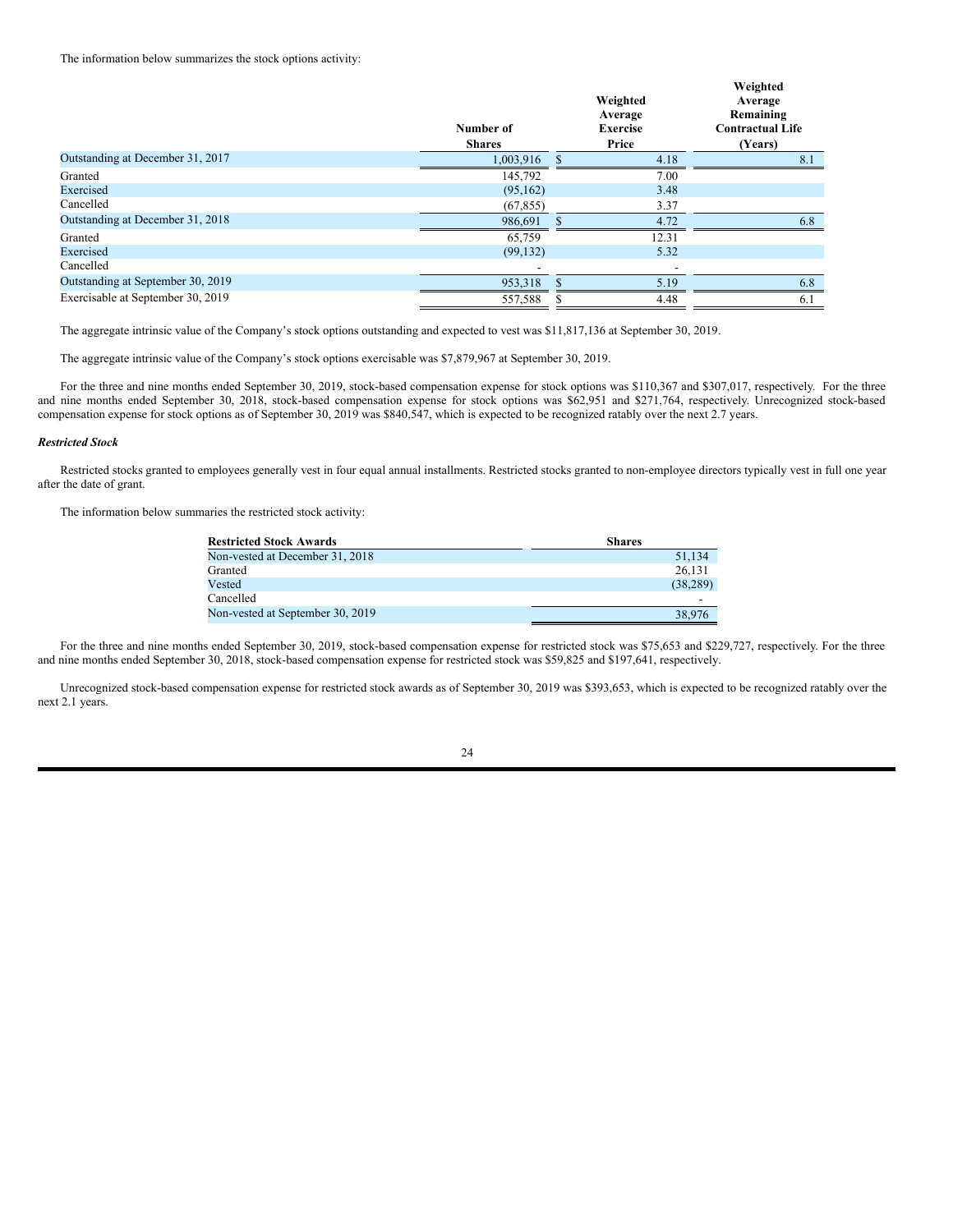# **Note 11: Income Taxes**

During the three and nine months ended September 30, 2019, the Company recorded income tax expense of approximately \$6,700 and \$16,000, respectively. The Company's effective tax rate differs from the federal statutory tax rate due to permanent differences, state taxes and changes in the valuation allowance.

During the three and nine months ended September 30, 2018, the Company recorded income tax benefits of approximately \$50,000 and \$108,000, respectively. The Company's effective tax rate differs from the federal statutory tax rate due to permanent differences, state taxes and changes in the valuation allowance.

# **Note 12: Related Party Transactions**

The Company entered into a service agreement with a certain common stockholder related to legal services performed for the operations and transaction related activities of the Company. Amounts paid to or for the benefit of this stockholder was approximately \$40,000 and \$221,000 for the three and nine months ended September 30, 2019, respectively. Amounts paid to or for the benefit of this stockholder was approximately \$78,000 and \$194,000 for the three and nine months ended September 30, 2018, respectively.

# **Note 13: Commitments and Contingencies**

### *Leases*

The table below summarizes the components of lease expense and income statement location for the three and nine months ended September 30, 2019:

|                               | <b>Three Months Ended</b><br>September 30, 2019 | <b>Nine Months Ended</b><br><b>September 30, 2019</b> |  |           |
|-------------------------------|-------------------------------------------------|-------------------------------------------------------|--|-----------|
|                               |                                                 |                                                       |  |           |
| Finance lease costs:          |                                                 |                                                       |  |           |
| Amortization of assets        | Depreciation and amortization                   | 6,169                                                 |  | 18,506    |
| Interest on lease liabilities | Other expense, net                              | 1,642                                                 |  | 5,331     |
| Total finance lease costs     |                                                 | 7.811                                                 |  | 23,837    |
| Operating lease costs         | General and administrative expenses             | 855,962                                               |  | 2,292,191 |
| Total lease costs             |                                                 | 863,773                                               |  | 2,316,028 |
|                               |                                                 |                                                       |  |           |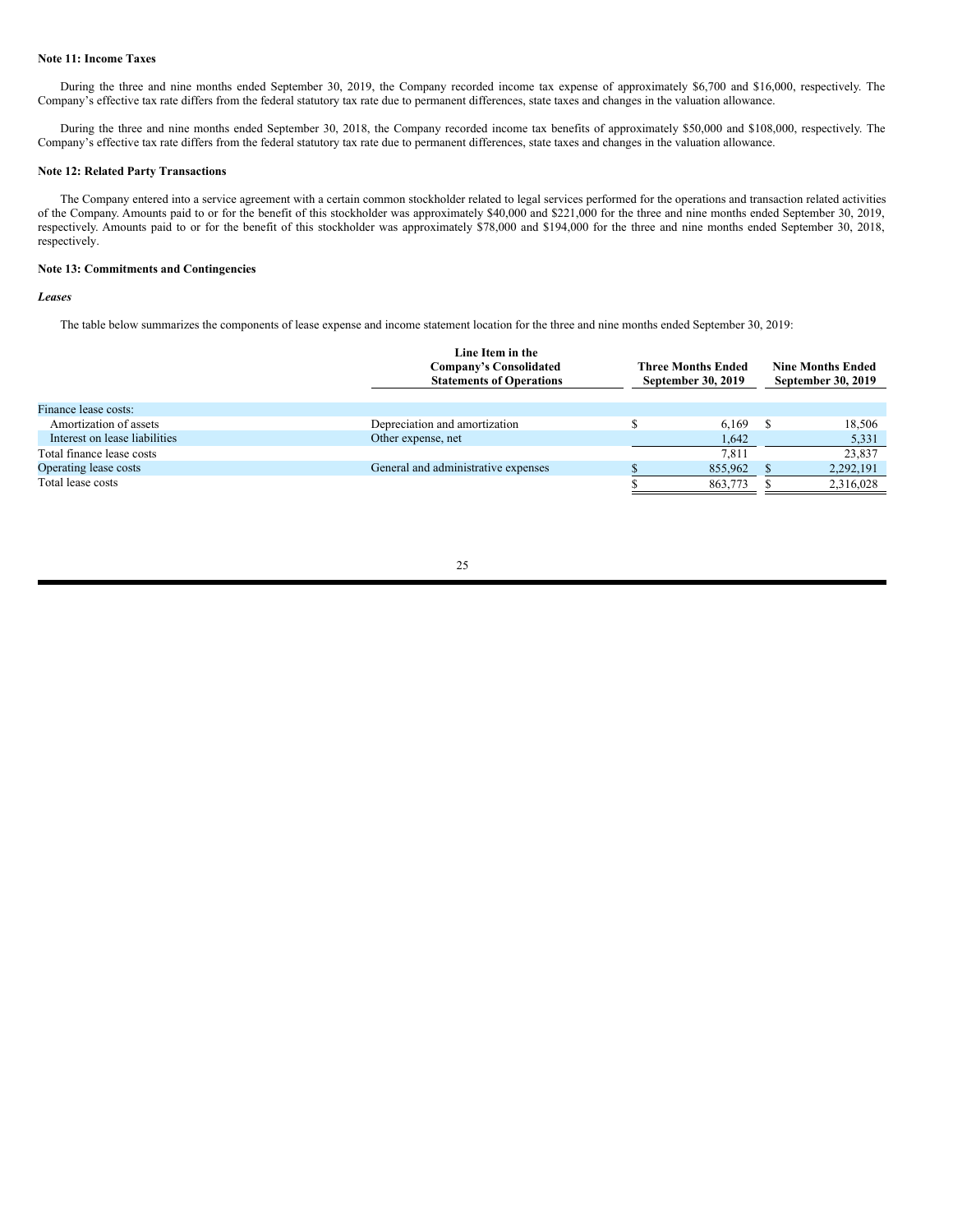Supplemental information and balance sheet location related to leases is as follows:

**September 30, 2019**

| <b>Operating Leases:</b>                           |              |            |
|----------------------------------------------------|--------------|------------|
| Operating lease right-of-use asset                 | \$           | 13,149,467 |
|                                                    |              |            |
| Operating lease liability - current portion        | \$           | 2,195,852  |
| Operating lease liability - net of current portion |              | 11,798,120 |
| Total operating lease liability                    |              | 13,993,972 |
|                                                    |              |            |
| <b>Finance Leases:</b>                             |              |            |
| Property and equipment, at cost                    | $\mathbb{S}$ | 80,604     |
| Less accumulated amortization                      |              | (18, 506)  |
| Property and equipment, net                        |              | 62,098     |
|                                                    |              |            |
|                                                    |              |            |
| Finance lease liability - current portion          | \$           | 23,656     |
| Finance lease liability - net of current portion   |              | 40,689     |
| Total finance lease liabilities                    |              | 64,345     |
|                                                    |              |            |
| Weighted average remaining lease term (in years):  |              |            |
| <b>Operating leases</b>                            |              | 5.5        |
| Finance lease                                      |              | 2.5        |
|                                                    |              |            |
| Weighted average discount rate:                    |              |            |
| <b>Operating leases</b>                            |              | 8.8%       |
| Finance leases                                     |              | 10.0%      |

Supplemental cash flow information related to leases is as follows:

|                                                                              |   | <b>Nine Months Ended</b><br><b>September 30, 2019</b> |
|------------------------------------------------------------------------------|---|-------------------------------------------------------|
| Cash paid for amounts included in measurement of liabilities:                |   |                                                       |
| Operating cash flows from operating leases                                   | S | 2,233,149                                             |
| Operating cash flows from finance leases                                     |   | 5,331                                                 |
| Financing cash flows from finance leases                                     |   | 16,259                                                |
|                                                                              |   |                                                       |
| Non-cash transactions: ROU assets obtained in exchange for lease liabilities |   |                                                       |
| Operating lease                                                              |   | 4,501,092                                             |
| Finance lease                                                                |   | 80,604                                                |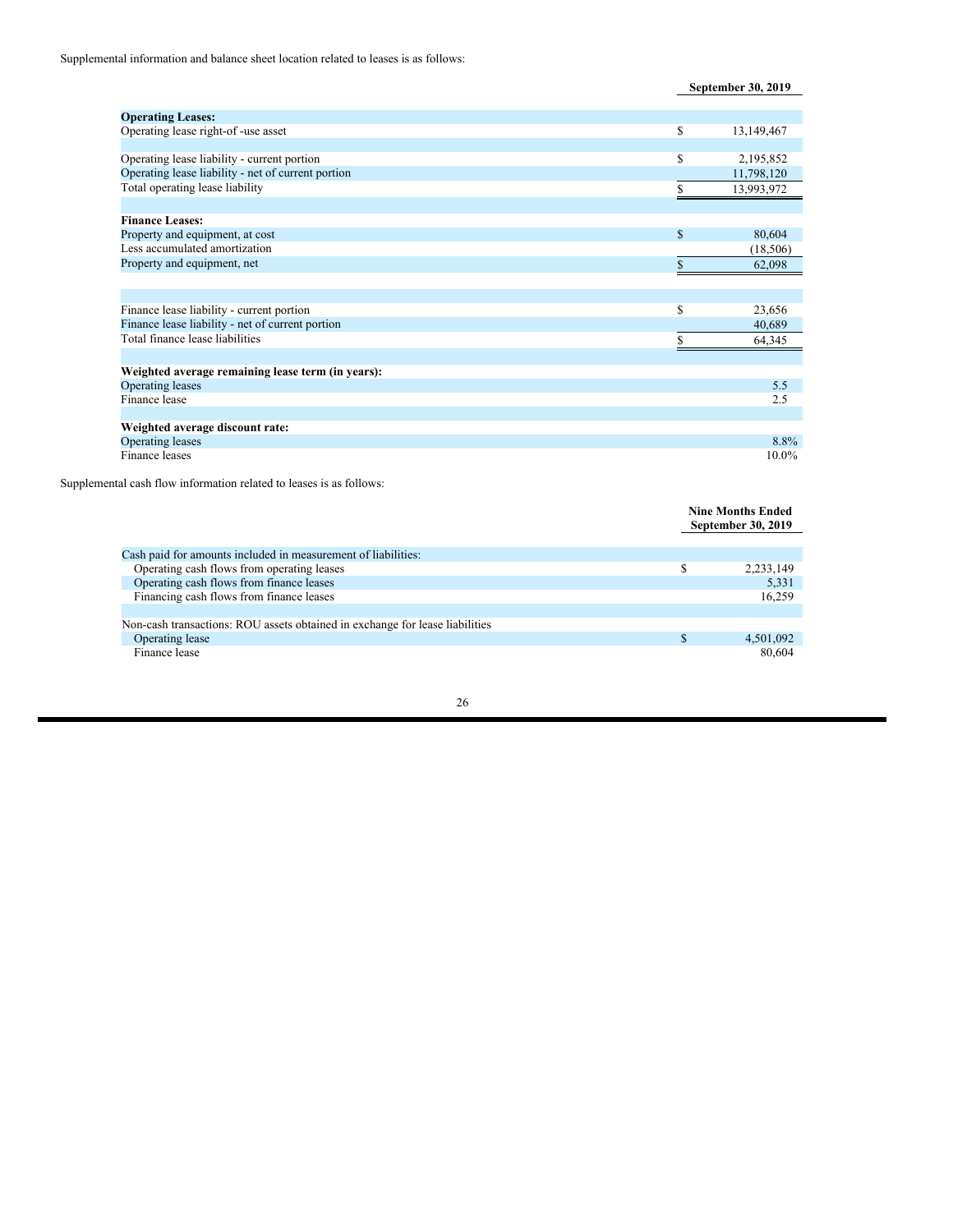Maturities of lease liabilities as of September 30, 2019 are as follows:

|                            | <b>Operating Leases</b> |               |    | <b>Finance Lease</b> |
|----------------------------|-------------------------|---------------|----|----------------------|
| 2019 (remainder)           |                         | 781.278       | -S | 7,197                |
| 2020                       |                         | 3,353,552     |    | 28,786               |
| 2021                       |                         | 3,427,714     |    | 28,786               |
| 2022                       |                         | 3,310,735     |    | 7,676                |
| 2023                       |                         | 2,595,136     |    |                      |
| Thereafter                 |                         | 4,215,956     |    |                      |
| Total lease payments       |                         | 17,684,371    |    | 72,445               |
| Less: Imputed interest     |                         | (3,690,399)   |    | (8,100)              |
| Total lease obligations    |                         | 13,993,972    |    | 64,345               |
| Less: Current obligations  |                         | (2, 195, 852) |    | (23, 656)            |
| Long-term lease obligation |                         | 11,798,120    |    | 40,689               |

The future minimum obligations under operating leases in effect as of December 31, 2018 having a noncancelable term in excess of one year as determined prior to the adoption of ASC 842 are as follows:

|                      |   | <b>Operating Leases</b> |
|----------------------|---|-------------------------|
| 2019                 | S | 2,630,443               |
| 2020                 | S | 2,406,645               |
| 2021                 |   | 2,299,887               |
| 2022                 |   | 2,195,077               |
| 2023                 |   | 1,474,396               |
| Thereafter           |   | 2,772,575               |
| Total lease payments |   | 13,779,023              |

# *Litigation*

In the normal course of business, the Company is party to litigation from time to time. The Company maintains insurance to cover certain actions and believes that resolution of such litigation will not have a material adverse effect on the Company.

### **Note 14: Segment Reporting**

An operating segment is defined as a component of an enterprise for which discrete financial information is available and is reviewed regularly by the Chief Operating Decision Maker ("CODM") to evaluate performance and make operating decisions. The Company has identified its CODM as the Chief Executive Officer.

The Company has two operating business segments. The Corporate Clinics segment is comprised of the operating activities of the company-owned or managed clinics. As of September 30, 2019, the Company operated or managed 58 clinics under this segment. The Franchise Operations segment is comprised of the operating activities of the franchise business unit. As of September 30, 2019, the franchise system consisted of 430 clinics in operation. Corporate is a non-operating segment that develops and implements strategic initiatives and supports the Company's two operating business segments by centralizing key administrative functions such as finance and treasury, information technology, insurance and risk management, legal and human resources. Corporate also provides the necessary administrative functions to support the Company as a publicly-traded company. A portion of the expenses incurred by Corporate are allocated to the operating segments.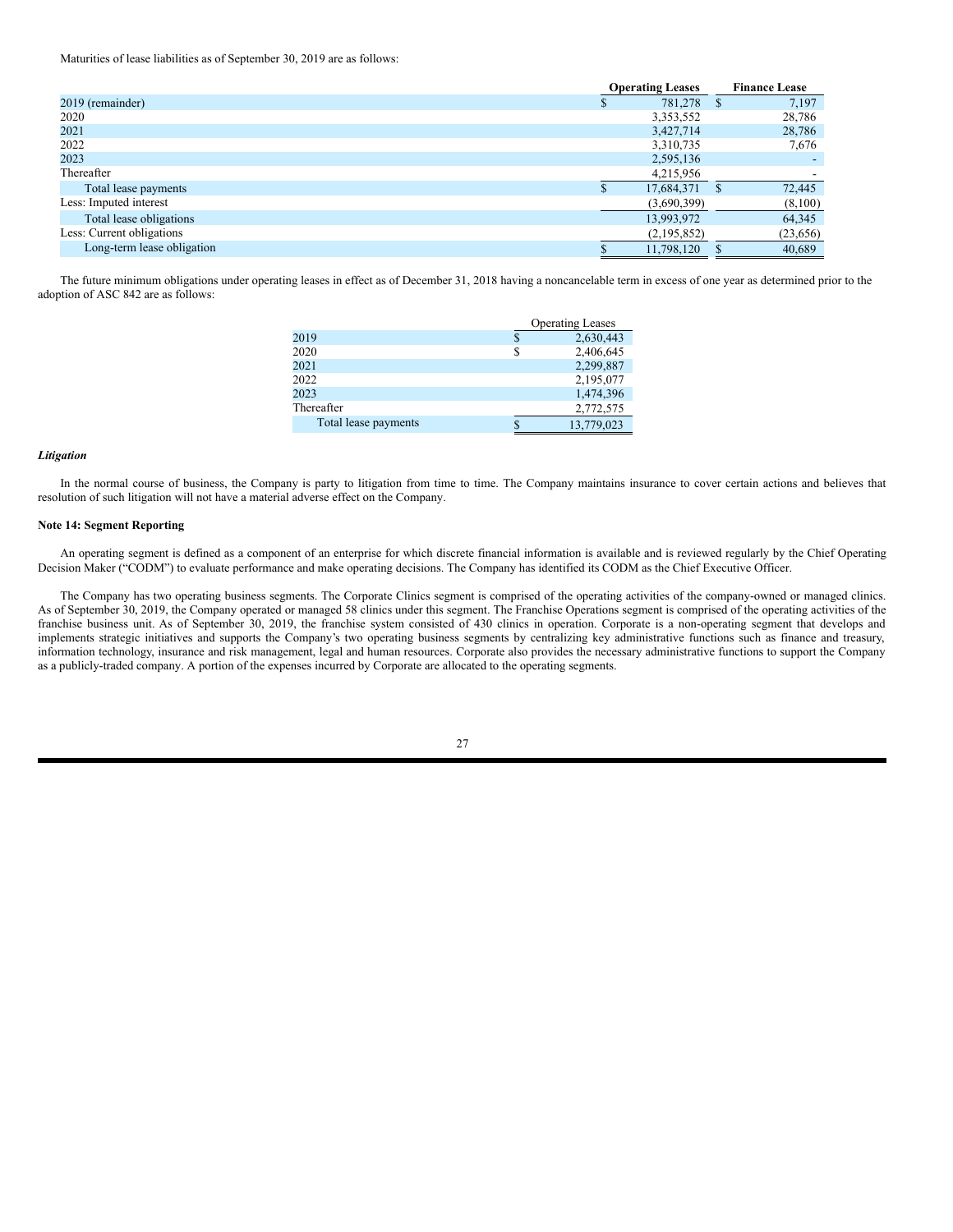The tables below present financial information for the Company's two operating business segments (in thousands).

|                                                                                  | <b>Three Months Ended</b><br>September 30, |         |               |               | <b>Nine Months Ended</b> |               |              |               |
|----------------------------------------------------------------------------------|--------------------------------------------|---------|---------------|---------------|--------------------------|---------------|--------------|---------------|
|                                                                                  |                                            |         |               |               |                          | September 30, |              |               |
|                                                                                  | 2019                                       |         |               |               | 2019                     |               |              | 2018          |
|                                                                                  |                                            |         |               | (as adjusted) |                          |               |              | (as adjusted) |
| Revenues:                                                                        |                                            |         |               |               |                          |               |              |               |
| Corporate clinics                                                                | S                                          | 6,830   | <b>S</b>      | 4,854         | \$                       | 18,246        | \$           | 14,328        |
| Franchise operations                                                             |                                            | 5,896   |               | 4,388         |                          | 16,330        |              | 12,365        |
| <b>Total revenues</b>                                                            |                                            | 12,726  | S             | 9,242         | \$                       | 34,576        | \$           | 26,693        |
|                                                                                  |                                            |         |               |               |                          |               |              |               |
| Segment operating income:<br>Corporate clinics                                   | $\mathbb{S}$                               | 821     | $\mathbb{S}$  | 385           | $\mathbb{S}$             | 2,225         |              | 801           |
| Franchise operations                                                             |                                            | 2,875   |               | 2,130         |                          | 7,895         | $\$$         |               |
| Total segment operating income                                                   |                                            |         |               |               |                          |               |              | 5,919         |
|                                                                                  | S                                          | 3,696   | \$            | 2,515         | \$                       | 10,120        | \$           | 6,720         |
| Depreciation and amortization:                                                   |                                            |         |               |               |                          |               |              |               |
| Corporate clinics                                                                | \$                                         | 490     | S             | 276           | \$                       | 1,156         | \$           | 824           |
| Franchise operations                                                             |                                            |         |               |               |                          |               |              |               |
| Corporate administration                                                         |                                            | 48      |               | 113           |                          | 153           |              | 358           |
| Total depreciation and amortization                                              | $\mathbf S$                                | 538     | $\mathbf S$   | 389           | $\mathbb{S}$             | 1,309         | $\mathbb{S}$ | 1.182         |
| Reconciliation of total segment operating income (loss) to consolidated earnings |                                            |         |               |               |                          |               |              |               |
| (loss) before income taxes (in thousands):                                       |                                            |         |               |               |                          |               |              |               |
|                                                                                  |                                            |         |               |               |                          |               |              |               |
| Total segment operating income (loss)                                            | $\mathbb{S}$                               | 3.696   | <sup>\$</sup> | 2,515         | $\mathbb{S}$             | 10,120        | $\mathbb{S}$ | 6,720         |
| Unallocated corporate                                                            |                                            | (3,056) |               | (2,762)       |                          | (8,048)       |              | (7, 115)      |
| Consolidated income (loss) from operations                                       |                                            | 640     |               | (247)         |                          | 2,072         |              | (395)         |
| Bargain purchase gain                                                            |                                            |         |               |               |                          | 19            |              | 30            |
| Other income (expense), net                                                      |                                            | (17)    |               | (11)          |                          | (43)          |              | (32)          |
| Income (loss) before income tax (expense) benefit                                |                                            | 623     | S             | (258)         | S                        | 2,048         | S            | (397)         |
|                                                                                  |                                            |         |               | September 30, |                          | December 31,  |              |               |

|                                                           | september 30, | December 31,<br>2018 |               |  |
|-----------------------------------------------------------|---------------|----------------------|---------------|--|
| Segment assets:                                           |               |                      | (as adjusted) |  |
| Corporate clinics                                         |               | 25,223               | 8,828         |  |
| Franchise operations                                      |               | 5.411                | 4,455         |  |
| Total segment assets                                      |               | 30,634               | 13,283        |  |
|                                                           |               |                      |               |  |
| Unallocated cash and cash equivalents and restricted cash |               | $7.996$ \$           | 8,855         |  |
| Unallocated property and equipment                        |               | 2,086                | 487           |  |
| Other unallocated assets                                  |               | 1.063                | 803           |  |
| Total assets                                              |               | 41,779               | 23.428        |  |

"Unallocated cash and cash equivalents and restricted cash" relates primarily to corporate cash and cash equivalents and restricted cash (see Note 1), "unallocated property and equipment" relates primarily to corporate fixed assets, and "other unallocated assets" relates primarily to deposits, prepaid and other assets.

# **Note 15: Subsequent Events**

In October 2019, the Company acquired one franchised clinic for total consideration of approximately \$55,000. Additional disclosures required by Accounting Standards Codification 805 - Business Combinations, with respect to the acquisition have been omitted because the information needed for the disclosures is not currently available due to the close proximity of closing of this transaction with the date these financial statements are being issued. The purchase price will be allocated among the net assets of the clinic acquired as appropriate, with the remaining balance being reported as goodwill or bargain purchase.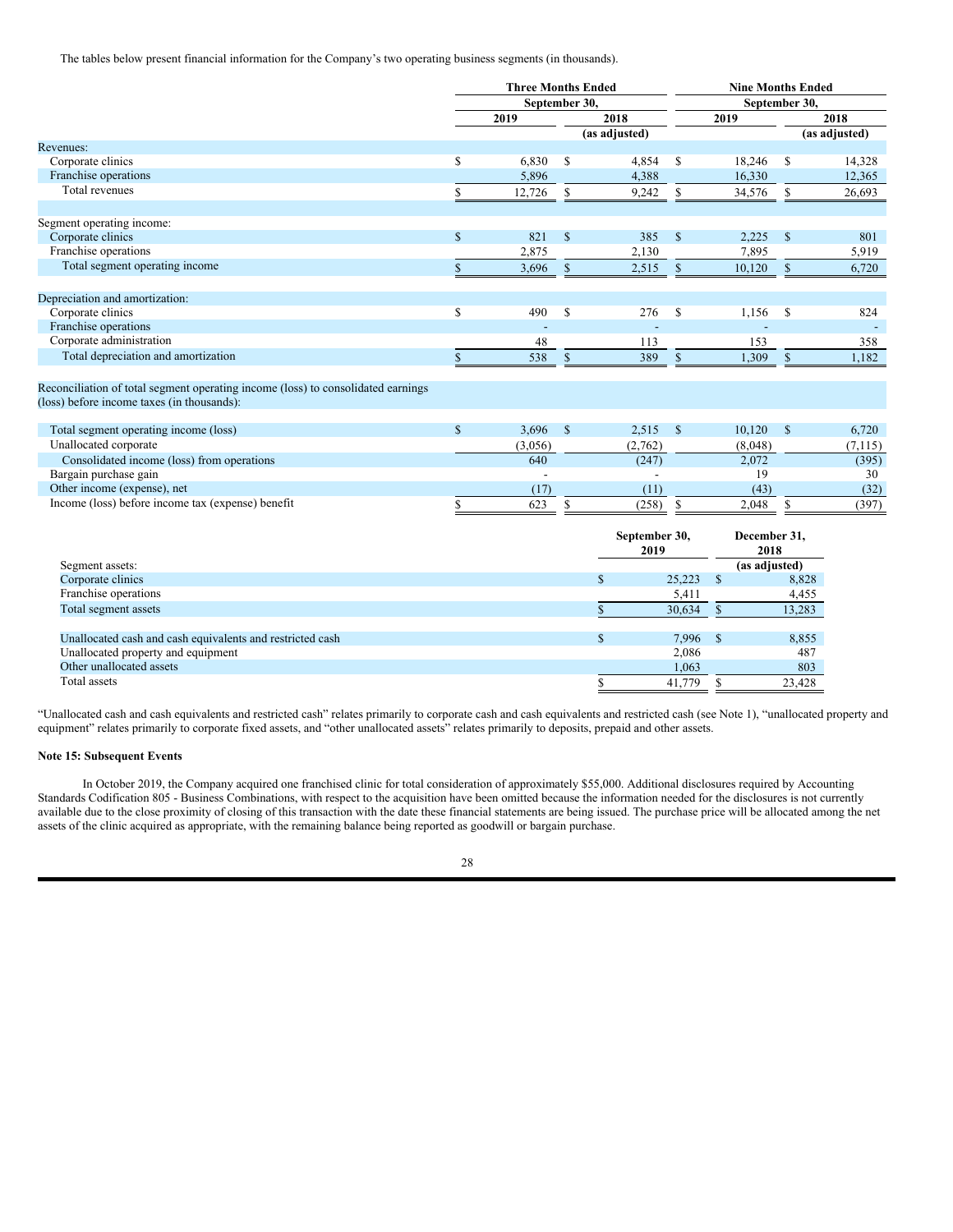# <span id="page-31-0"></span>**ITEM 2. MANAGEMENT'S DISCUSSION AND ANALYSIS OF FINANCIAL CONDITION AND RESULTS OF OPERATIONS**

The following discussion and analysis of our financial condition and results of operations should be read in conjunction with our unaudited condensed consolidated financial statements and related notes included in this Quarterly Report on Form 10-Q and the audited consolidated financial statements and notes thereto as of and for the year ended December 31, 2018 and the related Management's Discussion and Analysis of Financial Condition and Results of Operations, both of which are contained in our *Annual Report on Form 10-K.*

# **Forward-Looking Statements**

The information in this discussion contains forward-looking statements and information within the meaning of Section 27A of the Securities Act of 1933, as amended, and Section 21E of the Securities Exchange Act of 1934, as amended, ("the Exchange Act"), which are subject to the "safe harbor" created by those sections. These forwardlooking statements include, but are not limited to, statements concerning our strategy, future operations, future financial position, future revenues, projected costs, prospects and plans and objectives of management; and accounting estimates and the impact of new or recently issued accounting pronouncements. The words "anticipates," "believes," "estimates," "expects," "intends," "may," "plans," "projects," "will," "should," "could," "predicts," "potential," "continue," "would" and similar expressions are intended to identify forward-looking statements, although not all forward-looking statements contain these identifying words. We may not actually achieve the plans, intentions or expectations disclosed in our forward-looking statements and you should not place undue reliance on our forward-looking statements. Actual results or events could differ materially from the plans, intentions and expectations disclosed in the forward-looking statements that we make. The forward-looking statements are applicable only as of the date on which they are made, and we do not assume any obligation to update any forward-looking statements. All forward-looking statements in this Form 10-Q are made based on our current expectations, forecasts, estimates and assumptions, and involve risks, uncertainties and other factors that could cause results or events to differ materially from those expressed in the forward-looking statements. In evaluating these statements, you should specifically consider various factors, uncertainties and risks that could affect our future results or operations as described from time to time in our SEC reports, including those risks outlined under "Risk Factors" which are contained in Part I, Item 1A of our Form 10-K for the year ended December 31, 2018 and any material changes thereto included in subsequently-filed Forms 10-Q, including in Part II, Item 1A of this Form 10-Q. These factors, uncertainties and risks may cause our actual results to differ materially from any forward-looking statement set forth in this Form 10-Q. You should carefully consider these risks and uncertainties and other information contained in the reports we file with or furnish to the SEC before making any investment decision with respect to our securities. All forward-looking statements attributable to us or persons acting on our behalf are expressly qualified in their entirety by this cautionary statement. Some of the important factors contained in Part I, Item 1A of our Form 10-K for the year ended December 31, 2018 and in subsequently-filed Forms 10-Q that could cause our actual results to differ materially from those projected in any forward-looking statements include, but are not limited to, the following:

- we may not be able to successfully implement our growth strategy if we or our franchisees are unable to locate and secure appropriate sites for clinic locations, obtain *favorable lease terms, and attract patients to our clinics;*
- we have limited experience operating company-owned or managed clinics, and we may not be able to duplicate the success of some of our franchisees;
- we may not be able to acquire operating clinics from existing franchisees or develop company-owned or managed clinics on attractive terms;
- *any acquisitions that we make could disrupt our business and harm our financial condition;*
- *we may not be able to continue to sell franchises to qualified franchisees;*
- *we may not be able to identify, recruit and train enough qualified chiropractors to staf our clinics;*
- *the chiropractic industry is highly competitive, with many well-established competitors;*

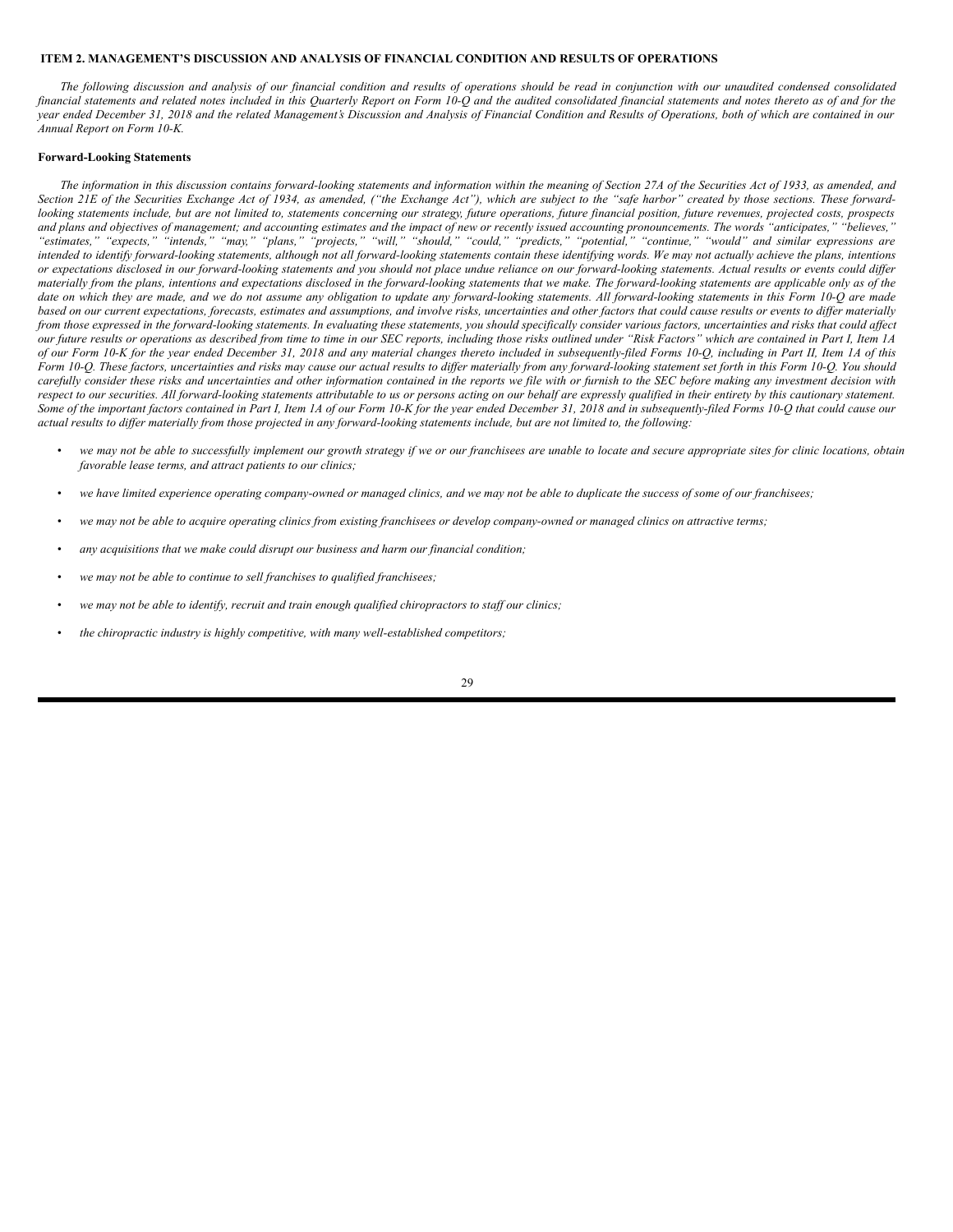- recent administrative actions and rulings regarding the corporate practice of medicine and joint employer responsibility may jeopardize our business model;
- we may face negative publicity or damage to our reputation, which could arise from concerns expressed by opponents of chiropractic and by chiropractors operating *under traditional service models;*
- legislation and regulations, as well as new medical procedures and techniques, could reduce or eliminate our competitive advantages; and
- *we face increased costs as a result of being a public company.*

### **Overview**

Our principal business is to develop, own, operate, support and manage chiropractic clinics through franchising and the sale of regional developer rights and through direct ownership and management arrangements throughout the United States.

We seek to be the leading provider of chiropractic care in the markets we serve and to become the most recognized brand in our industry through the rapid and focused expansion of chiropractic clinics in key markets throughout North America and abroad.

*Key Performance Measures.* We receive monthly performance reports from our system and our clinics which include key performance indicators per clinic including gross sales, comparable same-store sales growth, or "Comp Sales," number of new patients, conversion percentage, and member attrition. In addition, we review monthly reporting related to system-wide sales, clinic openings, clinic license sales, and various earnings metrics in the aggregate and per clinic. We believe these indicators provide us with useful data with which to measure our performance and to measure our franchisees' and clinics' performance. Comp Sales include the sales from both company-owned or managed clinics and franchised clinics that in each case have been open at least 13 full months and exclude any clinics that have closed. System-wide sales include sales at all clinics, whether operated by us or by franchisees. While franchised sales are not recorded as revenues by us, management believes the information is important in understanding the overall brand's financial performance, because these sales are the basis on which we calculate and record royalty fees and are indicative of the financial health of the franchisee base.

*Key Clinic Development Trends*. As of September 30, 2019, we and our franchisees operated 488 clinics, of which 430 were operated by franchisees and 58 were operated as company-owned or managed clinics. Of the 58 company-owned or managed clinics, 20 were constructed and developed by us, and 38 were acquired from franchisees.

Our current strategy is to grow through the sale and development of additional franchises, build upon our regional developer strategy, and reinitiate our efforts to expand our corporate clinic portfolio within clustered locations in a deliberate and measured manner. The number of franchise licenses sold for the year ended December 31, 2018 increased to 99 licenses, up from 37 and 22 licenses for the years ended December 31, 2017 and 2016, respectively. We ended the first nine months of 2019 with 21 regional developers who were responsible for 93% of the 103 licenses sold during the period. The growth reflects the power of the regional developer program to accelerate the number of clinics sold, and eventually opened, across the country.

In addition, we believe that we can accelerate the development of, and revenue generation from, company-owned or managed clinics through the further selective acquisition of existing franchised clinics and opening of greenfield units. We will seek to acquire existing franchised clinics that meet our criteria for demographics, site attractiveness, proximity to other clinics and additional suitability factors. As of September 30, 2019, we opened four greenfield units, executed four leases for future greenfield clinic locations, and had 13 additional letters-of-intent in place for further greenfield expansion.

We believe that The Joint has a sound concept, benefiting from the fundamental changes taking place in the manner in which Americans access chiropractic care and their growing interest in seeking effective, affordable natural solutions for general wellness. These trends join with the strong preference we have seen among chiropractic doctors to reject the insurance-based model to produce a combination that benefits the consumer and the service provider alike. We believe that these forces create an important opportunity to accelerate the growth of our network.

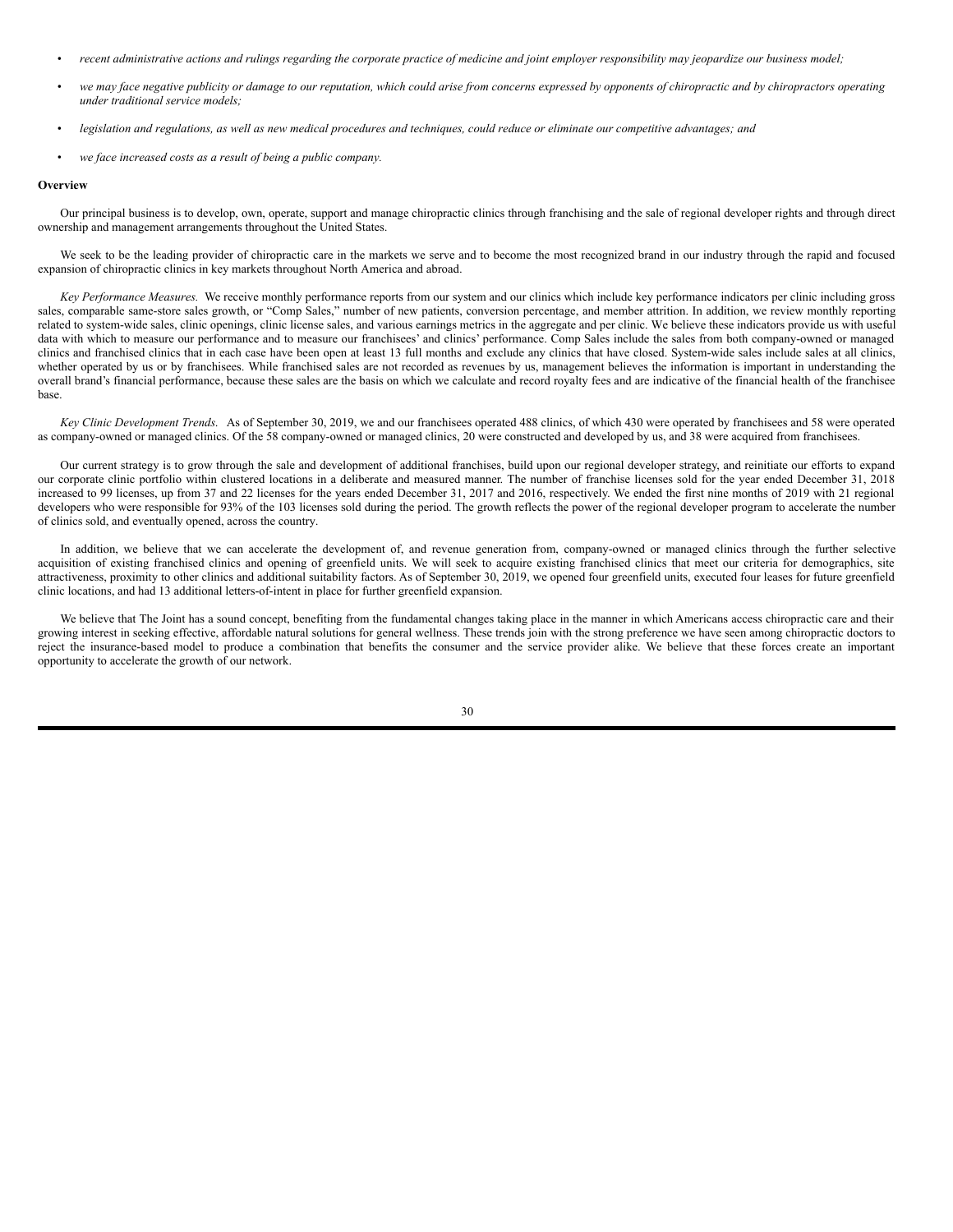### **Significant Events and/or Recent Developments**

We continue to deliver on our strategic initiatives and to progress toward sustained profitability.

For the three months ended September 30, 2019:

- Comp Sales of clinics that have been open for at least 13 full months increased 23%.
- Comp Sales for mature clinics open 48 months or more increased 17%.

For the nine months ended September 30, 2019:

- System-wide sales for all clinics open for any amount of time grew 33% to \$157.9 million.
- We opened 47 new franchised clinics and four company-owned or managed greenfields for a total of 51 units.

We saw over 434,000 new patients in 2018, an increase of 25% from our new patient count the year before, with approximately 26% of those new patients having never been to a chiropractor before. We are not only increasing our percentage of market share but expanding the chiropractic market. These factors, along with continued leverage of our operating expenses, drove improvement in our bottom line.

On March 4, 2019, we entered into a regional developer agreement for a number of counties in the states of Virginia, Pennsylvania and West Virginia for \$290,000. The development schedule requires a minimum of 40 clinics open over a ten-year period.

For the nine months ended September 30, 2019, we acquired seven clinics for approximately \$3.1 million and constructed and developed four new corporate clinics.

### **Factors Affecting Our Performance**

Our operating results may fluctuate significantly as a result of a variety of factors, including the timing of new clinic sales, openings, closures, markets in which they are contained and related expenses, general economic conditions, consumer confidence in the economy, consumer preferences, and competitive factors.

#### **Significant Accounting Polices and Estimates**

There were no changes in our significant accounting policies and estimates during the nine months ended September 30, 2019 from those set forth in "Significant Accounting Policies and Estimates" in our Annual Report on Form 10-K for the year ended December 31, 2018, except as outlined in Note 1, *Nature of Operations and Summary of Significant Accounting Policies*, to our condensed consolidated financial statements included in this report as it relates to revenue recognition under Accounting Standards Codification 606 – Revenue from Contracts with Customers ("ASC 606") and leases under Accounting Standards Codification 842 – Leases ("ASC 842"). In addition, we have restated prior period financial statements as discussed below.

### **Results of Operations**

The following discussion and analysis of our financial results encompasses our consolidated results and results of our two business segments: Corporate Clinics and Franchise Operations.

### *Prior Period Financial Statement Correction of Immaterial Error*

Certain states in which we manage clinics regulate the practice of chiropractic care and require that chiropractic services be provided by legal entities organized under state laws as professional corporations or PCs. The PCs are variable interest entities ("VIEs") as defined by Accounting Standards Codification 810, Consolidations ("ASC 810"). During the first quarter of 2019, we reassessed the governance structure and operating procedures of the PCs and determined that we have the power to control certain significant non-clinical activities of the PCs, as defined by ASC 810. Therefore, we are the primary beneficiary of the VIEs, and per ASC 810, must consolidate the VIEs. Prior to 2019, we did not consolidate the PCs. We have concluded the previous accounting policy to not consolidate the PCs was an immaterial error and have determined that the PCs should be consolidated. The adjustments will result in an increase to revenues from company clinics and a corresponding increase to general and administrative expenses. This will have no impact on net income (loss), except when the PC has sold treatment packages and wellness plans. Revenue from these treatment packages and wellness plans are now deferred and will be recognized when patients use their visits. We have corrected these immaterial errors by restating the 2018 condensed consolidated financial statements as presented below.

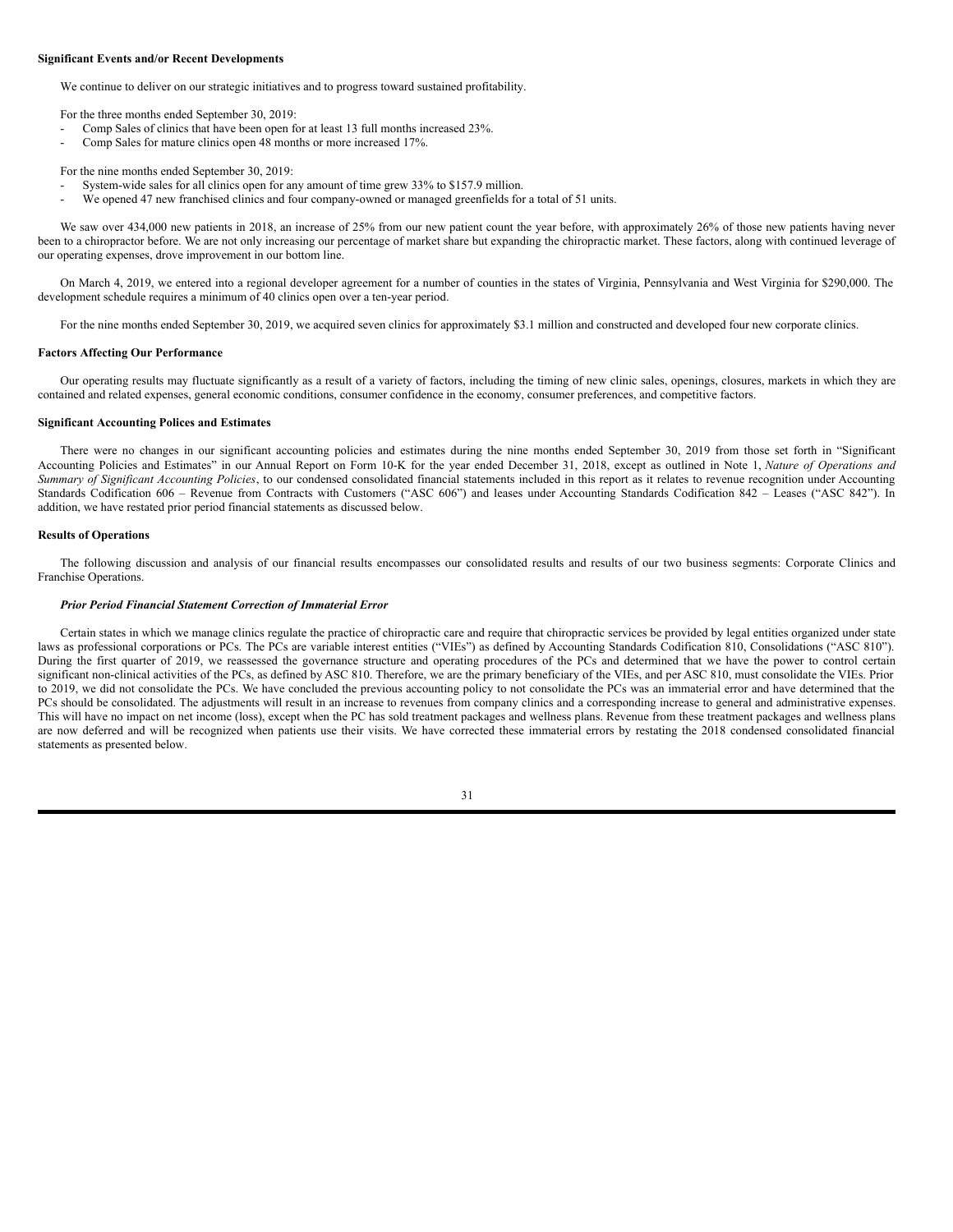# Total Revenues - three months ended September 30, 2019 compared with three months ended September 30, 2018

Components of revenues were as follows:

|                                                |    | <b>Three Months Ended</b><br>September 30. |      |               |              |                                         |                                          |
|------------------------------------------------|----|--------------------------------------------|------|---------------|--------------|-----------------------------------------|------------------------------------------|
| 2019                                           |    |                                            | 2018 |               |              | <b>Change from</b><br><b>Prior Year</b> | <b>Percent Change</b><br>from Prior Year |
| Revenues:                                      |    |                                            |      | (as adjusted) |              |                                         |                                          |
| Revenues from company-owned or managed clinics | \$ | 6,829,576                                  | S    | 4.853.841     | <sup>S</sup> | 1,975,735                               | 40.7%                                    |
| Royalty fees                                   |    | 3,447,270                                  |      | 2,588,666     |              | 858,604                                 | 33.2%                                    |
| Franchise fees                                 |    | 541,339                                    |      | 457,516       |              | 83,823                                  | 18.3%                                    |
| Advertising fund revenue                       |    | 978,209                                    |      | 736,987       |              | 241,222                                 | 32.7%                                    |
| IT related income and software fees            |    | 514,350                                    |      | 324,250       |              | 190,100                                 | 58.6%                                    |
| Regional developer fees                        |    | 210.233                                    |      | 142,651       |              | 67,582                                  | 47.4%                                    |
| Other revenues                                 |    | 205,400                                    |      | 137,776       |              | 67,624                                  | 49.1%                                    |
|                                                |    |                                            |      |               |              |                                         |                                          |
| Total revenues                                 |    | 12,726,377                                 |      | 9,241,687     |              | 3,484,690                               | 37.7%                                    |

*Consolidated Results*

• Total revenues increased by \$3.5 million, primarily due to the continued revenue growth and expansion of our company-owned or managed clinics portfolio and continued expansion and revenue growth of our franchise base.

# *Corporate Clinics*

• Revenues from company-owned or managed clinics increased, primarily due to improved same-store sales growth, as well as due to the expansion of corporate-owned or managed clinics portfolio.

# *Franchise Operations*

- Royalty fees and advertising fund revenue increased due to an increase in the number of franchised clinics in operation during the current period along with continued sales growth in existing franchised clinics. As of September 30, 2019, and 2018, there were 430 and 374 franchised clinics in operation, respectively.
- Regional developer fees increased due to the sale of additional regional developer territories and the related revenue recognition over the term of the regional developer agreement.
- Software fees revenue increased due to an increase in our franchise clinic base and the related revenue recognition over the term of the franchise agreement as described above.

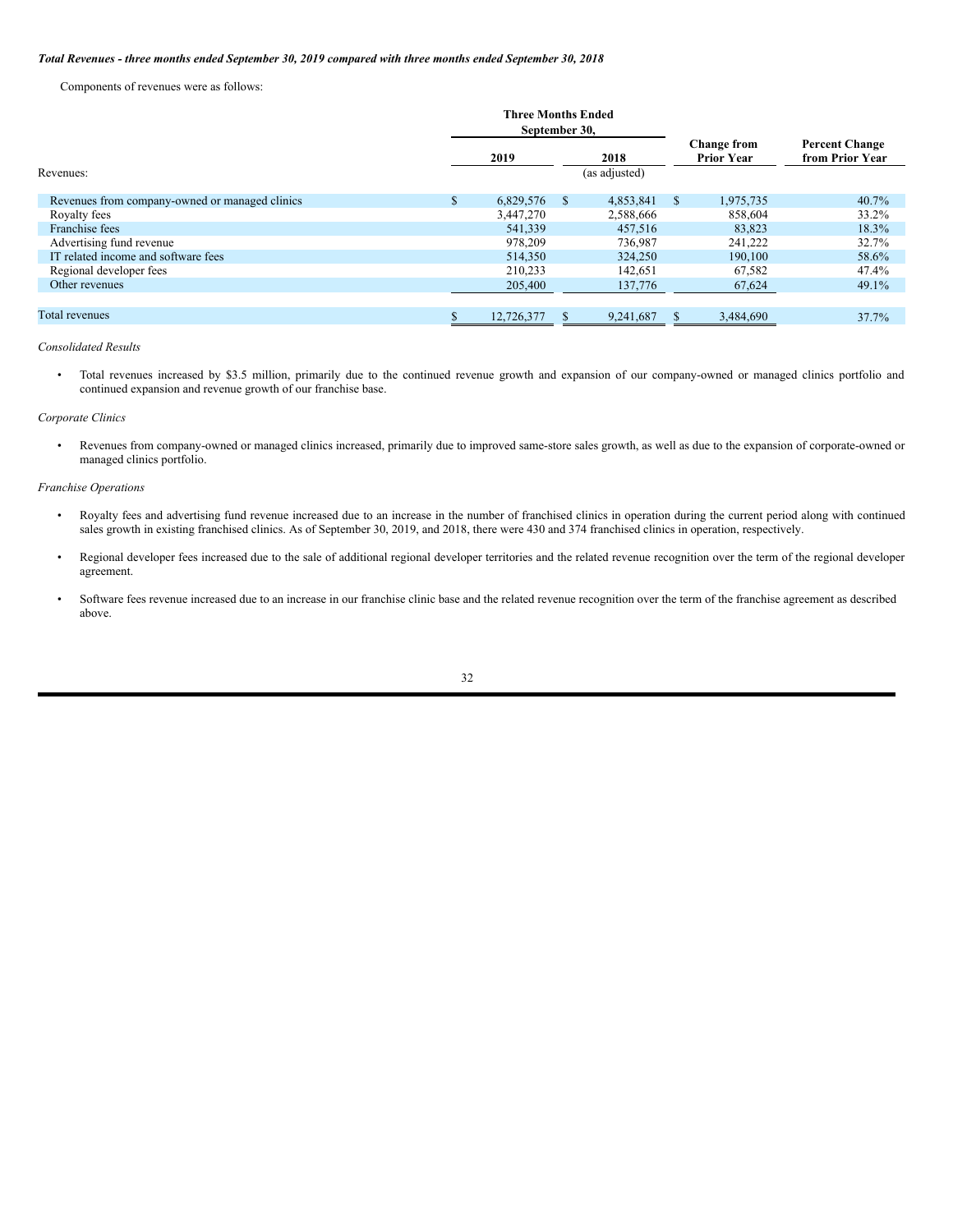# *Total Revenues - Nine months ended September 30, 2019 compared with nine months ended September 30, 2018*

Components of revenues were as follows:

|                                                |    | <b>Nine Months Ended</b><br>September 30, |               |               |                               |           |                                          |
|------------------------------------------------|----|-------------------------------------------|---------------|---------------|-------------------------------|-----------|------------------------------------------|
|                                                |    | 2019                                      | 2018          |               | <b>Change from Prior Year</b> |           | <b>Percent Change</b><br>from Prior Year |
| Revenues:                                      |    |                                           |               | (as adjusted) |                               |           |                                          |
| Revenues from company-owned or managed clinics | \$ | 18,245,940                                | <sup>\$</sup> | 14,328,152    | <sup>S</sup>                  | 3,917,788 | 27.3%                                    |
| Royalty fees                                   |    | 9.737.616                                 |               | 7,283,839     |                               | 2,453,777 | 33.7%                                    |
| <b>Franchise</b> fees                          |    | 1,405,678                                 |               | 1,254,997     |                               | 150.681   | 12.0%                                    |
| Advertising fund revenue                       |    | 2,797,576                                 |               | 2,083,769     |                               | 713,807   | 34.3%                                    |
| Software fees                                  |    | 1.256.711                                 |               | 947,635       |                               | 309,076   | 32.6%                                    |
| Regional developer fees                        |    | 594,615                                   |               | 410,075       |                               | 184,540   | 45.0%                                    |
| Other revenues                                 |    | 537,596                                   |               | 384,970       |                               | 152,626   | 39.6%                                    |
| Total revenues                                 |    | 34, 575, 732                              |               | 26,693,437    |                               | 7,882,295 | 29.5%                                    |

The reasons for the significant changes in our components of total revenues were as follows:

# *Consolidated Results*

• Total revenues increased by \$7.9 million, primarily due to the continued revenue growth and expansion of our company-owned or managed clinics portfolio and continued expansion and revenue growth of our franchise base.

# *Corporate Clinics*

• Revenues from company-owned or managed clinics increased, primarily due to improved same-store sales growth, as well as due to the expansion of corporate-owned or managed clinics portfolio.

# *Franchise Operations*

- Royalty fees and advertising fund revenue increased due to an increase in the number of franchised clinics in operation during the current period along with continued sales growth in existing franchised clinics. As of September 30, 2019, and 2018, there were 430 and 374 franchised clinics in operation, respectively.
- Regional developer fees increased due to the sale of additional regional developer territories and the related revenue recognition over the term of the regional developer agreement.
- Software fees revenue increased due to an increase in our franchise clinic base and the related revenue recognition over the term of the franchise agreement as described above.

# *Cost of Revenues*

| Cost of Revenues                 | 2019      | 2018      | Change from<br>Prior Year | Percent Change<br>from Prior Year |
|----------------------------------|-----------|-----------|---------------------------|-----------------------------------|
|                                  |           |           |                           |                                   |
| Three Months Ended September 30, | .426.869  | 1.084.707 | 342,162                   | 31.5%                             |
| Nine Months Ended September 30.  | 3,931,958 | 3,108,623 | 823,335                   | 26.5%                             |

For the three months ended September 30, 2019, as compared with the three months ended September 30, 2018, the total cost of revenues increased primarily due to an increase in regional developer royalties of \$0.3 million, which is in line with an increase in franchise royalty revenues of approximately 33%, coupled with a larger portion of our franchise base operating in regional developer territories.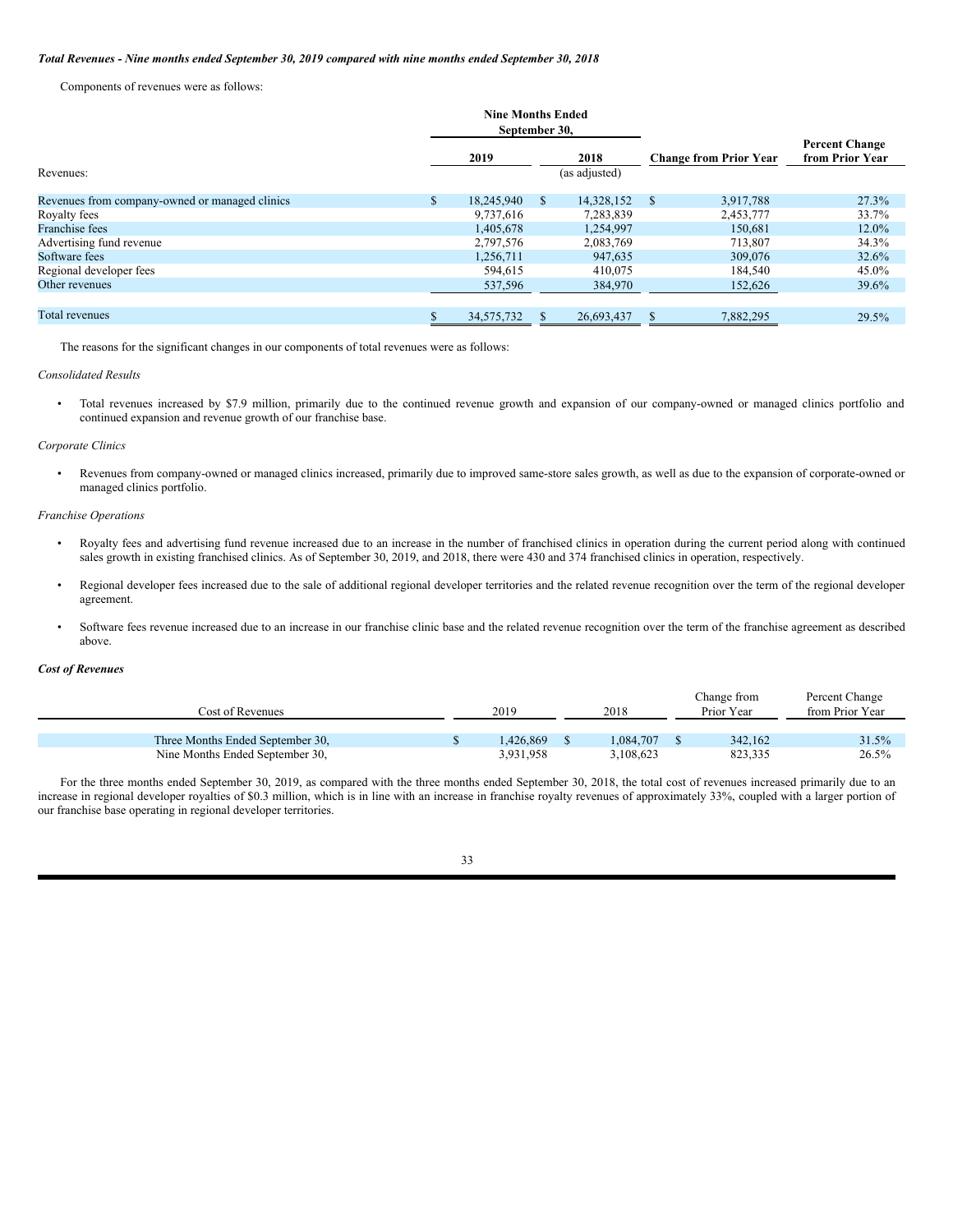For the nine months ended September 30, 2019, as compared with the nine months ended September 30, 2018, the total cost of revenues increased primarily due to an increase in regional developer royalties of \$0.7 million, which is in line with an increase in franchise royalty revenues of approximately 34%, coupled with a larger portion of our franchise base operating in regional developer territories.

# *Selling and Marketing Expenses*

| Selling and Marketing Expenses   | 2019 |           | 2018 |           | Change from<br>Prior Year |          | Percent Change<br>from Prior Year |
|----------------------------------|------|-----------|------|-----------|---------------------------|----------|-----------------------------------|
|                                  |      |           |      |           |                           |          |                                   |
| Three Months Ended September 30, |      | .793.229  |      | . 194.595 |                           | 598,634  | 50.1%                             |
| Nine Months Ended September 30,  |      | 5,068,585 |      | 3,590,562 |                           | .478.023 | 41.2%                             |

Selling and marketing expenses increased for the three and nine months ended September 30, 2019, as compared to the three and nine months ended September 30, 2018, driven by an increase in advertising fund expenditures from a larger franchise base and an increase in local marketing expenditures by the company-owned or managed clinics.

### *Depreciation and Amortization Expenses*

| Depreciation and Amortization Expenses | 2019     | 2018     | Change from<br>Prior Year | Percent Change<br>from Prior Year |
|----------------------------------------|----------|----------|---------------------------|-----------------------------------|
| Three Months Ended September 30,       | 538,372  | 389.269  | 149.103                   | 38.3%                             |
| Nine Months Ended September 30.        | ,308,515 | .181.661 | 126.854                   | $10.7\%$                          |

Depreciation and amortization expenses increased for the three and nine months ended September 30, 2019, as compared to the three and nine months ended September 30, 2018, primarily due to the amortization of intangibles related to the 2019 acquisitions.

### *General and Administrative Expenses*

| General and Administrative Expenses | 2019       | 2018          | Change from<br>Prior Year | Percent Change<br>from Prior Year |
|-------------------------------------|------------|---------------|---------------------------|-----------------------------------|
|                                     |            | (as adjusted) |                           |                                   |
| Three Months Ended September 30,    | 8.297.680  | 6.476.903     | 1,820,777                 | 28.1%                             |
| Nine Months Ended September 30,     | 22,078,244 | 18.613.101    | 3,465,143                 | $18.6\%$                          |

General and administrative expenses increased during the three and nine months ended September 30, 2019 compared to the three and nine months ended September 30, 2018, primarily due to an increase in payroll and related expenses to support continued clinic count and revenue growth. As a percentage of revenue, general and administrative expenses during the three and nine months ended September 30, 2019 were 65% and 64%, respectively, compared to the three and nine months ended September 30, 2018 of 70% and 70%, respectively, reflecting improved leverage of our operating model.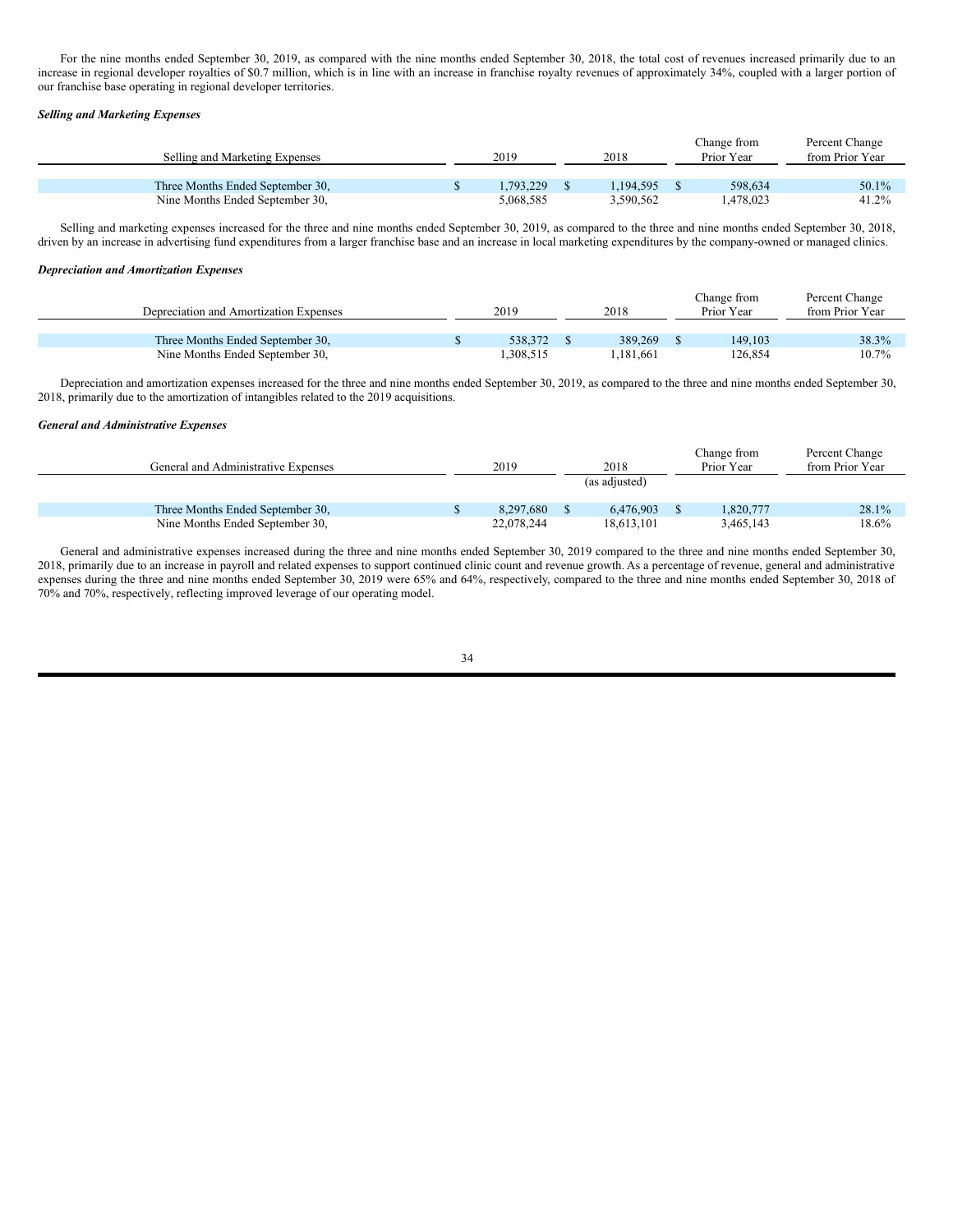# *Profit (Loss) from Operations - Three Months Ended September 30, 2019*

| Profit (Loss) from Operations    | 2019    | 2018          | Change from<br>Prior Year | Percent Change<br>from Prior Year |
|----------------------------------|---------|---------------|---------------------------|-----------------------------------|
|                                  |         | (as adjusted) |                           |                                   |
| Three Months Ended September 30, | 640,379 | (247.042)     | 887.421                   | 359.2%                            |

# *Consolidated Results*

Consolidated profit (loss) from operations increased by \$0.9 million for the three months ended September 30, 2019 compared to the three months ended September 30, 2018, primarily driven by the improved operating income in both the corporate clinics and the franchise operations segments, partially offset by increased expenses in the unallocated corporate segment discussed below.

# *Corporate Clinics*

Our corporate clinics segment had income from operations of \$0.8 million for the three months ended September 30, 2019, an increase of \$0.4 million compared to income from operations of \$0.4 million for the prior year period. The increase was primarily due to:

- An increase in revenues of \$2.0 million from company-owned or managed clinics; partially offset by
- A \$1.6 million increase in operating expenses, primarily in general and administrative expenses. Increase in general and administrative expenses is primarily driven by an increase in payroll-related expenses due to a higher head count.

### *Franchise Operations*

Our franchise operations segment had income from operations of \$2.9 million for the three months ended September 30, 2019, an increase of \$0.8 million, compared to net income from operations of \$2.1 million for the prior year period. This increase was primarily due to:

- An increase of \$1.5 million in total revenues; partially offset by
- An increase of \$0.3 million in cost of revenues primarily due to an increase in regional developer royalties and an increase of \$0.4 million in operating expenses, primarily due to an increase in selling and marketing expenses resulting from a larger franchise base.

# *Unallocated Corporate*

Unallocated corporate expenses for the three months ended September 30, 2019 increased by \$0.3 million compared to the prior year period, primarily due to the higher payroll related expenses due to increased head count.

# *Profit (Loss) from Operations - Nine Months Ended September 30, 2019*

| Profit (Loss) from Operations   | 2019      | 2018          | Change from<br>Prior Year | Percent Change<br>from Prior Year |
|---------------------------------|-----------|---------------|---------------------------|-----------------------------------|
|                                 |           | (as adjusted) |                           |                                   |
| Nine Months Ended September 30, | 2,071,655 | (395, 444)    | 2,467,099                 | 623.9%                            |
|                                 |           |               |                           |                                   |

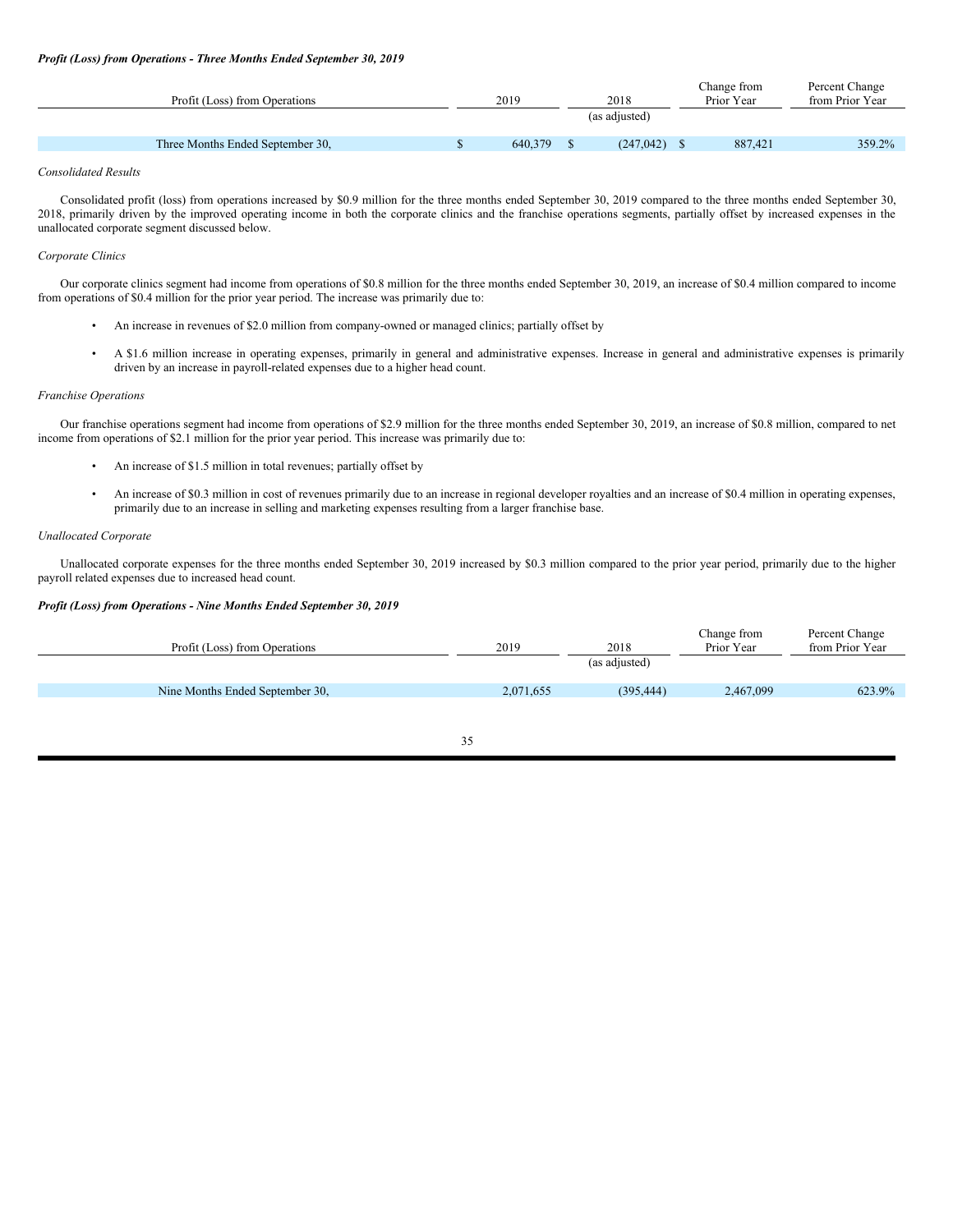# *Consolidated Results*

Consolidated profit (loss) from operations increased by \$2.5 million for the nine months ended September 30, 2019 compared to the nine months ended September 30, 2018, primarily driven by the improved operating income in both the corporate clinics and the franchise operations segments, partially offset by increased expenses in the unallocated corporate segment discussed below.

# *Corporate Clinics*

Our corporate clinics segment had income from operations of \$2.2 million for the nine months ended September 30, 2019, an increase of \$1.4 million compared to income from operations of \$0.8 million for the prior year period. The increase was primarily due to:

- An increase in revenues of \$3.9 million from company-owned or managed clinics; partially offset by
- A \$2.5 million increase in operating expenses, primarily in general and administrative expenses. Increase in general and administrative expenses is primarily driven by an increase in payroll-related expenses due to a higher head count.

### *Franchise Operations*

Our franchise operations segment had income from operations of \$7.9 million for the nine months ended September 30, 2019, an increase of \$2.0 million, compared to net income from operations of \$5.9 million for the prior year period. This increase was primarily due to:

- An increase of \$4.0 million in total revenues; partially offset by
- An increase of \$0.8 million in cost of revenues primarily due to an increase in regional developer royalties and an increase of \$1.2 million in operating expenses, primarily due to an increase in selling and marketing expenses resulting from a larger franchise base.

### *Unallocated Corporate*

Unallocated corporate expenses for the nine months ended September 30, 2019 increased by \$0.9 million compared to the prior year period, primarily due to: i) \$0.9 million of higher general and administrative expenses mostly due to higher payroll related expenses and ii) \$0.2 million of higher selling and marketing expenses. These negative impacts were partially offset by the lower depreciation and amortization expense of \$0.2 million.

### **Liquidity and Capital Resources**

### *Sources of Liquidity*

As of September 30, 2019, we had cash and short-term bank deposits of \$7.8 million. We provided \$4.7 million of cash flow from operating activities in the nine months ended September 30, 2019. We will continue to preserve cash, and while we have resumed the acquisition and development of company-owned or managed clinics, we intend to progress at a measured pace and target geographic clusters where we are able to increase efficiencies through a consolidated real estate penetration strategy, leverage cooperative advertisement and marketing and attain general corporate and administrative operating efficiencies.

In January 2017, we executed a Credit and Security Agreement which provided a credit facility up to \$5.0 million. We have drawn \$1.0 million under the credit facility. See Note 9 to our condensed consolidated financial statements included in this report for additional discussion of the credit facility.

In addition to \$7.8 million of unrestricted cash on hand as of September 30, 2019, our principal sources of liquidity are expected to be cash flows from operations, proceeds from debt financings or equity issuances, and/or proceeds from the sale of assets. We expect our available cash and cash flows from operations, debt financings or equity issuances, or proceeds from the sale of assets to be sufficient to fund our short-term working capital requirements. Our long-term capital requirements, primarily for acquisitions and other corporate initiatives, could be dependent on our ability to access additional funds through the debt and/or equity markets. From time to time, we consider and evaluate transactions related to our portfolio and capital structure including debt financings, equity issuances, purchases and sales of assets, and other transactions. There can be no assurance that we will continue to generate cash flows at or above current levels or that we will be able to obtain the capital necessary to meet our short and long-term capital requirements.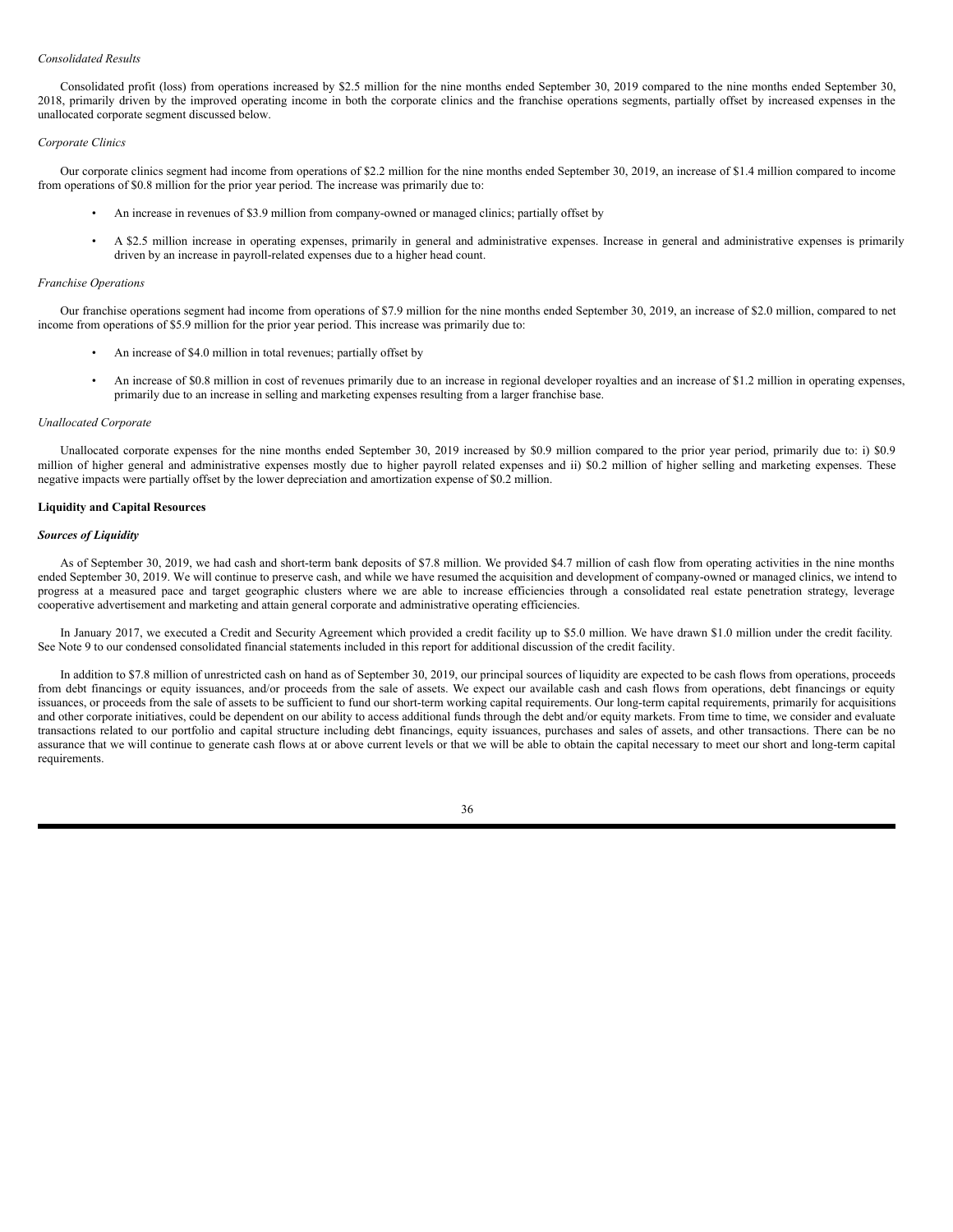As outlined in Note 15, Subsequent Events, to our condensed consolidated financial statements included in this report, subsequent to September 30, 2019, we acquired one franchised clinic for total consideration of approximately \$55,000.

### *Analysis of Cash Flows*

Net cash provided by operating activities increased by \$2.8 million to \$4.7 million for the nine months ended September 30, 2019 compared to \$1.9 million for the nine months ended September 30, 2018. The change was attributable primarily to improved operating income over the prior year period.

Net cash used in investing activities was \$5.9 million and \$0.7 million for the nine months ended September 30, 2019 and 2018, respectively. For the nine months ended September 30, 2019 this included acquisitions of \$3.1 million, purchases of property and equipment of \$2.3 million and reacquisition and termination of regional developer rights of \$0.7 million, offset by payments received on notes receivable of \$0.1 million. For the nine months ended September 30, 2018, this included an acquisition of \$0.1 million, purchases of property and equipment of \$0.5 million, and reacquisition and termination of regional developer rights of \$0.3 million, offset by payments received on notes receivable of \$0.2 million.

Net cash provided by financing activities was \$0.4 million and \$0.3 million for the nine months ended September 30, 2019 and 2018, respectively. For the nine months ended September 30, 2019, this included proceeds from the exercise of stock options of \$0.5million, offset by repayments on notes payable of \$0.1 million. For the nine months ended September 30, 2018, this included proceeds from exercise of stock options of \$0.3 million.

### **Recent Accounting Pronouncements**

See Note 1, *Nature of Operations and Summary of Significant Accounting Policies,* to our condensed consolidated financial statements included in this report for information regarding recently issued accounting pronouncements that may impact our financial statements.

### **Off-Balance Sheet Arrangements**

During the three and nine months ended September 30, 2019, we did not have any relationships with unconsolidated organizations or financial partnerships, such as structured finance or special purpose entities that would have been established for the purpose of facilitating off-balance sheet arrangements.

# <span id="page-39-0"></span>**ITEM 4. CONTROLS AND PROCEDURES**

### *Evaluation of Disclosure Controls and Procedures*

Our management evaluated the effectiveness of our disclosure controls and procedures as of September 30, 2019. The term "disclosure controls and procedures," as defined in Rules 13a-15(e) and 15d-15(e) under the Exchange Act, means controls and other procedures of a company that are designed to ensure that information required to be disclosed by a company in the reports that it files or submits under the Exchange Act are recorded, processed, summarized, and reported within the time periods specified in the SEC's rules and forms. Disclosure controls and procedures include, without limitation, controls and procedures designed to ensure that information required to be disclosed by a company in the reports that it files or submits under the Exchange Act are accumulated and communicated to the company's management, including its principal executive and principal financial officers, as appropriate to allow timely decisions regarding required disclosure. Our disclosure controls and procedures were designed to provide reasonable assurance of achieving such objectives, and management necessarily applies its judgment in evaluating the cost-benefit relationship of possible controls and procedures. Based on the evaluation of our disclosure controls and procedures as of September 30, 2019, our management concluded that, as of such date, our disclosure controls and procedures were effective at the reasonable assurance level.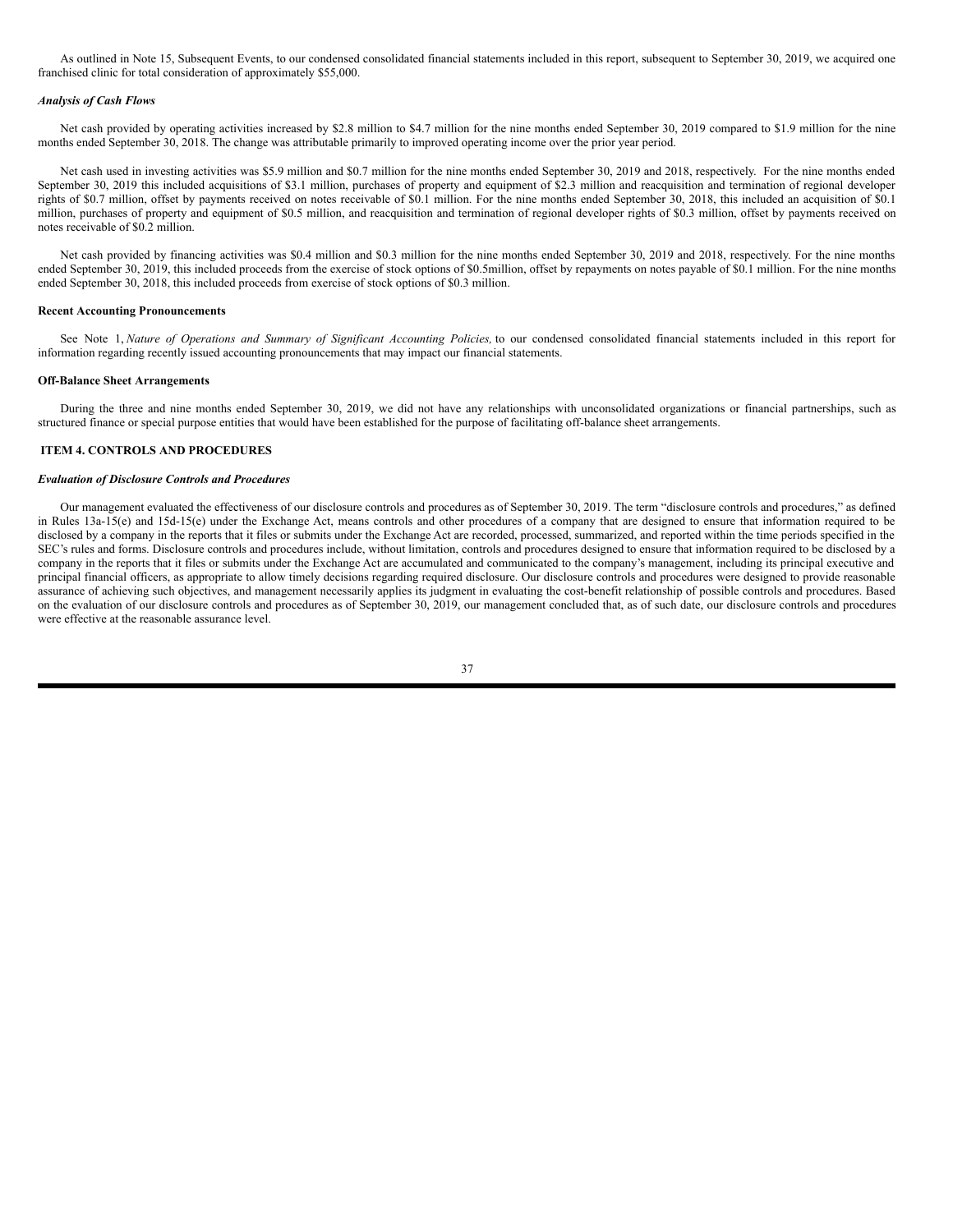# *Changes in Internal Control over Financial Reporting*

During the first quarter of 2019, we implemented new controls in connection with our adoption of ASC 842. No other changes in our internal control over financial reporting (as defined in Rules 13a-15(f) and 15d-15(f) under the Exchange Act) occurred during the nine months ended September 30, 2019 that has materially affected, or is reasonably likely to materially affect, our internal control over financial reporting.

# <span id="page-40-0"></span>**PART II OTHER INFORMATION**

# <span id="page-40-1"></span>**ITEM 1. LEGAL PROCEEDINGS**

In the normal course of business, we are a party to litigation from time to time.

#### <span id="page-40-2"></span>**ITEM 1A. RISK FACTORS**

We documented our risk factors in Item 1A of Part I of our Form 10-K for the year ended December 31, 2018. Other than updates to the risk factors identified below, which should be read in conjunction with the risk factors as they appear in such Form 10-K, there have been no material changes to our risk factors since the filing of that report.

The disclosures in the risk factor under the heading 'Our management services agreements, according to which we provide non-clinical services to affiliated PCs, could be challenged by a state or chiropractor under laws regulating the practice of chiropractic, and some state chiropractic boards have made inquiries concerning our *business model*" have been updated below with regard to Arkansas and North Carolina:

In February 2019, a bill was introduced in the Arkansas state legislature to prohibit the ownership and management of a chiropractic corporation by a nonchiropractor. The bill was drafted by the Arkansas State Board of Chiropractic Examiners. This bill has since been withdrawn. While the prohibition might not have been applicable to our business model in Arkansas, depending upon how the language of the bill was interpreted, it could have posed a threat to that model if passed. We have no assurance that another bill posing a similar or greater threat to our business model will not be introduced in the future. Previously, in 2015, the Arkansas Board had questioned whether our business model might violate Arkansas law in its response to an inquiry we made on behalf of one of our franchisees. While the Arkansas Board did not thereafter pursue the matter of a possible violation, it might choose to do so at any time in the future.

In February 2019, the North Carolina Board of Chiropractic Examiners delivered notices alleging certain violations to nineteen chiropractors working for clinics in North Carolina for which our franchisees provide management services. We retained legal counsel in this matter, and a preliminary hearing was conducted on February 21, 2019. The North Carolina Board issued its findings to each of the individual chiropractors, which generally included an overall finding that probable cause existed to show that the chiropractors violated one or more of the North Carolina Board's rules. The findings each also proposed an Informal Settlement Agreement in lieu of proceeding to a full hearing before the North Carolina Board. On April 22, 2019, each of the chiropractors, through their attorneys, delivered to the North Carolina Board notices refuting the North Carolina Board's findings and seeking revisions to the Settlement Agreement. The North Carolina Board replied with certain counterproposals, and 13 of the 16 chiropractors have accepted the terms. The remaining 3 chiropractors will be required by the North Carolina Board to attend a hearing, which we expect to be scheduled toward the end of 2019 or early in 2020. While the allegations consist primarily of quality of care and advertising issues, it is possible that the actions of the North Carolina Board arise out of concerns related to our business model, and if so, we have no assurance that the North Carolina Board will not pursue other claims against the chiropractors.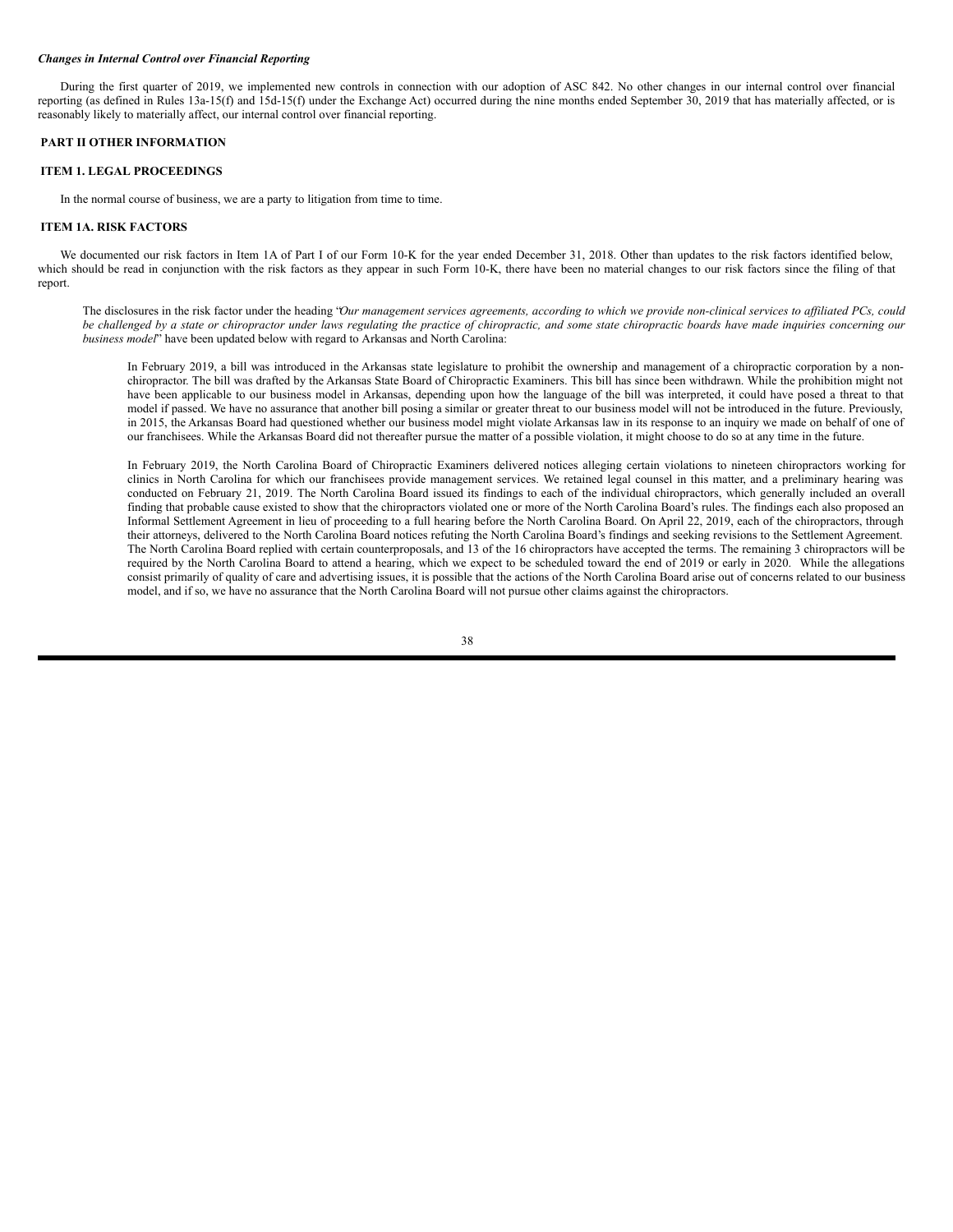The disclosures in the risk factor under the heading "*State regulations on corporate practice of chiropractic*" have been updated below with regard to Arkansas:

In February 2019, a bill was introduced in the Arkansas state legislature prohibiting the ownership and management of a chiropractic corporation by a nonchiropractor. This bill has since been withdrawn. While it is questionable whether the prohibition would have been applicable to our business model in Arkansas, the bill could have been interpreted to challenge that model if it had passed in its proposed form. We have no assurance that another bill posing a similar or greater challenge to our business model will not be introduced in the future.

# <span id="page-41-0"></span>**ITEM 2. UNREGISTERED SALES OF EQUITY SECURITIES AND USE OF PROCEEDS**

# *Use of Proceeds from Registered Securities*

None.

# <span id="page-41-1"></span>**ITEM 6. EXHIBITS**

The Exhibit Index immediately following the Signatures to this Form 10-Q is hereby incorporated by reference into this Form 10-Q.

# <span id="page-41-2"></span>**THE JOINT CORP.**

# **SIGNATURES**

Pursuant to the requirements of the Securities Exchange Act of 1934, the Registrant has duly caused this report to be signed on its behalf by the undersigned thereunto duly authorized.

# **THE JOINT CORP.**

Dated: November 8, 2019 By: /s/ Peter D. Holt

Peter D. Holt President and Chief Executive Officer (Principal Executive Officer)

Dated: November 8, 2019 By: /s/ Jake Singleton

Jake Singleton Chief Financial Officer (Principal Financial Officer)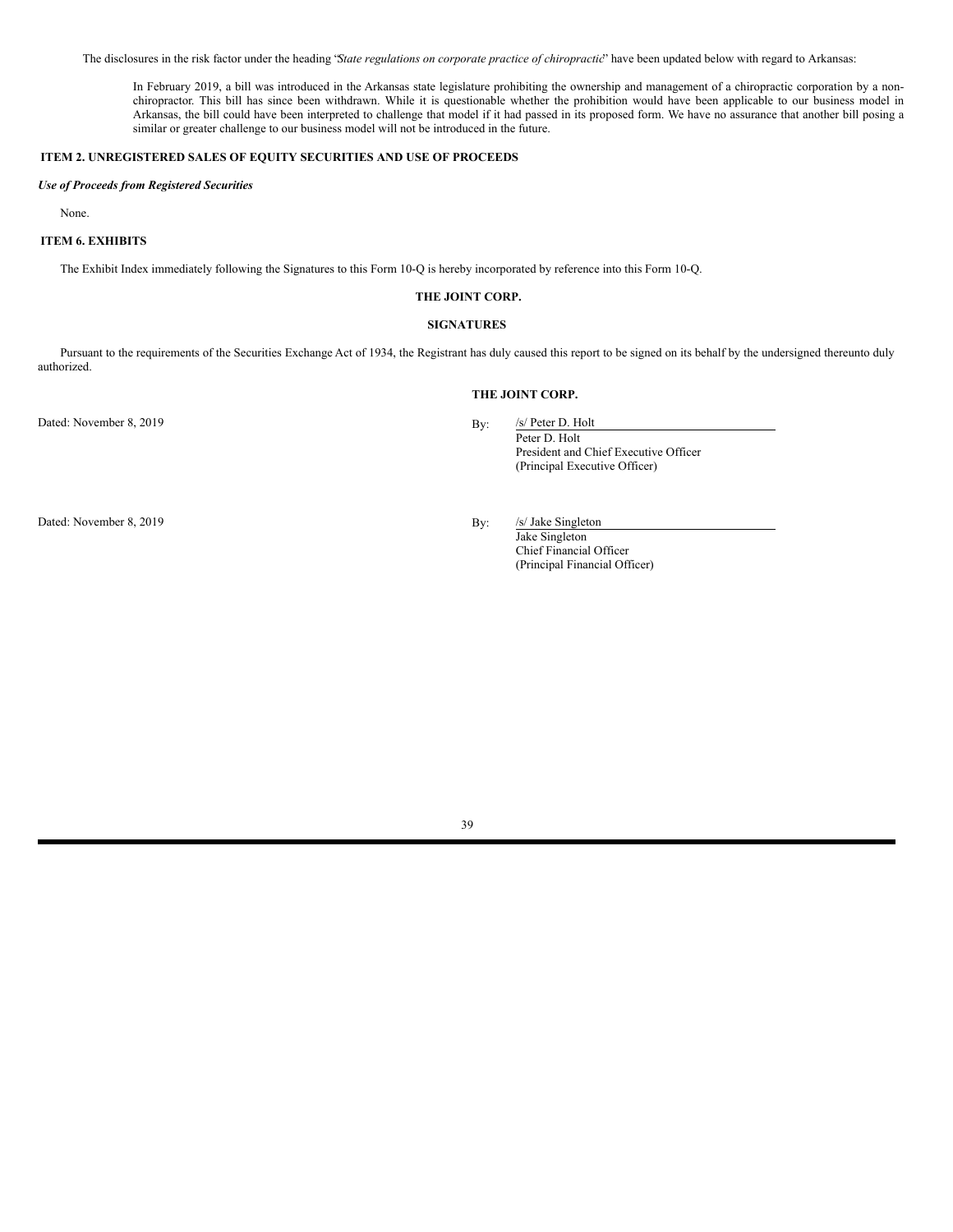# <span id="page-42-0"></span>**EXHIBIT INDEX**

**Exhibit Description** of **Document** 

- [31.1](#page-43-0) [Certification](#page-43-0) of Principal Executive Officer pursuant to Rule 13a-14(a) or Rule 15d-14(a) of the Securities Exchange Act of 1934, (filed herewith).
- [31.2](#page-44-0) [Certification](#page-44-0) of Principal Financial Officer pursuant to Rule 13a-14(a) or Rule 15d-14(a) of the Securities Exchange Act of 1934, (filed herewith).
- [32](#page-45-0) [Certifications](#page-45-0) of Principal Executive Officer and Principal Financial Officer pursuant to 18 U.S.C. Section 1350, as adopted pursuant to Section 906 of the Sarbanes-Oxley Act of 2002 (furnished herewith).
- 101.INS XBRL Instance Document.
- 101.SCH XBRL Taxonomy Extension Schema Document.
- 101.CAL XBRL Taxonomy Extension Calculation Linkbase Document.
- 101.DEF XBRL Taxonomy Extension Definition Linkbase Document.
- 101.LAB XBRL Taxonomy Extension Label Linkbase Document.
- 101.PRE XBRL Taxonomy Extension Presentation Linkbase Document.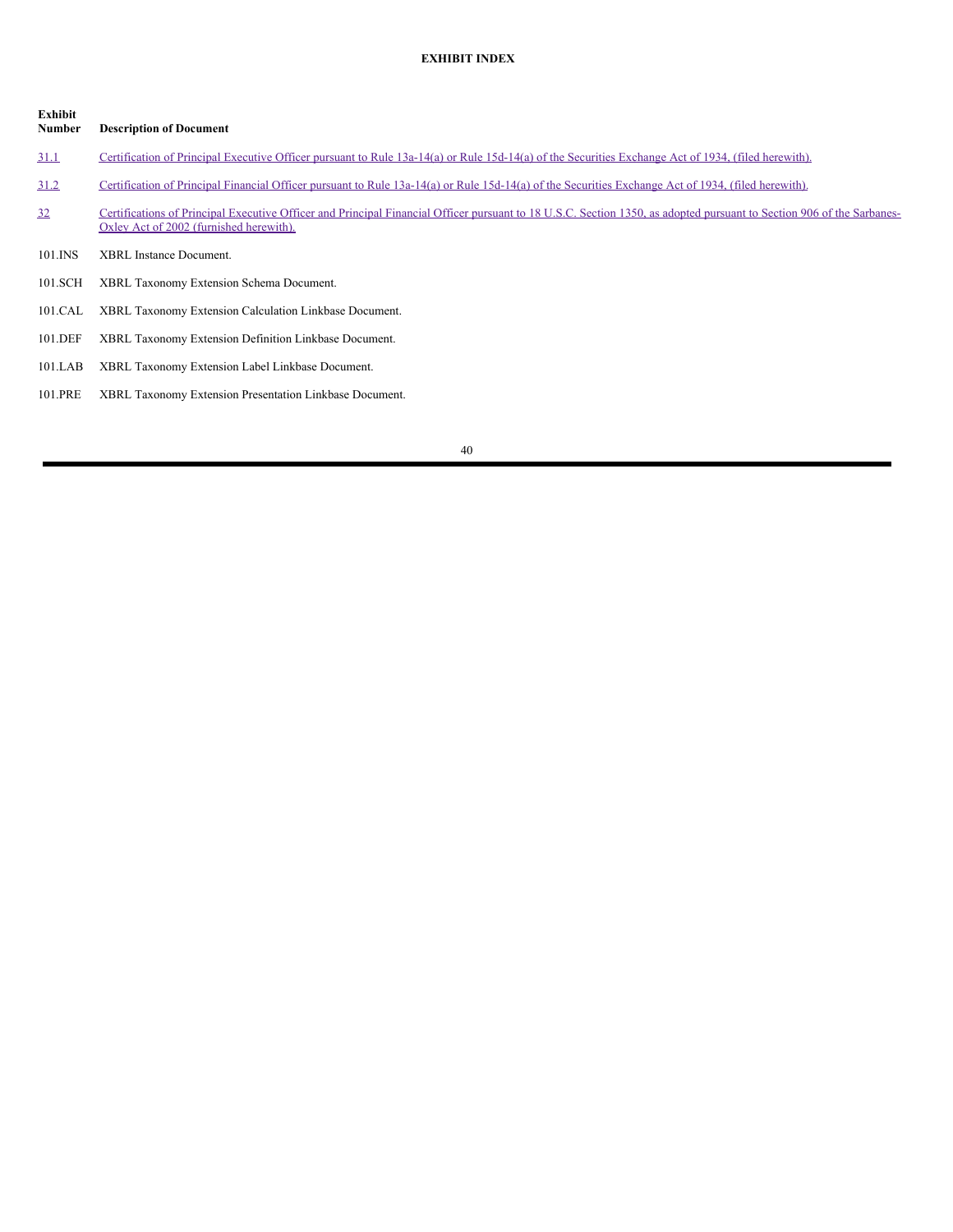# CERTIFICATION OF PRINCIPAL EXECUTIVE OFFICER PURSUANT TO RULES 13a-14(a) AND 15a-14(a) OF THE SECURITIES EXCHANGE ACT OF 1934

<span id="page-43-0"></span>I, Peter D. Holt, certify that:

1. I have reviewed this Quarterly Report on Form 10-Q for the quarterly period ended September 30, 2019 of The Joint Corp.;

2. Based on my knowledge, this report does not contain any untrue statement of a material fact or omit to state a material fact necessary to make the statements made, in light of the circumstances under which such statements were made, not misleading with respect to the period covered by this report;

3. Based on my knowledge, the financial statements, and other financial information included in this report, fairly present in all material respects the financial condition, results of operations and cash flows of the registrant as of, and for, the periods presented in this report;

4. The registrant's other certifying officer(s) and I are responsible for establishing and maintaining disclosure controls and procedures (as defined in Exchange Act Rules 13a-15(e) and 15d-15(e)) and internal control over financial reporting (as defined in Exchange Act Rules 13a-15(f) and 15d-15(f)) for the registrant and have:

(a) Designed such disclosure controls and procedures, or caused such disclosure controls and procedures to be designed under our supervision, to ensure that material information relating to the registrant, including its consolidated subsidiaries, is made known to us by others within those entities, particularly during the period in which this report is being prepared;

(b) Designed such internal control over financial reporting, or caused such internal control over financial reporting to be designed under our supervision, to provide reasonable assurance regarding the reliability of financial reporting and the preparation of financial statements for external purposes in accordance with generally accepted accounting principles;

(c) Evaluated the effectiveness of the registrant's disclosure controls and procedures and presented in this report our conclusions about the effectiveness of the disclosure controls and procedures, as of the end of the period covered by this report based on such evaluation; and

(d) Disclosed in this report any change in the registrant's internal control over financial reporting that occurred during the registrant's most recent fiscal quarter (the registrant's fourth fiscal quarter in the case of an annual report) that has materially affected, or is reasonably likely to materially affect, the registrant's internal control over financial reporting; and

5. The registrant's other certifying officer(s) and I have disclosed, based on our most recent evaluation of internal control over financial reporting, to the registrant's auditors and the audit committee of the registrant's board of directors (or persons performing the equivalent functions):

(a) All significant deficiencies and material weaknesses in the design or operation of internal control over financial reporting which are reasonably likely to adversely affect the registrant's ability to record, process, summarize and report financial information; and

(b) Any fraud, whether or not material, that involves management or other employees who have a significant role in the registrant's internal control over financial reporting.

Date: November 8, 2019

/s/ Peter D. Holt Peter D. Holt President and Chief Executive Officer (Principal Executive Officer)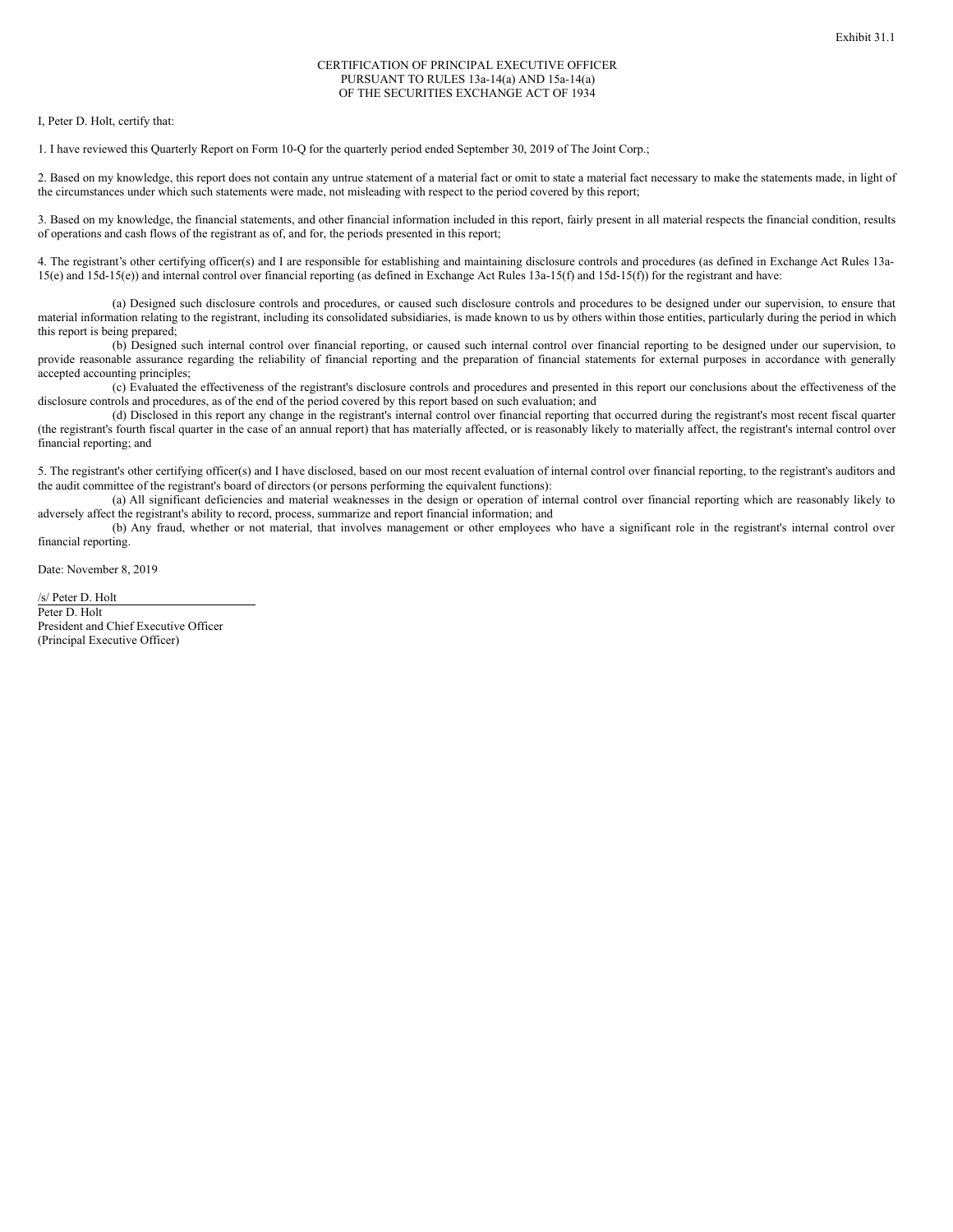# CERTIFICATION OF PRINCIPAL FINANCIAL OFFICER PURSUANT TO RULES 13a-14(a) AND 15a-14(a) OF THE SECURITIES EXCHANGE ACT OF 1934

<span id="page-44-0"></span>I, Jake Singleton, certify that:

1. I have reviewed this Quarterly Report on Form 10-Q for the quarterly period ended September 30, 2019 of The Joint Corp.;

2. Based on my knowledge, this report does not contain any untrue statement of a material fact or omit to state a material fact necessary to make the statements made, in light of the circumstances under which such statements were made, not misleading with respect to the period covered by this report;

3. Based on my knowledge, the financial statements, and other financial information included in this report, fairly present in all material respects the financial condition, results of operations and cash flows of the registrant as of, and for, the periods presented in this report;

4. The registrant's other certifying officer(s) and I are responsible for establishing and maintaining disclosure controls and procedures (as defined in Exchange Act Rules 13a-15(e) and 15d-15(e)) and internal control over financial reporting (as defined in Exchange Act Rules 13a-15(f) and 15d-15(f)) for the registrant and have:

(a) Designed such disclosure controls and procedures, or caused such disclosure controls and procedures to be designed under our supervision, to ensure that material information relating to the registrant, including its consolidated subsidiaries, is made known to us by others within those entities, particularly during the period in which this report is being prepared;

(b) Designed such internal control over financial reporting, or caused such internal control over financial reporting to be designed under our supervision, to provide reasonable assurance regarding the reliability of financial reporting and the preparation of financial statements for external purposes in accordance with generally accepted accounting principles;

(c) Evaluated the effectiveness of the registrant's disclosure controls and procedures and presented in this report our conclusions about the effectiveness of the disclosure controls and procedures, as of the end of the period covered by this report based on such evaluation; and

(d) Disclosed in this report any change in the registrant's internal control over financial reporting that occurred during the registrant's most recent fiscal quarter (the registrant's fourth fiscal quarter in the case of an annual report) that has materially affected, or is reasonably likely to materially affect, the registrant's internal control over financial reporting; and

5. The registrant's other certifying officer(s) and I have disclosed, based on our most recent evaluation of internal control over financial reporting, to the registrant's auditors and the audit committee of the registrant's board of directors (or persons performing the equivalent functions):

(a) All significant deficiencies and material weaknesses in the design or operation of internal control over financial reporting which are reasonably likely to adversely affect the registrant's ability to record, process, summarize and report financial information; and

(b) Any fraud, whether or not material, that involves management or other employees who have a significant role in the registrant's internal control over financial reporting.

Date: November 8, 2019

/s/ Jake Singleton Jake Singleton Chief Financial Officer (Principal Financial Officer)